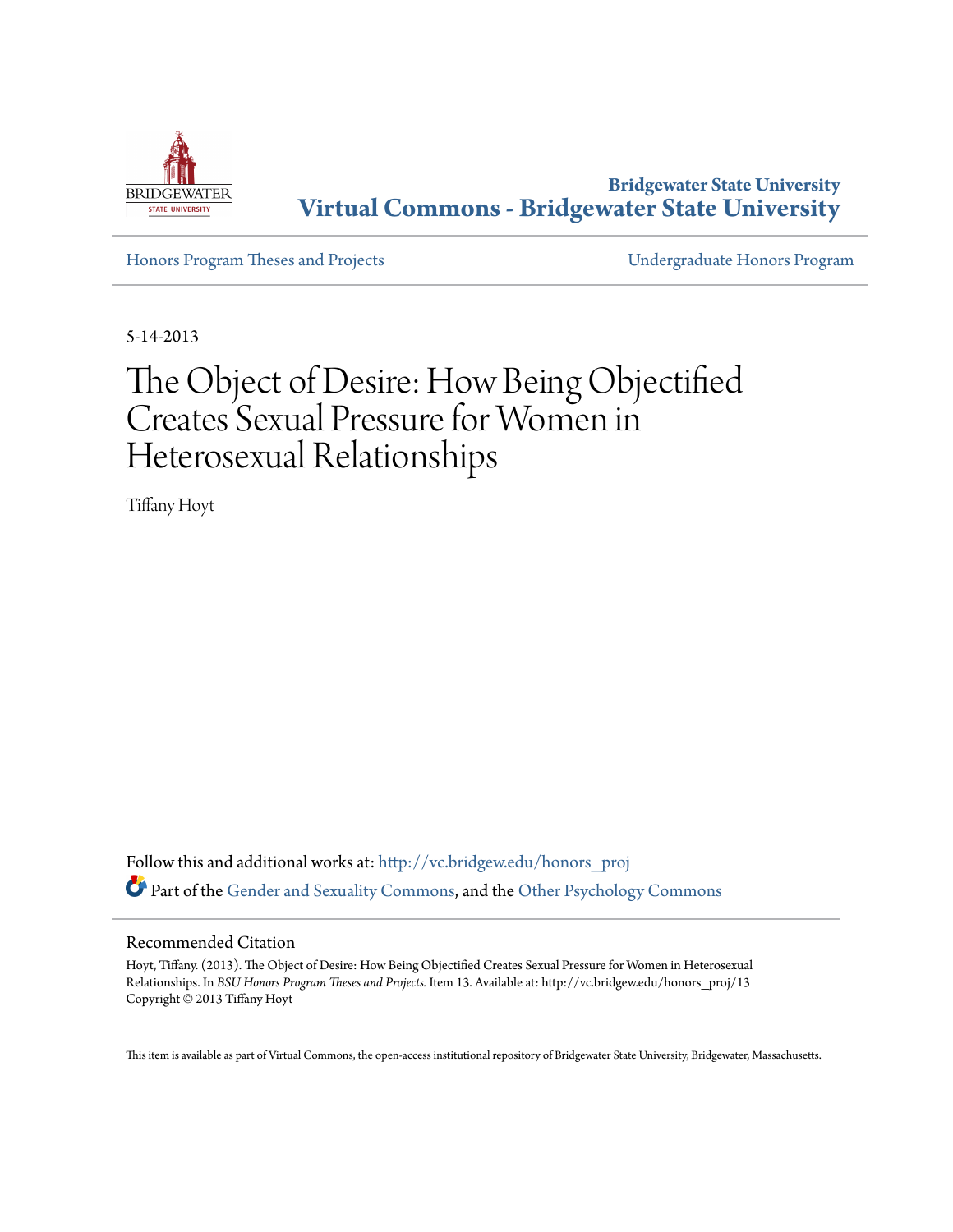The Object of Desire: How Being Objectified Creates Sexual Pressure for Women In

Heterosexual Relationships

Tiffany Hoyt

Submitted in Partial Completion of the

Requirements for Commonwealth Honors in Psychology

Bridgewater State University

May 14, 2013

Dr. Laura Ramsey, Thesis Director Dr. Ruth Hannon, Committee Member Dr. Brendan Morse, Committee Member Dr. Melissa Singer, Committee Member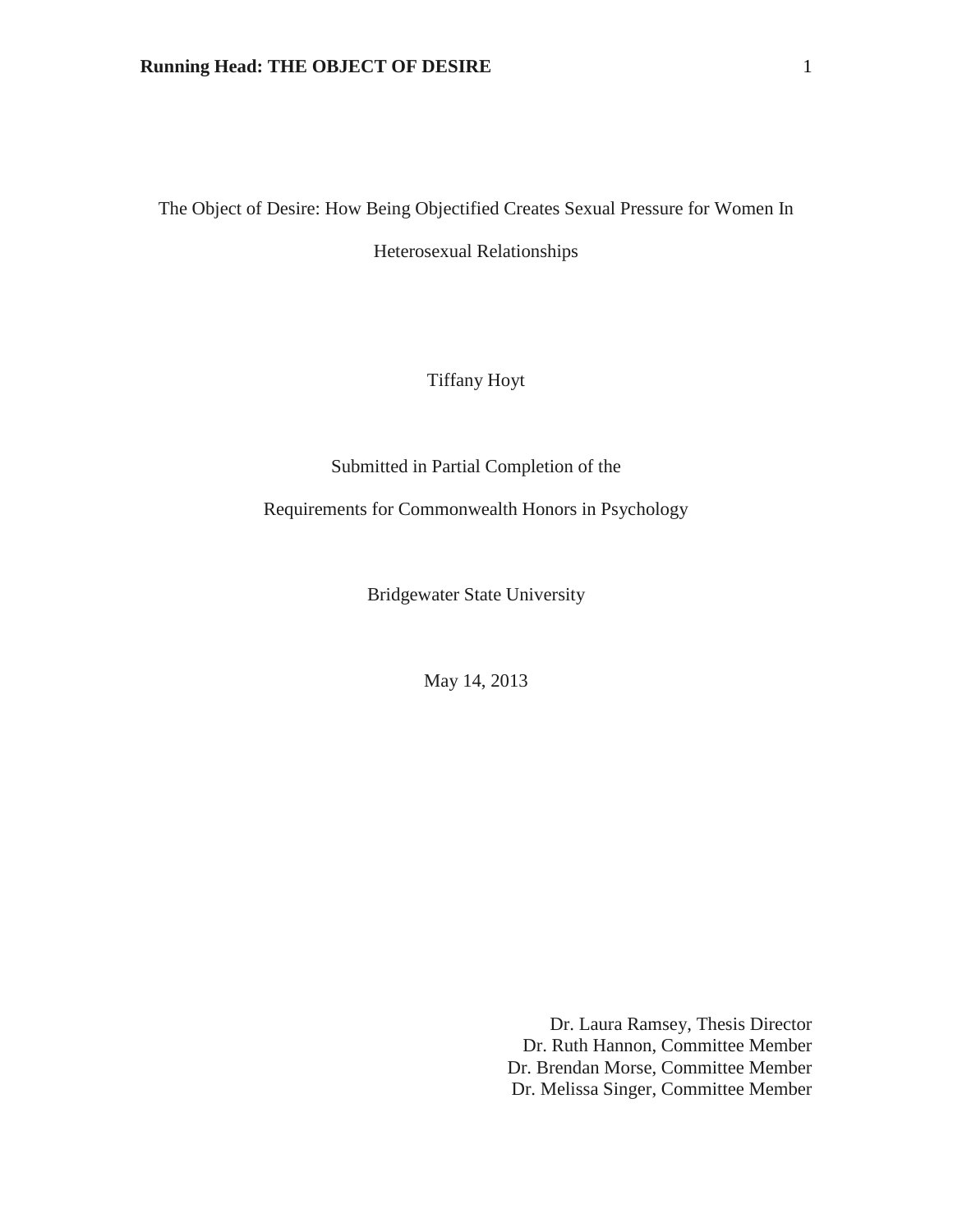#### **Abstract**

The objectification of women is widespread in the United States (American Psychological Association, 2007), although there is relatively little research on objectification in romantic relationships. The purpose of this research was to explore how partner-objectification might be related to sexual pressure in heterosexual relationships. It was hypothesized that men who objectify their partners would be more likely to sexually pressure and/or coerce their partners. Additionally, a woman who feels objectified by her partner was hypothesized to internalize the objectification, feel like she has less control in the relationship (i.e., less sexual agency), and perceive more sexual pressure and coercion from her partner. Data from both men and women were collected online in two studies. In Study 1, men (119 from all over the United States and 57 from the BSU student subject pool) completed measures on partner-objectification, coercion, and pressure. Partnerobjectification was positively correlated with sexual pressure and coercion in the general sample, but not consistently for the student sample. In Study 2, women (162 from all over the United States and 117 from the BSU student subject pool) completed measures of partner-objectification, self-objectification, sexual agency, sexual pressure and coercion. In Study 2, results in both samples showed that (a) partner-objectification is positively correlated with women's self-objectification, (b) self-objectification is negatively correlated with sexual agency, and (c) lower sexual agency is related to more sexual pressure. This research can inform interventions aimed at reducing sexual coercion and improve the way people learn to treat one another within romantic relationships.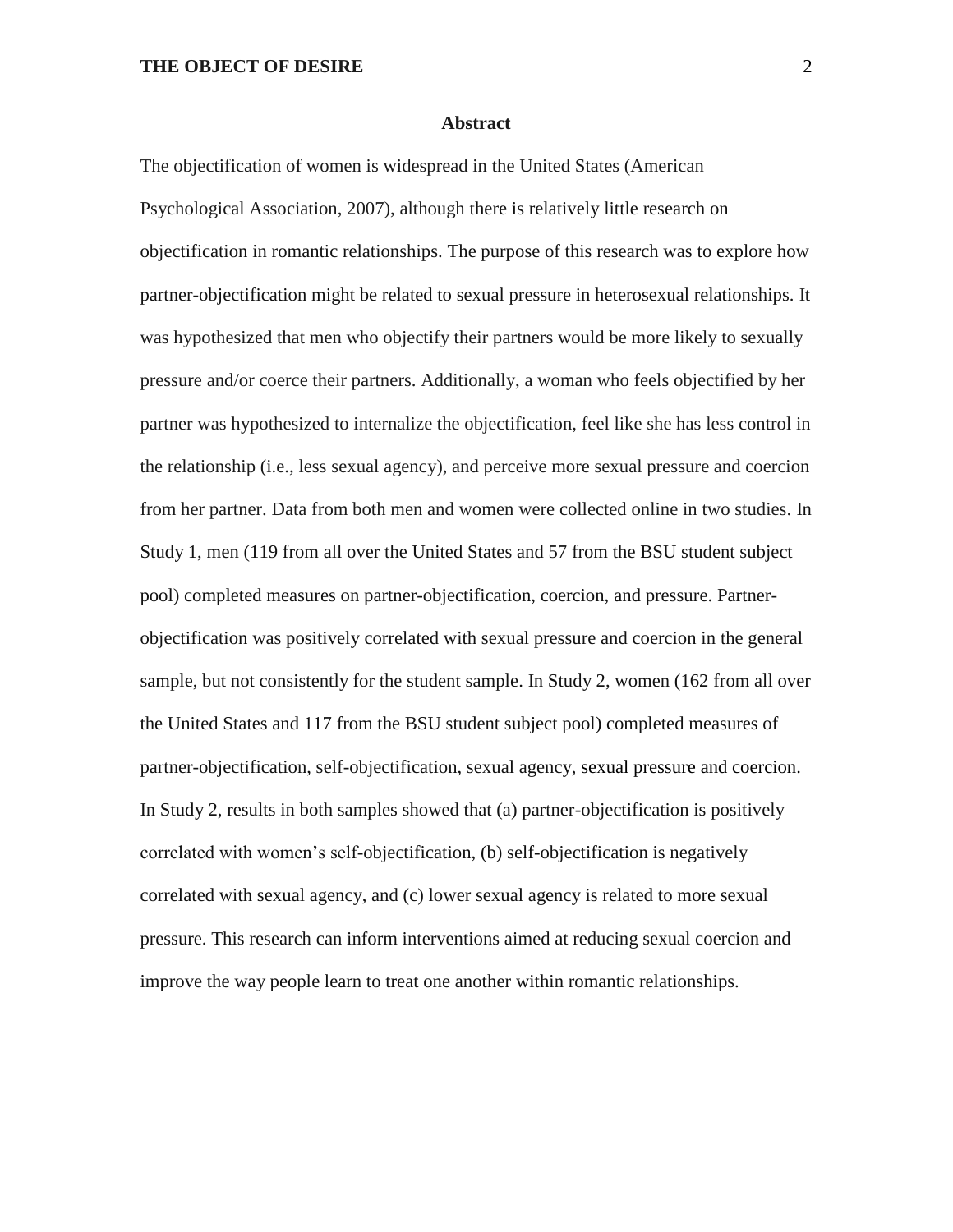## **The Object of Desire: How Being Objectified Creates Sexual Pressure for Women In Heterosexual Relationships**

Objectification occurs when an individual is viewed as a physical object. In the United States, objectification is pervasive (American Psychological Association, 2007) and primarily affects women (McKinley & Hyde, 1996). It is an omnipresent force in women's work, school, political, and private environments (Nussbaum, 1999). To sexually objectify a woman is to mentally divide her body and mind in order to focus on her sexual body parts. Her body parts and their functions are no longer associated with her personality and emotions, but instead are seen as instruments (Bartky, 1990). As a result, she is treated as a sexual object to be used by others.

On average, women in the United States are sexually objectified in subtle ways at least one to two times per week (Gervais, Vescio, & Allen, 2011). The objectification can come in the form of a whistle, a well-intentioned compliment on her body, a joke, or most often, an advertisement (Bartky, 1990). One of the subtlest ways women are objectified is the male gaze, which is simply a look that men give women to inspect their bodies (Fredrickson & Roberts, 1997). The gaze is difficult to avoid because women cannot control who looks at their bodies. Accordingly, women can feel even less control when they know they are being looked at to please men's sexual desires (Fredrickson & Roberts, 1997). This lack of control can affect all relationships, including romantic ones, where women can feel like they are not free to make decisions and must give in to the demands of their partner.

Women can be objectified through the male gaze directly in social encounters and indirectly through differing degrees in the media. Women are constantly portrayed in the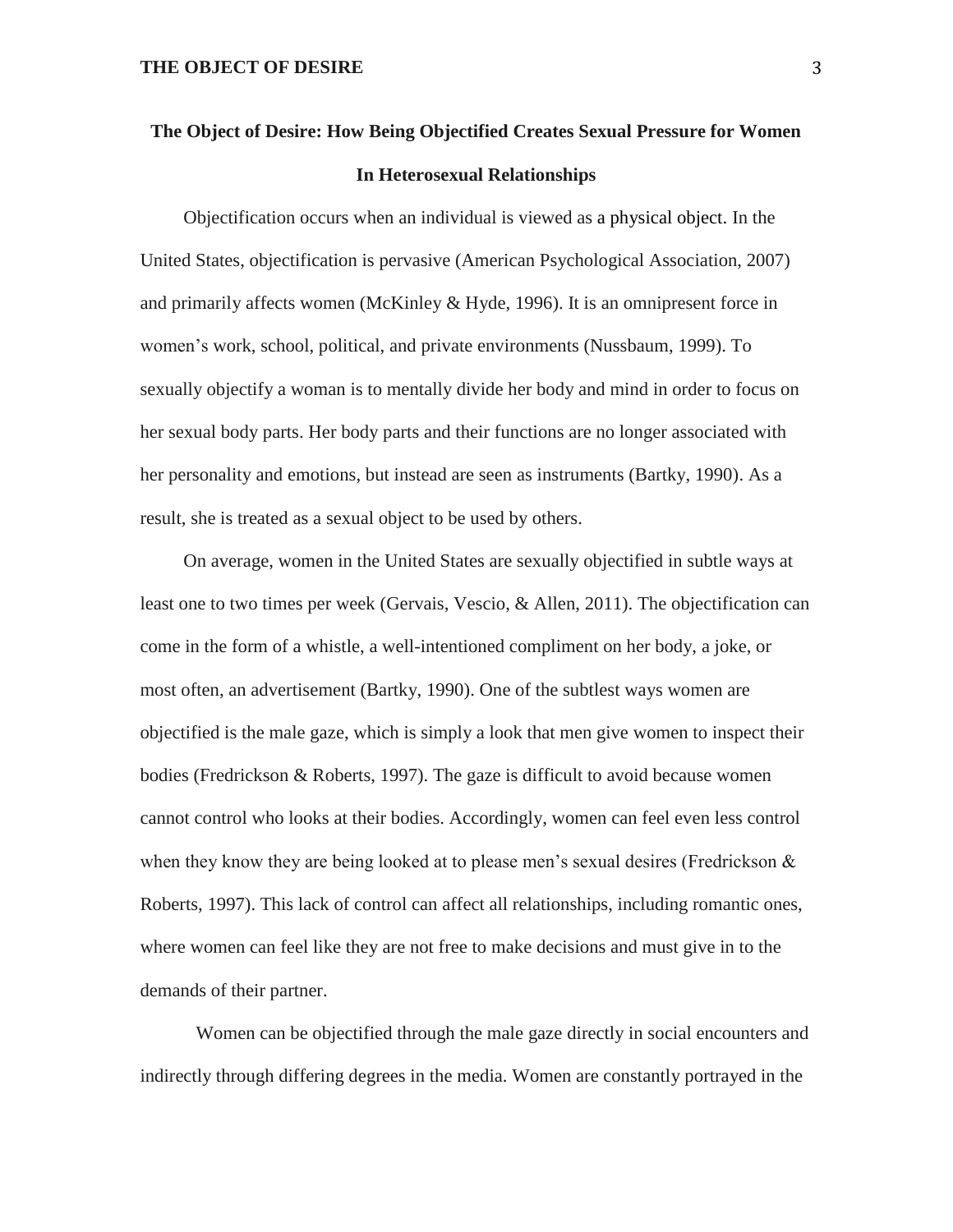media as an object for men to look at, which shows how often men gaze at women in social contexts. The portrayal tells women that their bodies are always being objectified, even if the men they come in contact with on a regular basis are not the ones doing the objectifying (Fredrickson & Roberts, 1997). American culture also encourages the objectification of women because it gives strong financial support for industries like cosmetics and pornography (Wolf, 1990).

There have been a variety of different theories that attempt to explain the role of objectification. Evolutionary theory helps to explain how the objectification of women is so pervasive and accepted. For men, physical attractiveness is one of the most valued characteristics in mate selection, purportedly because physical attractiveness signals women's reproductive viability (Buss, 1989). From an evolutionary standpoint, a woman's breasts, hips, and other body parts used for reproduction are important signals for men to determine if a woman is fit to carry his children. If a man is looking at his partner's body to assess viability of reproduction, he is probably assessing their partner's attractiveness. Attractiveness is usually compared between partners and can be used as a way to negotiate how one is treated within the relationship, especially in heterosexual relationships (Fredrickson & Roberts, 1997). Even though attractiveness may have been a part of finding someone fit to reproduce in evolutionary history, it could have negative implications for relationships if the individuals focus too much on his or her partner's body and too little on their thoughts and emotions.

In addition to the evolutionary perspective, the sociocultural perspective also proposes an explanation for the objectification of women, because it examines how women are objectified in a cultural context. American culture shapes expectations for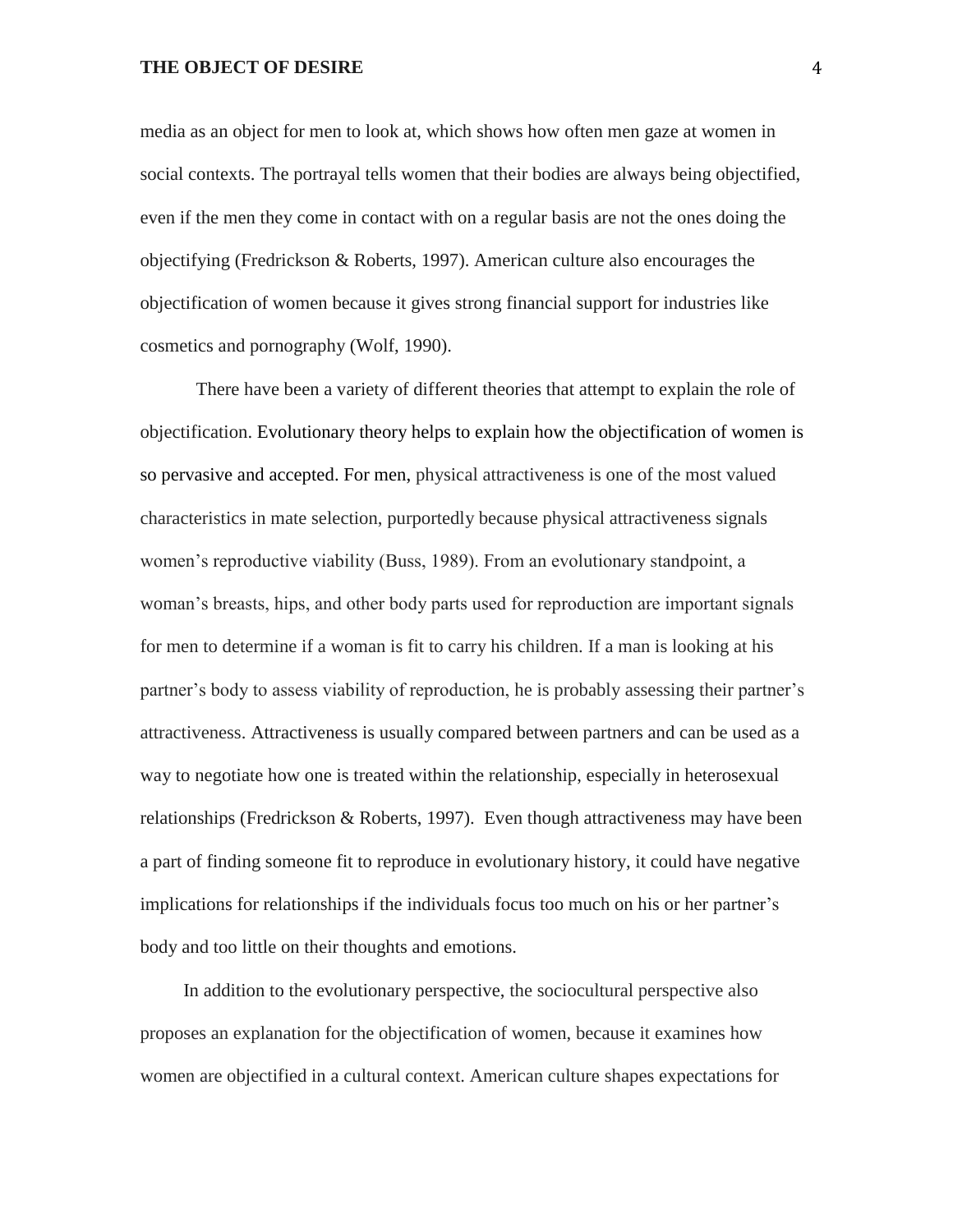women's behavior and gives meaning to the pressure imposed on women by society (McKinley & Hyde, 1996). Women are raised to fit cultural standards of beauty and to see themselves as an object designed to please others, especially men (Wolf, 1990). The media encourages objectification by portraying particular behaviors of men and women, especially in showing women behaving as objects and men treating them as such. Women are taught that they need to monitor and improve their appearance if they are going to be seen as desirable to men, and that they should take pleasure in being identified as objects (Bartky, 2003). In fact, one standard women often conform to is the idea that the woman's role in a relationship is to please her man sexually (Bretthauer et al., 2006). This idea puts sex before other aspects of the relationship, such as friendship, emotional connection, and equality. A woman who learns that her body is constructed to please men may also believe she is supposed to accept the constant male gaze that is judging her body (McKinley & Hyde, 1996).

In addition to being objectified by men and objectifying themselves, women also objectify each other. In a survey of one hundred thirty-two men and women at a university, Strelan and Hargreaves (2005) found that women were more likely than men to self-objectify, both men and women objectified women more than they objectified men, and a woman's self-objectification is correlated with objectifying other women due to the tendency to compare oneself socially with others . Social comparison theory (Festinger, 1954) proposes that people tend to compare themselves to others socially. Linder, Tantleff-Dunn, & Jentsch (2012) examined 549 women at a large university in the southeastern United States and examined measures of self-objectification, objectification of others, social comparison, body shame, body dissatisfaction, and eating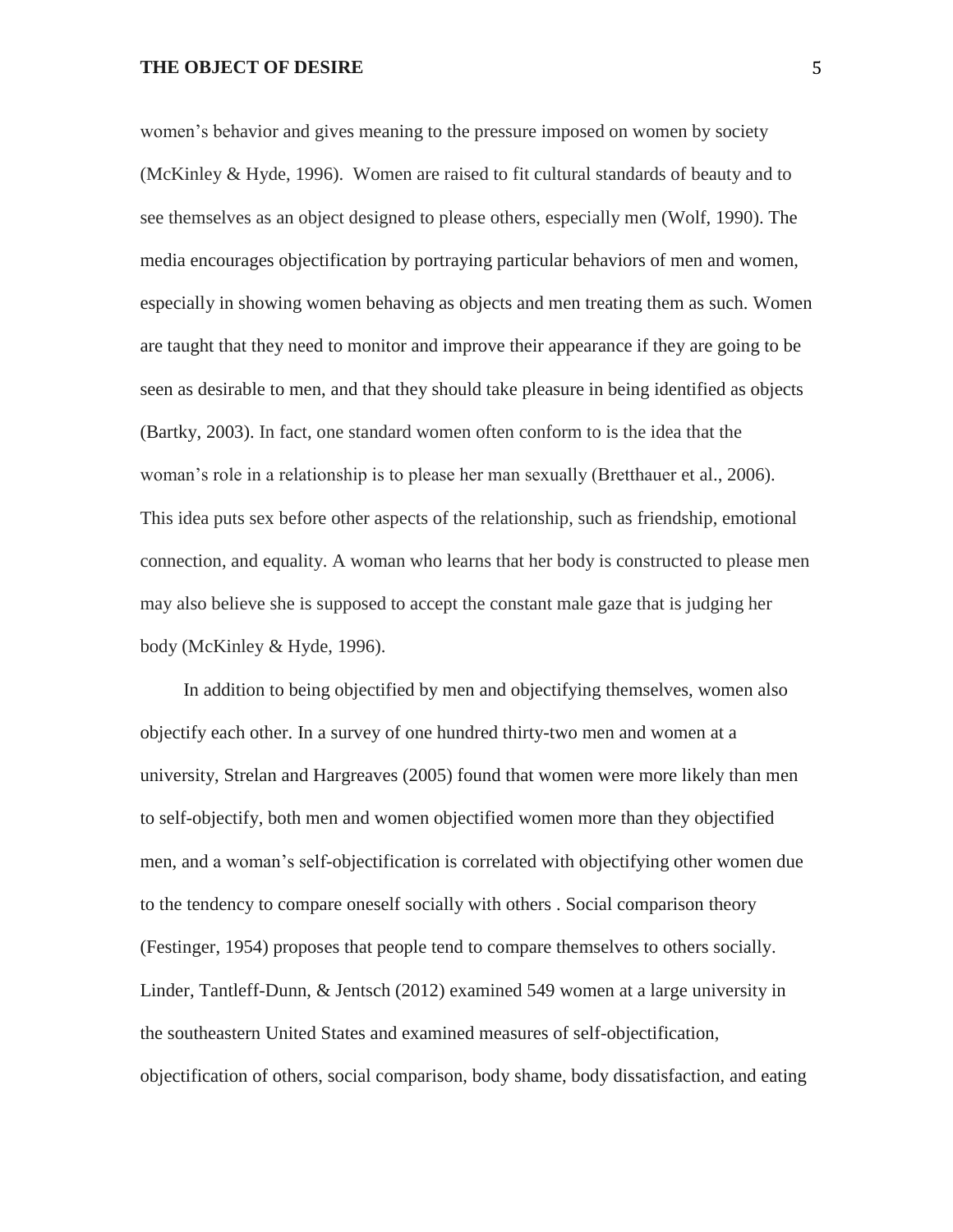disorder symptomatology. Data from the study supported objectification theory and showed that women who often compare their own appearance to that of other women feel worse about their own bodies and are more likely to suffer from disordered eating.

Objectification is generally considered to have a negative impact on women (Bartky, 1990; Fredrickson & Roberts, 1997; Zurbriggen, Ramsey, & Jaworski, 2011). Some of the negative consequences of objectification include poorer academic performance (Moradi & Huang, 2008), lowered self-esteem (Calogero & Thompson, 2009), and sexual dysfunction (Steer & Tiggemann, 2008). Some theorists have proposed the idea that romantic relationships are one context where objectification is safe and even enjoyable because of the emphasis on physical attractiveness in romantic relationships (Nussbaum, 1999). However, viewing one's partner as an object could interfere with acknowledging the objectified partner's needs and emotions. In addition, the lack of acknowledgement of the partner's needs and emotions could lead to objectification in the relationship. Empirical research is needed to understand objectification in the context of romantic relationships.

Partner-objectification is thinking of a partner as a sex object instead of an equal partner in the relationship with his or her own feelings and emotions (Zurbriggen et al., 2011). The only published study on partner-objectification tested the relationship between media consumption, partner-objectification, and relationship satisfaction (Zurbriggen et al., 2011). The data showed that consuming objectifying media was positively associated with partner-objectification, which in turn predicted lower relationship satisfaction. In other words, the more a person viewed their partner as an object, the less satisfied they were in their relationship.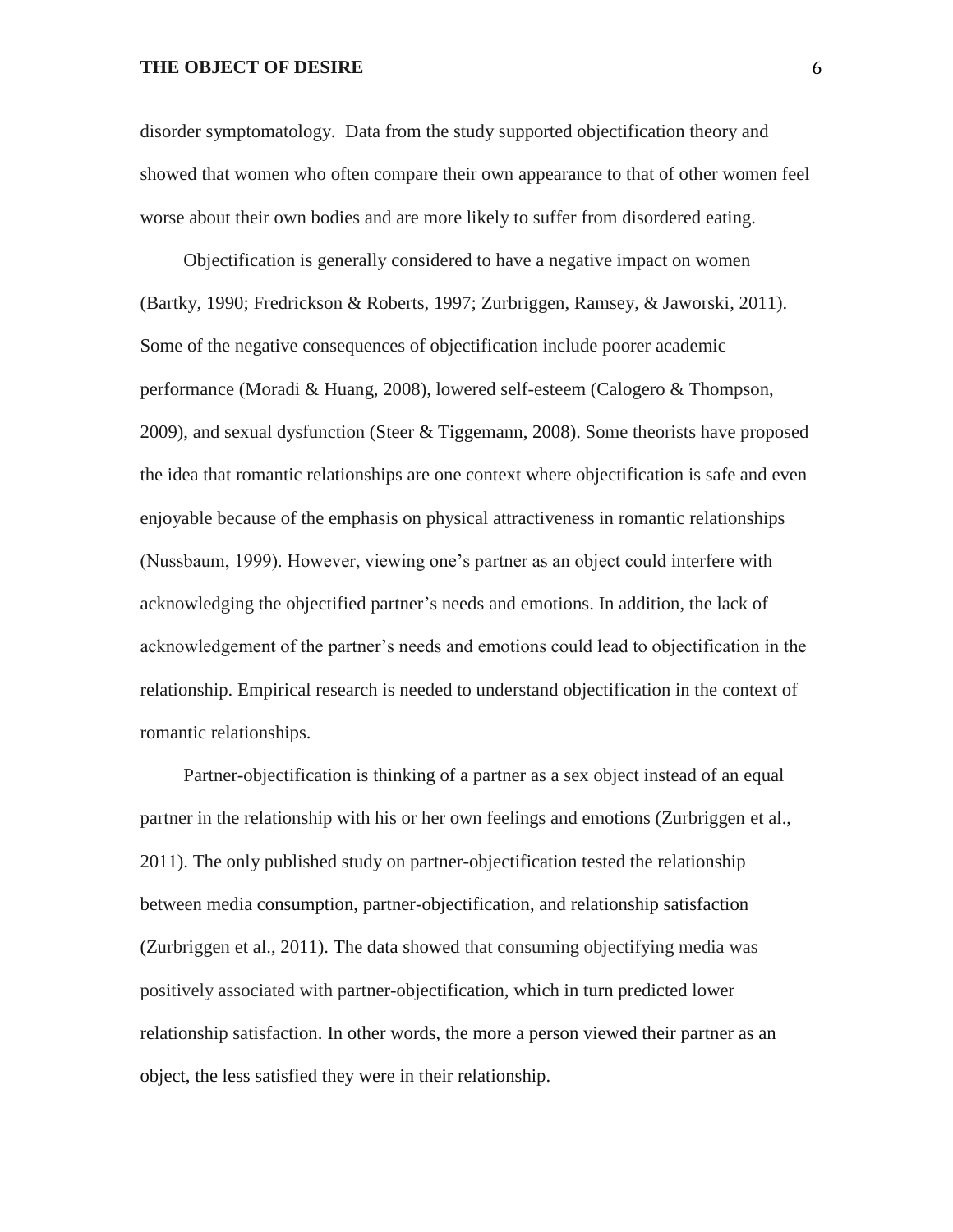Objectification theory purports that objectifying someone may make it easier to commit violence against that person (Fredrickson & Roberts, 1997), and so an objectified partner may be subjected to more sexual pressure and even sexual coercion. Sexual pressure is defined as conforming to expectations to have sex or fear consequences like losing benefits, being abandoned by one's partner, or facing threats (Koss et al., 2007). Sexual coercion is sexual pressure that involves threats of violence, actual physical force, or emotional manipulation (Shackelford & Goetz, 2004). Of the women who report sexually coercive acts, 93% were committed by men they knew, such as their partner (Testa & Livingston, 1999), clearly demonstrating the need to study sexual coercion in the context of romantic relationships.

Previous research shows that both college men and men from the general community show high rates of sexual coercion. In fact, in two recent studies a third of college men who are sexually active reported using nonphysical tactics, like arguments about sex and the relationship, threats to end the relationship, manipulation of emotions, and intentional ignorance of the partner's refusal to have sex, to get their unwilling partner to have sex with them (DeGue & DiLillo, 2004; Lyndon, White, & Kadlec 2007). Twenty-two percent to 27% of men from community samples reported using the same strategies to get unwilling women to have sex with them (Calhoun, Bernat, Clum, & Frame, 1997; Senn, Desmarais, Verberg, & Wood, 2000). Not surprisingly then, 7 out of 10 college women reported experiencing "emotional manipulation" from men who were looking to have sex with them (Struckman-Johnson et al., 2003).

Evidence of the link between objectification and sexual violence is present in the media. In studies of music content, men on Music Television (MTV) appeared in an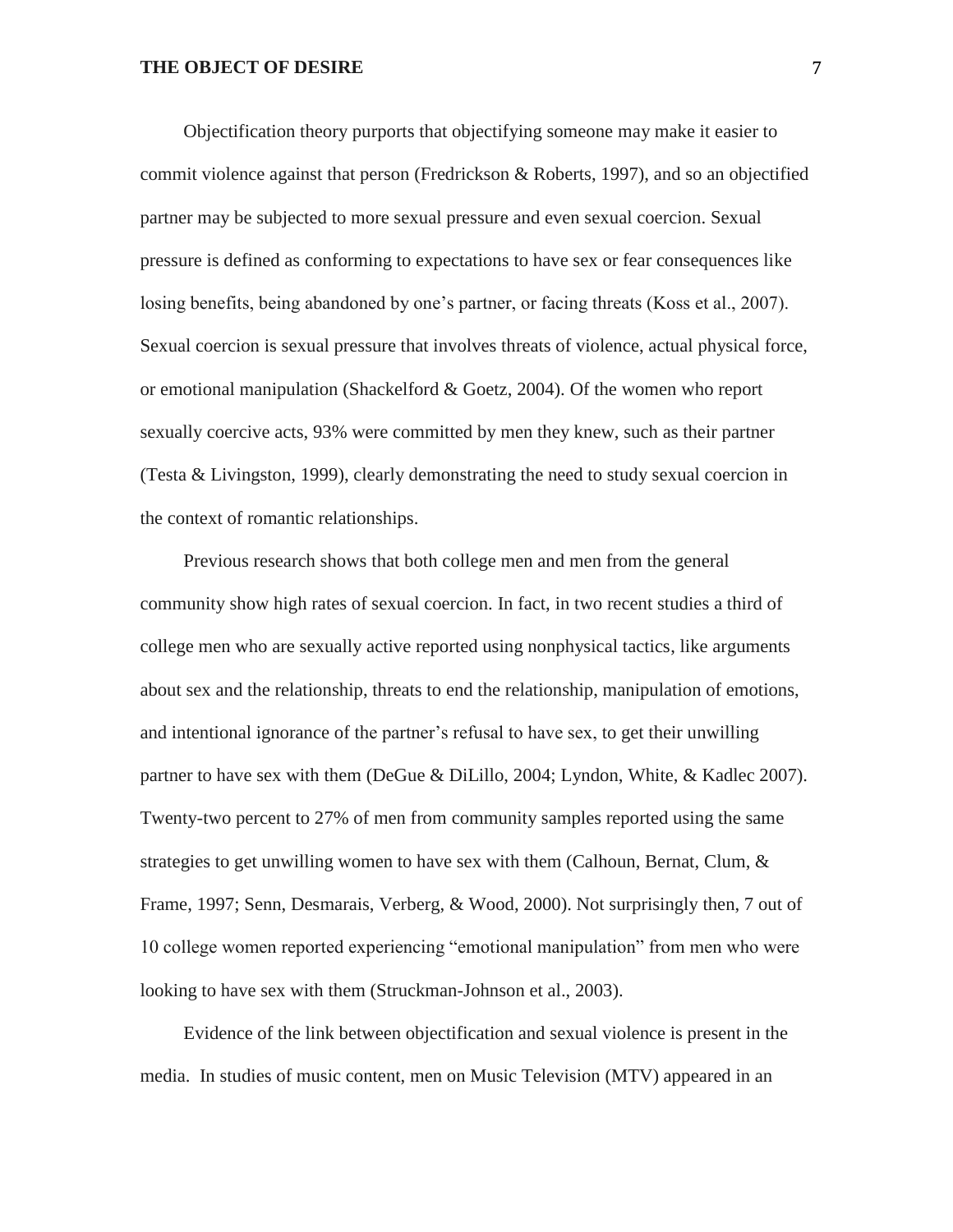aggressive and dominant fashion, whereas women were shown to be subservient to men and sexual (Bretthauer, Zimmerman, & Banning, 2006). With women being viewed as objects, it is likely that men who are taught to be more dominant will treat women as a objects and consequently act more violently toward them. Video games have even become so explicit about men's and women's expected roles that one game rewards players who kick a prostitute to death (Media Report to Women, 2003). Romantic relationships could be affected by these portrayals of heterosexual relationships in the media, showing a need to study partner-objectification and violence.

#### **Summary of the Present Research**

Building on this previous research, this study will explore the objectification of women in the context of heterosexual relationships. It is particularly important to examine the objectification of women due to the findings that men report less selfobjectification, body surveillance, and body shame than women (Moradi & Huang, 2008), an indication that more needs to be done to evaluate the extent to which these negative consequences affect women's relationships. Though not all men objectify women, it is important to study the negative consequences that women suffer as a result of those men who do.

The current research is presented in two studies. In the first study, men's objectification of their female partners is examined in relation to sexual pressure and coercion. The second study measures how much women perceive being objectified by their partner, objectify themselves, feel control, and experience pressure and coercion in their romantic relationships. Both studies included a sample from the general population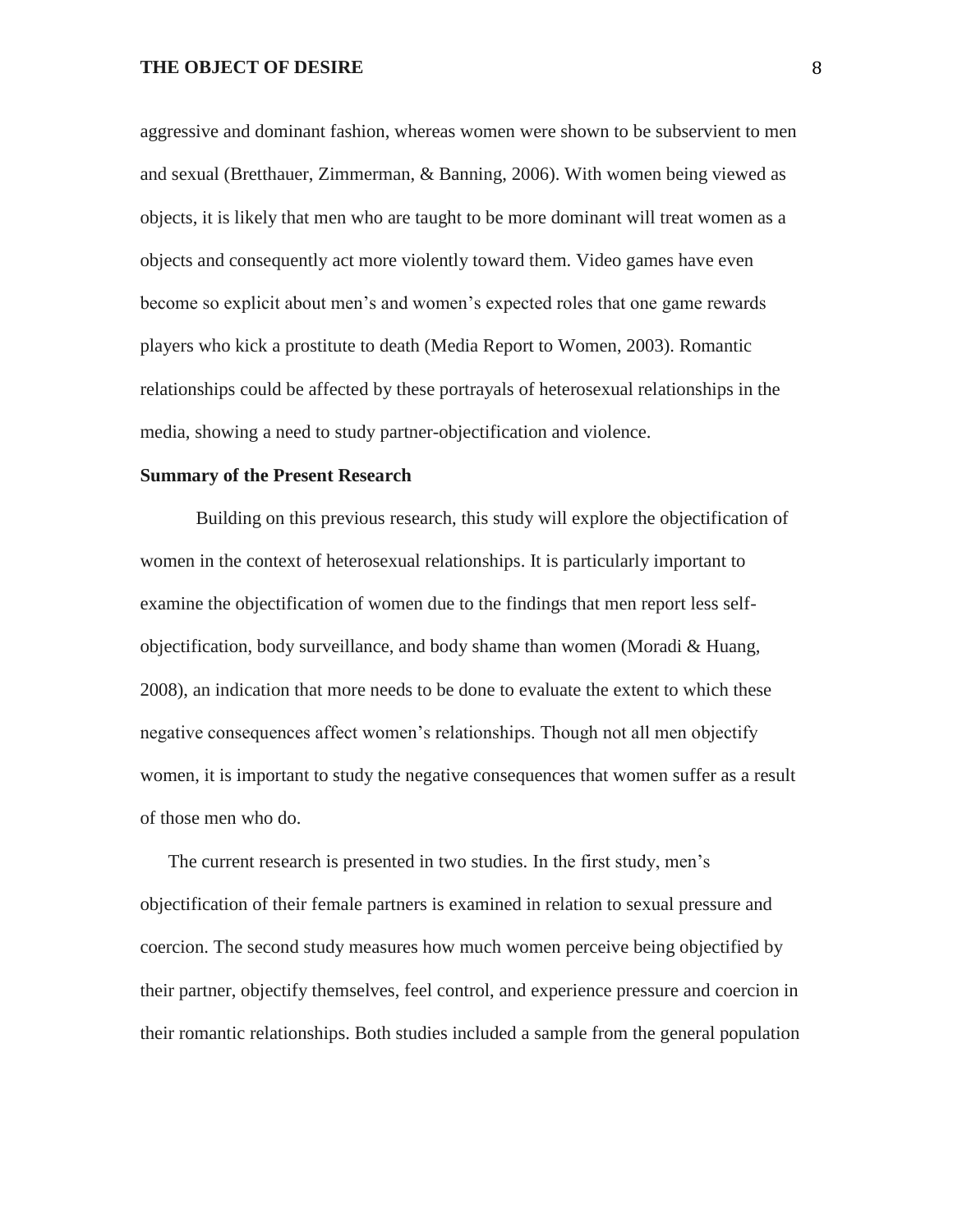and a student sample from a university, in an effort to test if results would be replicated across two samples.

#### **Study 1**

Study 1 measured partner-objectification, sexual pressure, and sexual coercion in two samples of heterosexual men. The first sample included men of varying ages from across the United States, while the second sample focused on male college students. The following hypotheses about males were tested in the present study: 1) objectifying one's partner is positively correlated with increased sexual pressure, and 2) objectifying one's partner is positively correlated with increased sexual coercion.

#### **Method**

Participants: Sample 1. One hundred ninety-nine male participants were recruited using a web service known as Amazon Mechanical Turk (AMT), which distributes task requests to a population of workers throughout the United States who can volunteer to complete a task (such as a survey) for a nominal amount of money. Previous research has demonstrated that AMT can produce reliable data appropriate for social science research by providing samples that are more diverse and more representative of the U.S. population than typical samples gathered in college settings or typical internet samples (Buhrmester, Kwang, & Gosling, 2011).

Three attention questions were randomly placed throughout the survey. An example of an attention question used was: "If you have been reading the questions in this survey, click never." Those people who did not select "never" were marked as incorrectly answering one of the attention questions. Men who did not answer at least two of the attention questions correctly or did not complete the majority of the survey items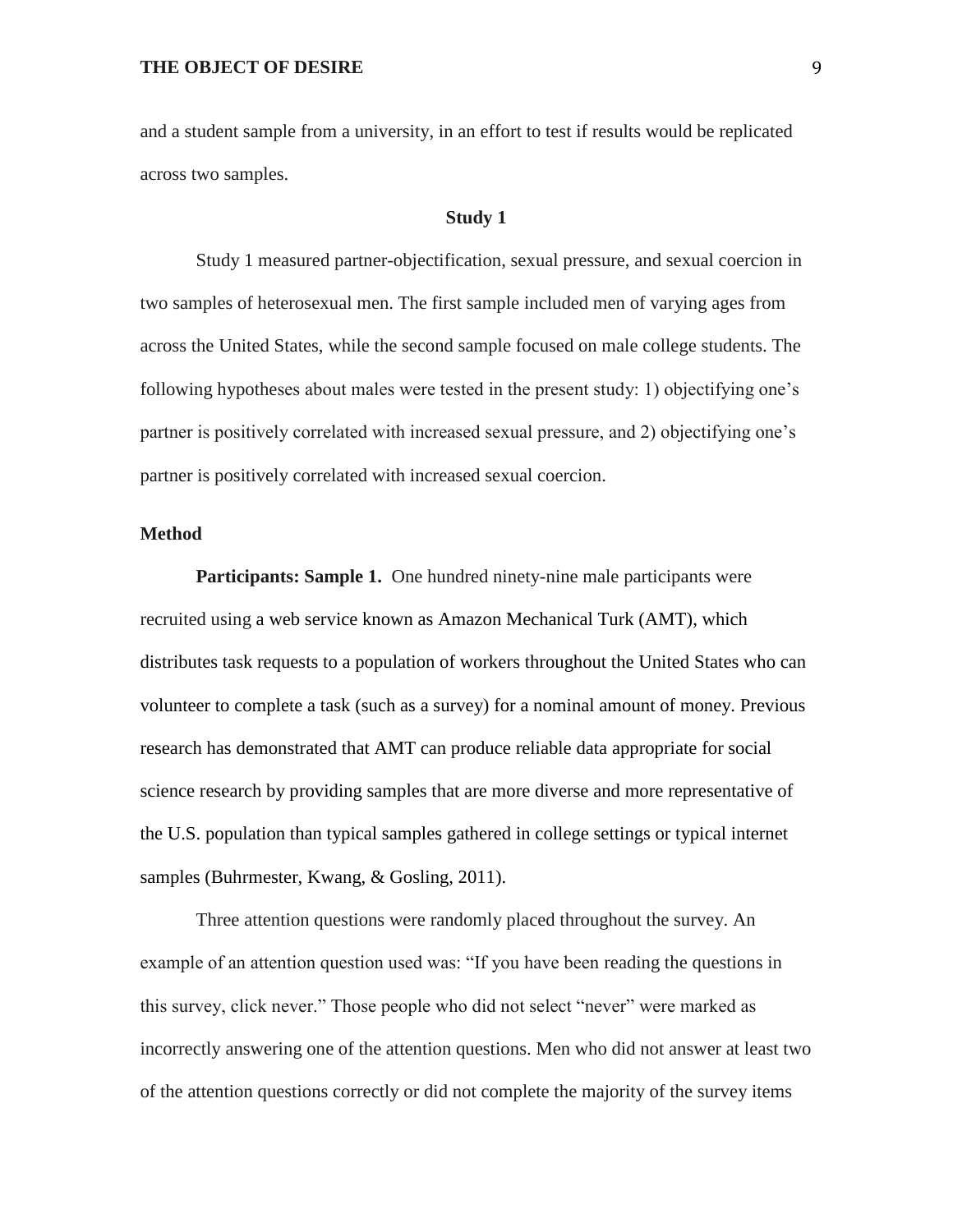were eliminated from the dataset  $(n=49)$ . Also, because the present study aimed to focus on heterosexual relationships, those who did not respond as being heterosexual were eliminated from the data  $(n=16)$ . The sample size for non-heterosexual participants was too small to permit thorough data analysis, and so analyses of those data are not included in the present study. Participants had been given the option to answer survey questions about their best opposite sex friend if they had never been in a romantic relationship. Men who have never been in a romantic relationship, answered the survey about their best opposite sex friend, or did not indicate who they were responding to the questions about were eliminated from the present analyses (*n*=15). This resulted in a final total of 119 participants.

The participants ranged in age from 18 to 61 years (*M*=25.98, *SD*=7.99). The majority of the sample was working class (31.9%) or middle class (47.9%). Most of the men who responded identified as White/Caucasian (81.5%). The men identified as being politically very liberal (13.4%), liberal (32.8%), moderate (40.3%), conservative (11.8%), or very conservative (1.7%). About 64% of the participants reported that they are currently in a relationship. Out of the 119 men, 36.1% responded that they are single, 16.0% dating, 19.3% have a steady partner, 6.7% are engaged, 6.7% are living with their partner, and 15.1% are married.

**Participants: Sample 2.** Seventy-three men were recruited through the student subject pool in the psychology department at Bridgewater State University and completed the survey online. To be consistent with Sample 1, the men who did not answer at least two of the attention questions correctly or did not complete the majority of the survey items (*n*=7), did not respond as being heterosexual (*n*=2), have never been in a romantic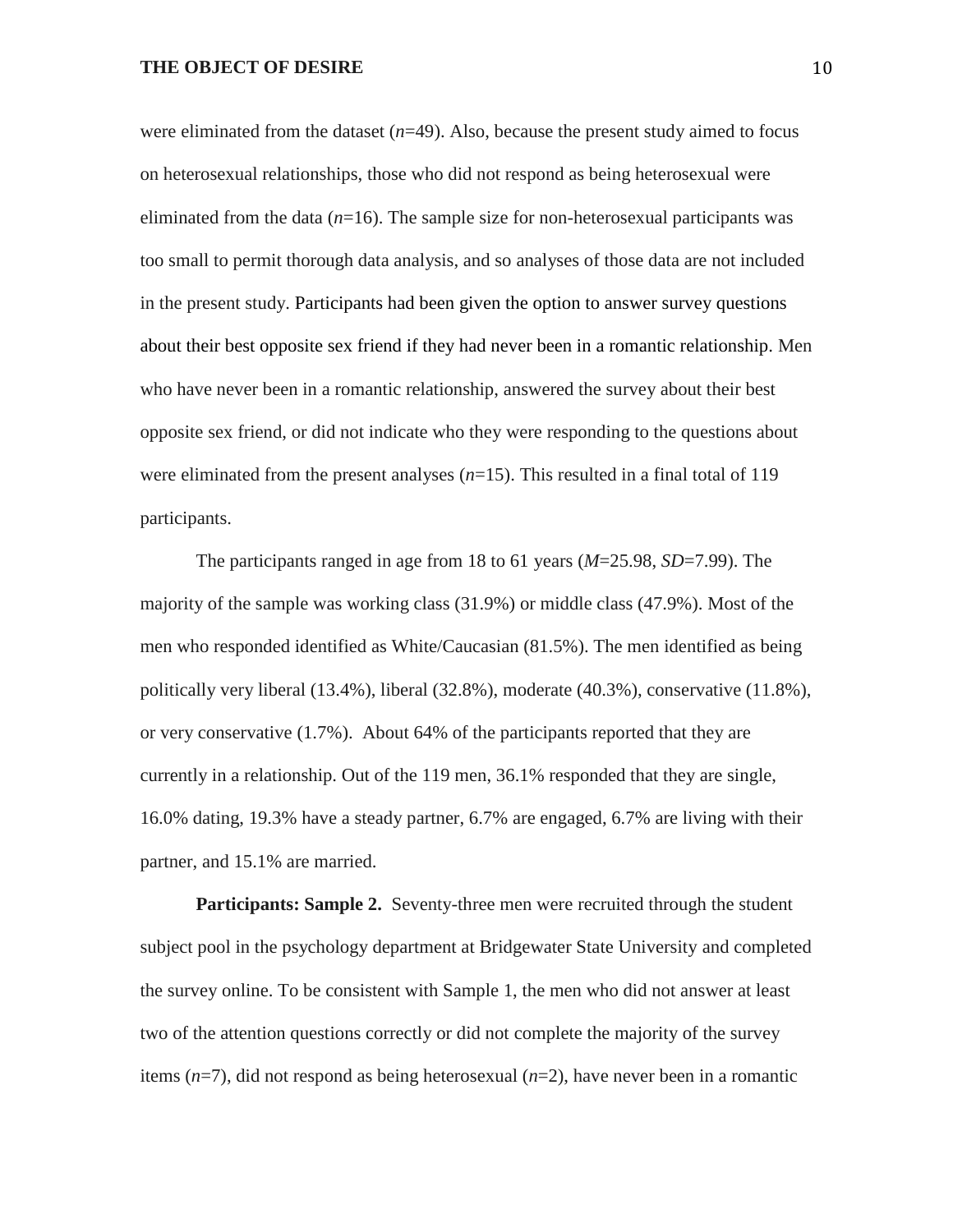relationship  $(n=2)$ , or answered the questions about their best opposite sex friend  $(n=5)$ , were eliminated from the data. A final total of 57 participants remained.

The participants ranged in age from 18 to 36 years (*M*=20.73, *SD*=43.97). Most of the sample was working class (22.8%) or middle class (59.6%). The vast majority of the men who responded identified as White/Caucasian (98.2%). The men identified as being politically very liberal (5.3%), liberal (19.3%), moderate (63.2%), or conservative (12.3%). About 83% of the participants reported that they are currently in a relationship. Out of the 57 men, 17.5% responded that they are single, 33.3% dating, 38.6% have a steady partner, 1.8% are engaged, and 8.8% are married.

#### **Measures.**

*Partner-objectification.* The partner-objectification scale (Zurbriggen et al., 2011) was used to assess how much each participant objectifies his partner. Participants used a 7-point scale from *disagree strongly* to *agree strongly*. The three subscales were: selfsurveillance (8 items, e.g., "During the day I think about how my partner looks many times,"  $\alpha$  = .74 for Sample 1,  $\alpha$  = .62 for Sample 2), body shame (8 items, e.g., "When my partner can't control his/her weight, I feel like something must be wrong with him/her,"  $\alpha$  = .87 for Sample 1,  $\alpha$  = .66 for Sample 2), and control beliefs (8 items, e.g., "It doesn't matter how hard my partner tries to change her weight, it's probably always going to be about the same."  $\alpha$  = .80 for Sample 1,  $\alpha$  = .58 for Sample 2).

*Sexual pressure.* The Sexual Pressure Scale for Women-Revised (Jones & Gulick, 2009) was modified to be about a partner, instead of a generic person, to measure how much the participant pressures his partner to engage in sexual acts. This measure was also modified to reflect the male perspective so that the items would reflect how much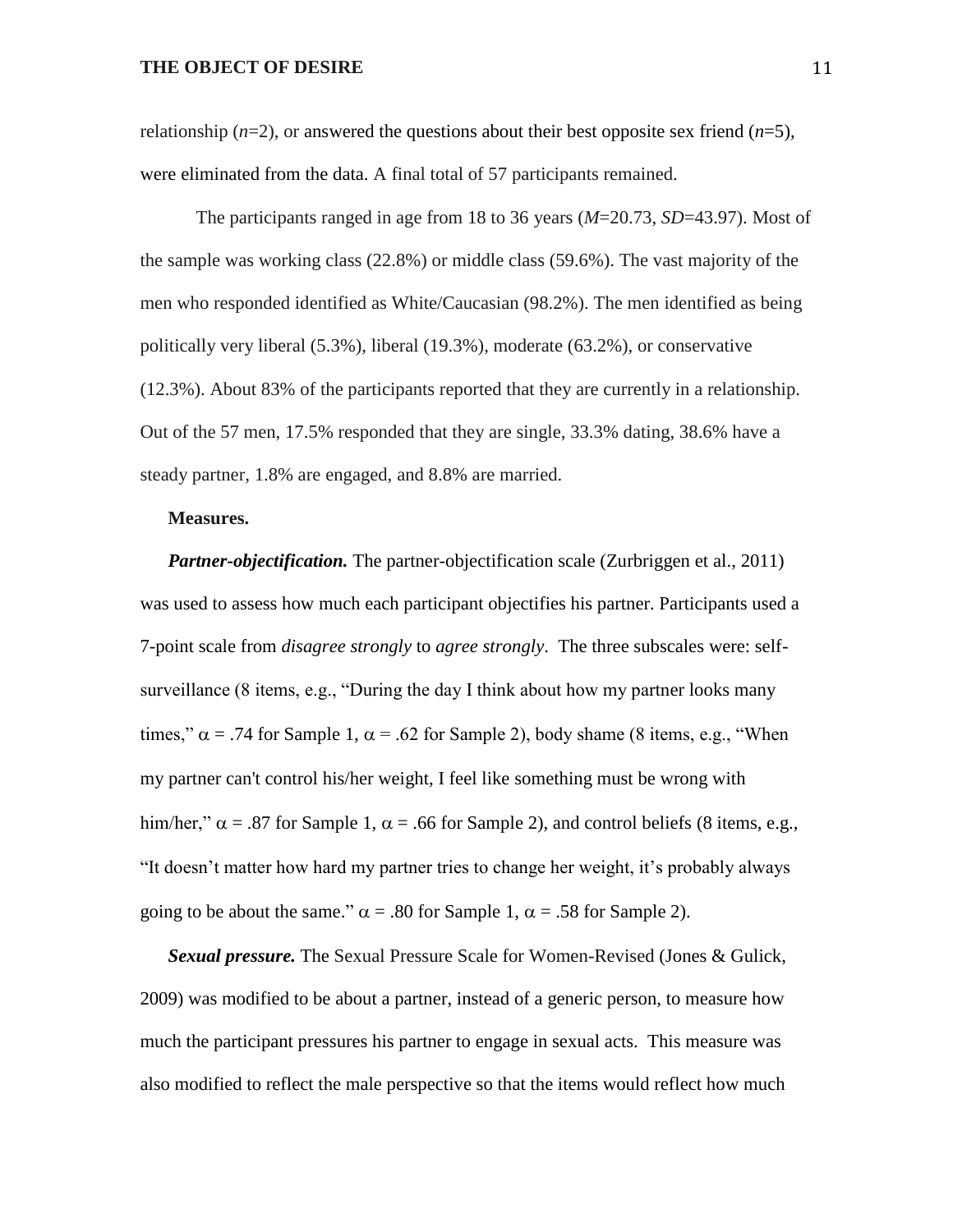the man sexually pressured the woman in the relationship. Items were answered on a 5 point scale ranging from *never* to *always*. The three subscales used for this measure were: men expect sex (5 items, e.g., "There are times my partner feels I would leave her if she did not have sex with me,"  $\alpha = .83$  for Sample 1,  $\alpha = .08$  for Sample 2), women's sex role (5 items, e.g., "A woman needs to please her man sexually to hold on to him,"  $\alpha$  = .88 for Sample 1,  $\alpha$  = .73 for Sample 2), and sexual coercion (3 items, e.g., "I have threatened to hurt my partner after she told me she would not have sex with me,"  $\alpha = .88$ for Sample 1,  $\alpha$  = .00 for Sample 2). For the student sample, there was no variability on two of the three items in the sexual coercion subscale, prohibiting further analyses of this variable. For those two items, all the men selected 1, indicating that the act had never occurred. The men expect sex subscale for Sample 2 was also excluded due to low reliability.

*Coercion.* The Sexual Coercion in Intimate Relationships Scale (SCIRS) was used to measure the frequency and severity of sexual coercion in a romantic relationship (Shackelford & Goetz, 2004). Items were answered on a 6-point scale, where respondents chose from a range of *act did not occur in the past month* to *act occurred 11 or more times in the past month*. The three subscales used were: resource manipulation/violence (15 items, e.g., "I threatened violence against my partner if she did not have sex with me,"  $\alpha$  = .98 for Sample 1,  $\alpha$  = .67 for Sample 2), commitment manipulation (10 items, e.g., "I hinted that if my partner loved me, she would have sex with me,"  $\alpha$  = .98 for Sample 1,  $\alpha$  = .69 for Sample 2), and defection threat (10 items, e.g., "I told my partner that other women were interested in me, so that she would have sex with me,"  $\alpha = .46$ Sample 2). The defection threat subscale was not administered to Sample 1. It was added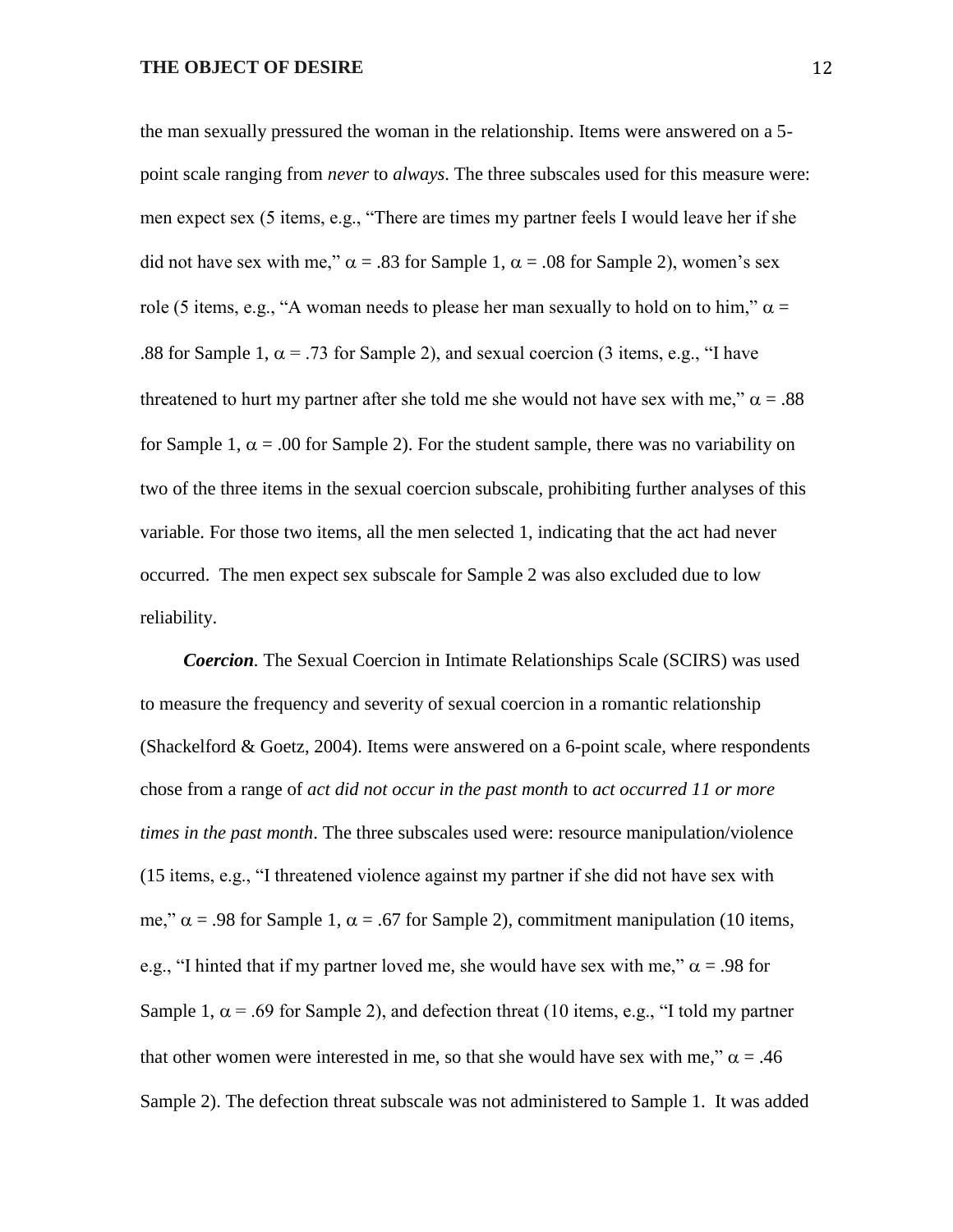for Sample 2, but it was not analyzed further for the male students, due to low reliability. **Results**

The means and standard deviations of each variable can be seen in Table 1. Bivariate correlations were run to test each of the hypotheses. Table 2 shows the correlations between all of the variables for both samples.

#### **Sample 1.**

*Does partner-objectification relate to pressure?* The partner-objectification selfsurveillance subscale had a significant positive correlation with two of the pressure subscales: men expect sex,  $r(117)=.32 \, p<.001$ , and women's sex role,  $r(117)=.45$ , *p*<.001. The more a male objectifies his female partner by monitoring how her body looks, the more he pressures her to act sexually, specifically in expecting sex and making her feel like it is her role as a woman to provide sex.

The partner-objectification body shame subscale had a significant positive correlation with each of the pressure subscales: men expect sex,  $r(117)=.64$ ,  $p<.001$ , women's sex role, *r*(117)=.72, *p*<.001, and sexual coercion, *r*(117)=.45, *p*<.001. This means that the more a man feels shame about his partner's body, the more he expresses his expectation of sex as a part of the relationship, makes her feel as though it is her role in the relationship to provide that sex, and coerces her sexually.

In contrast, the partner-objectification control beliefs subscale was negatively correlated with all three pressure subscales: men expect sex,  $r(117) = -0.26$ ,  $p = 0.005$ , women's sex role subscales,  $r(117) = -0.20$ ,  $p = 0.028$ , and sexual coercion,  $r(117) = -0.34$ , *p*<.001. The data show that the more control a man thinks his partner has over how her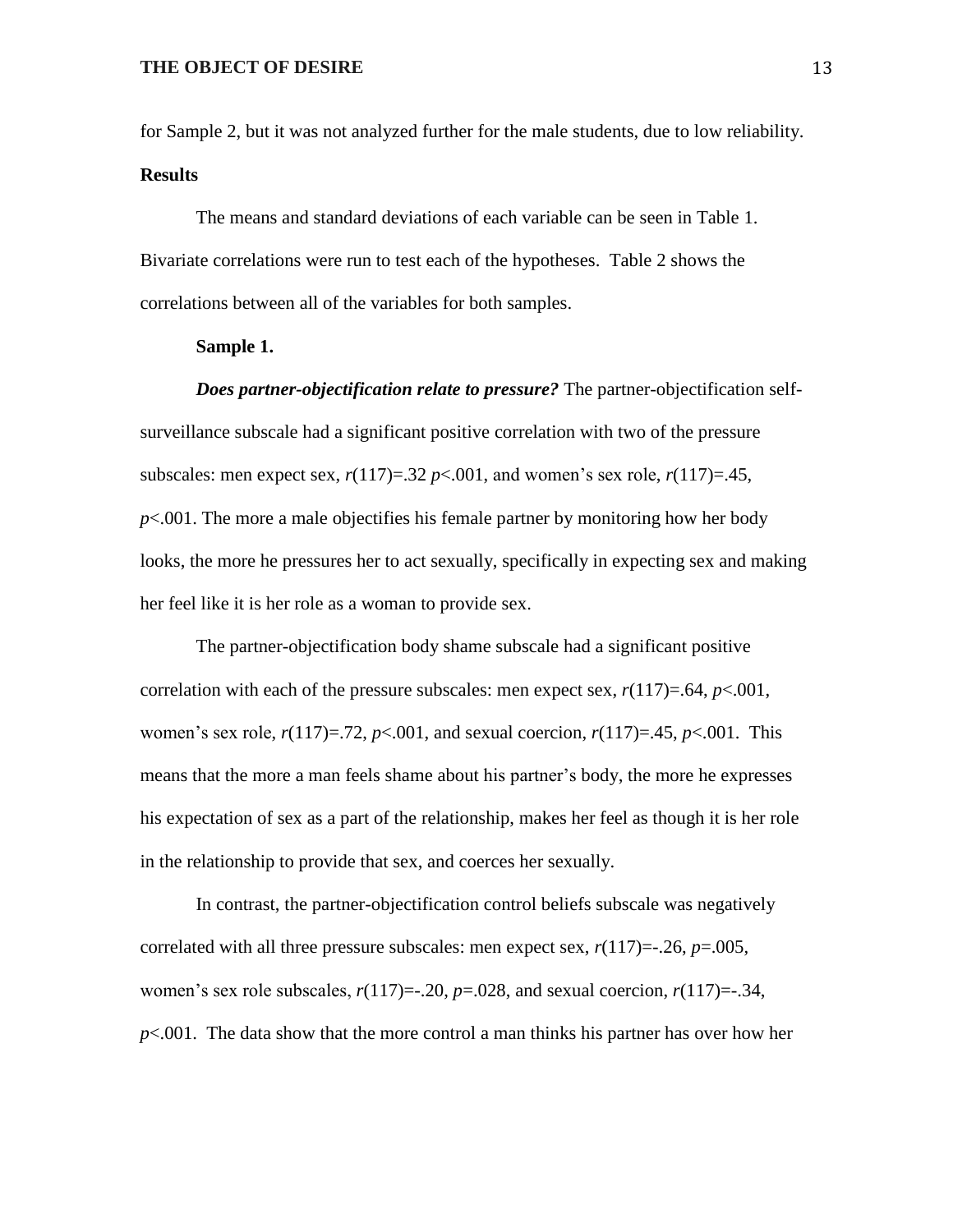body looks, the less he tends to expect sex from her, to make her feel like it is her role in the relationship to have sex with him, and to sexually coerce her.

*Does partner-objectification relate to coercion?* The partner-objectification selfsurveillance subscale had a marginally significant positive correlation with the coercion resource manipulation/violence subscale,  $r(117)=17$ ,  $p=.059$  and a significant correlation with the commitment subscale,  $r(117)=19$ ,  $p=.042$ . The more a male looks at his female partner and observes the way her body looks, the more he tends to coerce her to act sexually by threatening her with his resources and his commitment to their relationship.

The partner-objectification body shame subscale also had a statistically significant relationship with the coercion subscales: resource manipulation/violence  $r(117)=.45$ , *p*<.001 and commitment  $r(117)=52$ , *p*<.001. A man who feels shame regarding his partner's body is likely to coerce his partner to act sexually by threatening to withhold the resources he provides for her and to leave her.

The partner-objectification control beliefs subscale had a statistically significant negative correlation with the coercion resource manipulation/violence subscale,  $r(117)$ = .26, *p*=.004, and a marginally negative correlation with the coercion commitment subscale,  $r(117)$ =-.17  $p$ =.069. A male who believes his partner can control the way her body looks is unlikely to coerce her using the resources he provides for her or his commitment to the relationship.

#### **Sample 2.**

*Does partner-objectification relate to pressure?* The partner-objectification selfsurveillance subscale had a marginally significant positive correlation with the pressure women's sex role subscale  $r(55)=.33$ ,  $p=.013$ . The more a male objectifies his female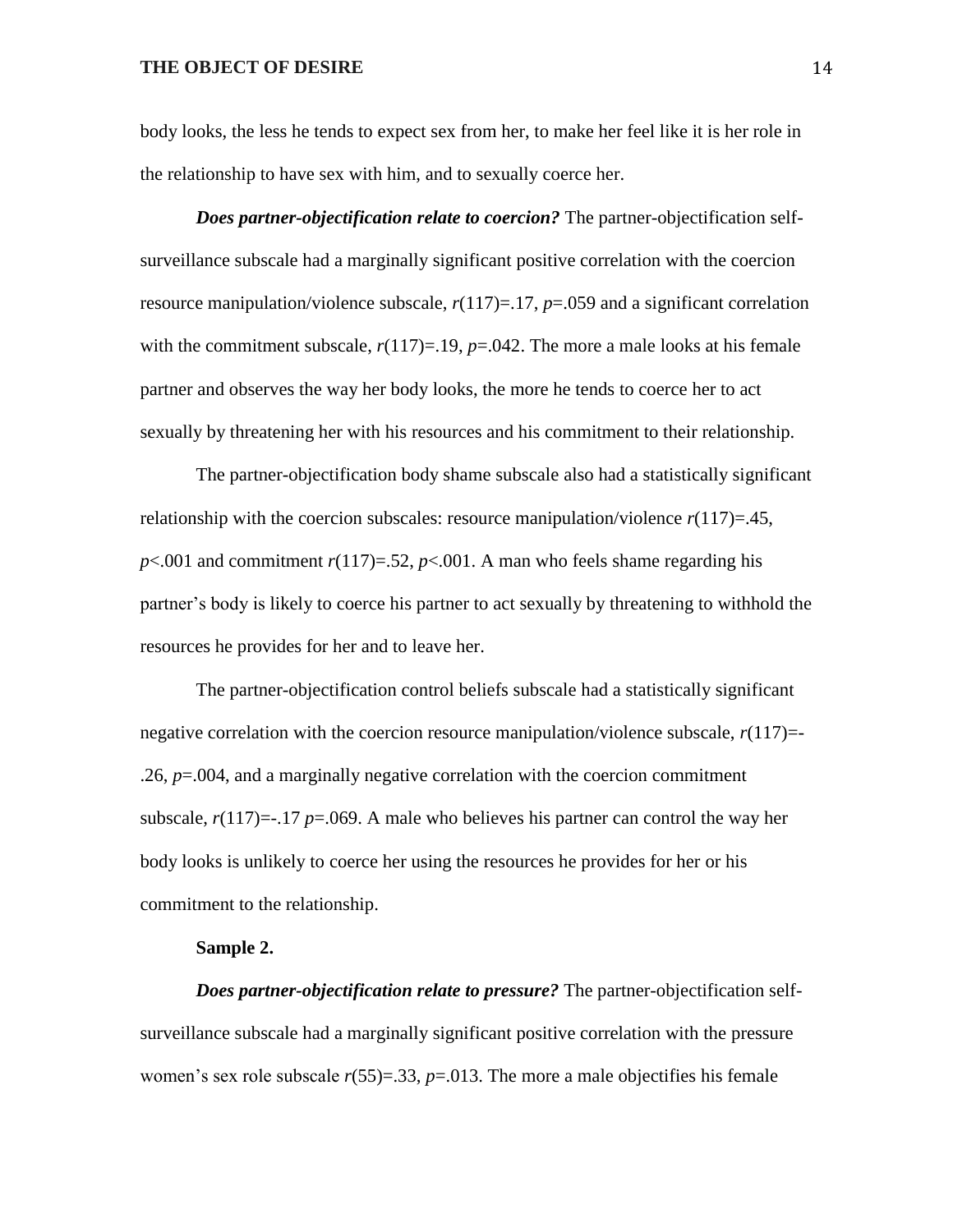partner by monitoring how her body looks, the more he tends to pressure her to act sexually by making her feel like it is her role as a woman to provide sex.

The partner-objectification body shame subscale did not have a significant correlation with any of the pressure subscales. This means a man making a woman feel shame about her body is not related to his pressuring her to act sexually.

The partner-objectification control beliefs subscale was marginally negatively correlated with the women's sex role subscale *r*(55)=-.25, *p*=.063. This means that the more control a man thinks a woman has over how her body looks, the less he tends to make her feel like it is her role in the relationship to provide sex.

*Does partner-objectification relate to coercion?* The partner-objectification surveillance, body shame, and control beliefs subscales did not have any significant relationship with any of the coercion subscales. A man looking at his partner's body, feeling shame about her body, or feeling like she can control what her body looks like is not related to him sexually coercing her.

#### **Discussion**

The data for Study 1 revealed mixed support for the hypotheses proposed for men in heterosexual relationships. Generally, the results showed that partner-objectification is significantly correlated with increased sexual pressure and coercion for the men from all over the United States, but not for the college men.

**Partner-objectification, pressure, and coercion.** Partner-objectification was related to several of the pressure and coercion subscales in the general sample of men. The *men expect sex* and *women's sex role* subscales of the pressure measure, as well as the *resource manipulation/violence* and *commitment* subscales of the coercion measure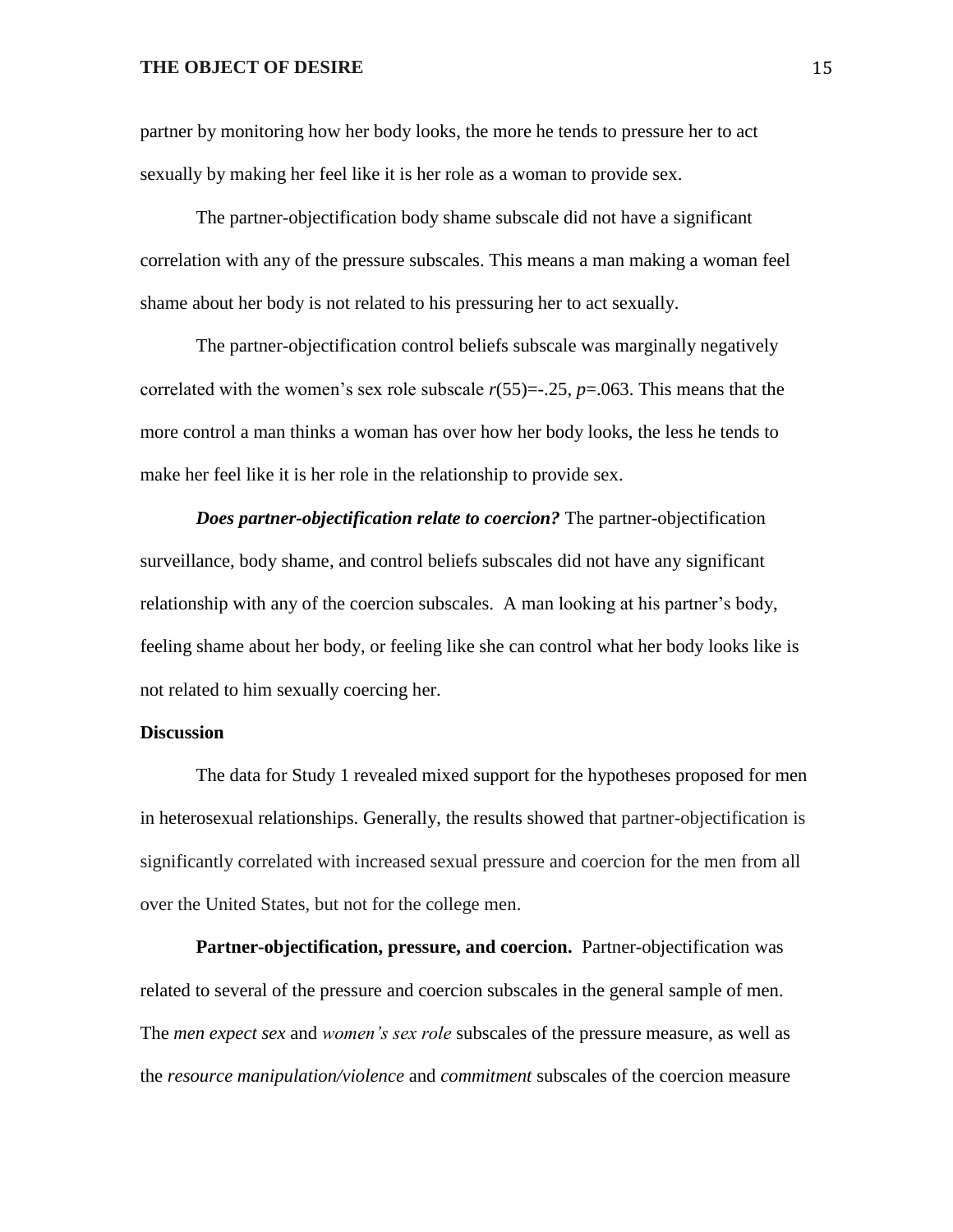were strongly related to partner-objectification for the sample of men from all over the United States. When a man frequently objectifies his partner, he tends to sexually pressure her based on the assumption that men expect sex and that it is a woman's role in the relationship to provide that sex. In addition, the more a man objectifies his partner, the more he uses his resources and commitment to her to manipulate his partner into behaving sexually.

Interestingly, the control beliefs subscale of the partner-objectification measure was negatively related to pressure and coercion. The more a man believes his partner has control over what her body looks like, the less her partner pressures and coerces her. It may be the case that these control beliefs are not as objectifying as the surveillance and shame beliefs, given that an object would be assumed to have no control over itself. These control beliefs may actually be beneficial to a relationship, because if a man believes his partner can control her own body, her partner will be less likely to objectify her and make her feel like she needs to have sex with him.

Men may believe that their surveillance and control beliefs about the female's body are warranted because attractiveness is a method of evolutionary mate selection. However, women who are pressured by their partner are more likely to be victimized by them and engage in unprotected sex (Jones & Gulick, 2009). The victimization of women and lack of safe sex practices among partners shows the need to move away from defending objectification with evolution and progress to more equal treatment of women in relationships.

**Differences between the Samples.** Based on these findings, it may be the case that partner-objectification is related to sexual pressure and coercion for men in general,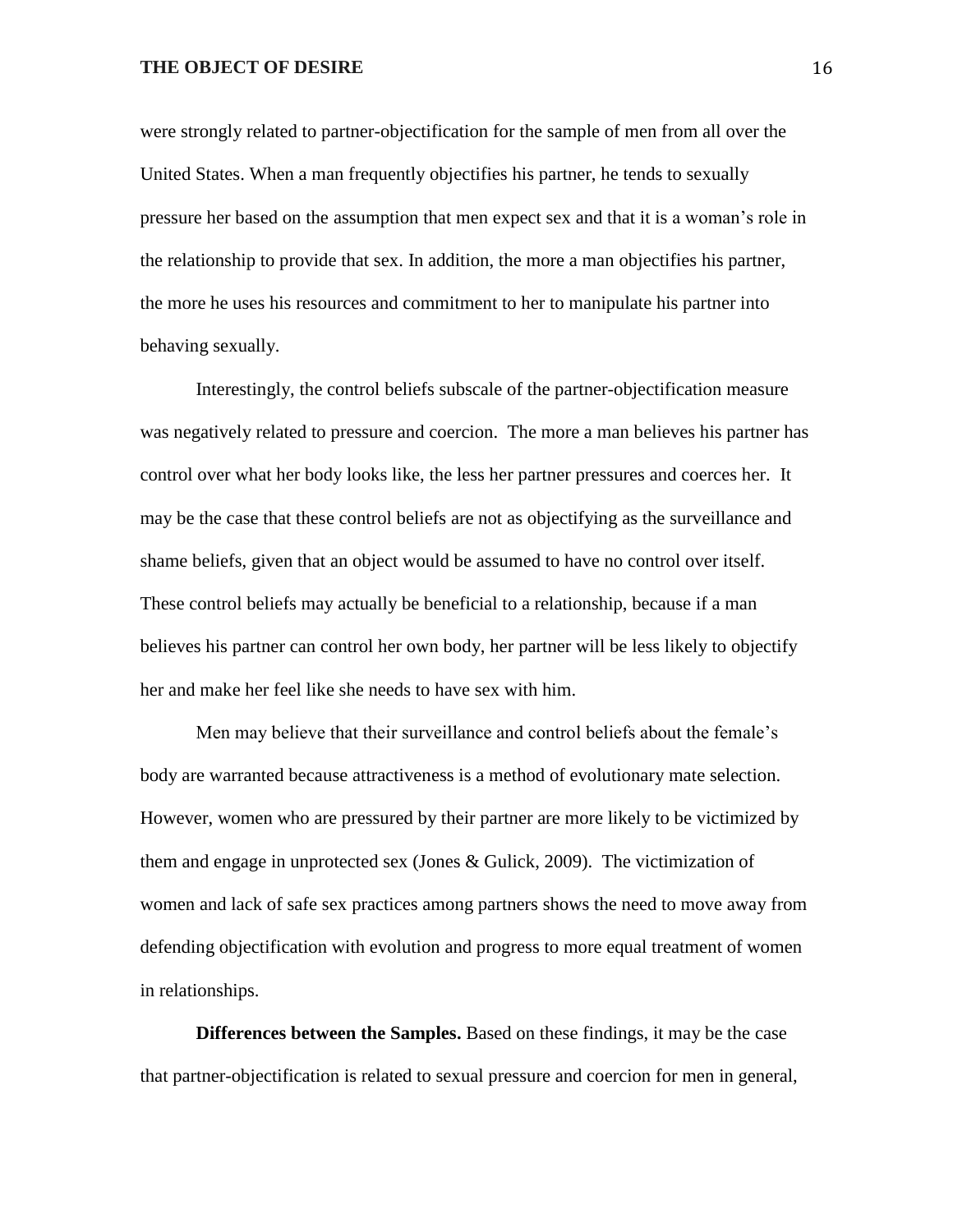but not for male college students. However, there are multiple factors that could have produced different results between the samples. Some of these factors include an overall difference in age range, which could have an effect on the seriousness of the relationships between males and females; sexual norms of college students; and social desirability in answering the survey.

The men's data from the general sample could be different from the student sample because the age difference and lack of racial diversity in the men's demographics. The males in the general sample have a larger age range than the males in the student sample. The men in the student sample ranged from 18-36, whereas the men in the general sample ranged from 18-61. Also, almost every male who took the survey in the student sample was white, showing less diversity in ethnicity than the general sample. If it is the case that age and/or race influences objectification and sexual pressure and coercion, these differences between the samples could explain the conflicting results.

The difference in age could also produce different quality answers in the context of relationships. Older men may be in more serious relationships and may be more intertwined in their relationships. For example, men who are older probably have established jobs and a place of their own to live. The men who are older and more settled than college students may do more for the women they are with, like paying for things that they need. Because of a higher financial commitment to their partners, older men may expect sex from their partner and may use pressure to get it. It may also be the case that the difference in age could signify changing attitudes toward objectification and increasing equality in relationship roles for men and women.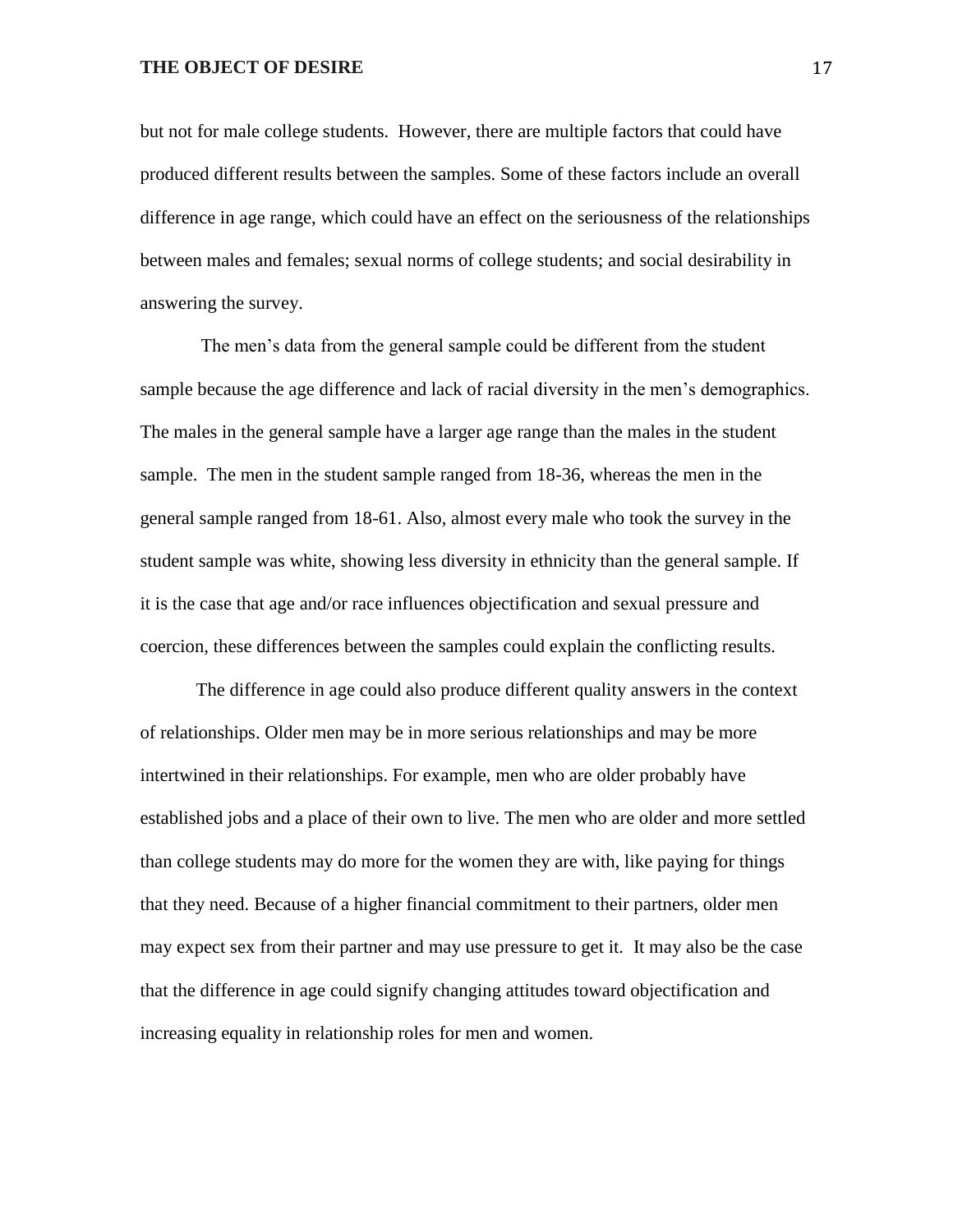College students who took this survey may also be different from the overall sample collected across the United States in reference to social norms. In many cases, students are not living with their relationship partner and have different sexual expectations. College relationships are usually more casual than those of older couples, and sex may be a more casual part of college relationships. Men who leave the college setting often find more committed relationship and leave the "hookup culture" behind them in search of a more meaningful connection (Bogle, 2008). If sex is a normal activity many college students engage in, the men who responded to the survey may not need to pressure their partners in order to have sex.

There is also a suspicion that the college students could have taken the survey less seriously than the general sample. Men from the general sample were getting paid to answer the survey items (albeit a nominal amount) and may have taken more time to thoroughly complete the items than students who could have quickly chosen random answers just to get credit for a class assignment. Some of the scales used in the student sample showed very low reliabilities, which indicates that they were not answering the questions in a consistent way, supporting the notion that they may not have been thoughtfully reading and responding to the questions.

In addition, the men who chose to participate in the study from BSU may have responded according to the idea of social desirability. Men from the student subject pool may have answered in ways they thought others would expect or want. College students may have thought that since the survey was available through the school, professors or other students could access the data provided. While the participants were ensured that all data would be kept confidential, the college men may have felt bad if they pressure or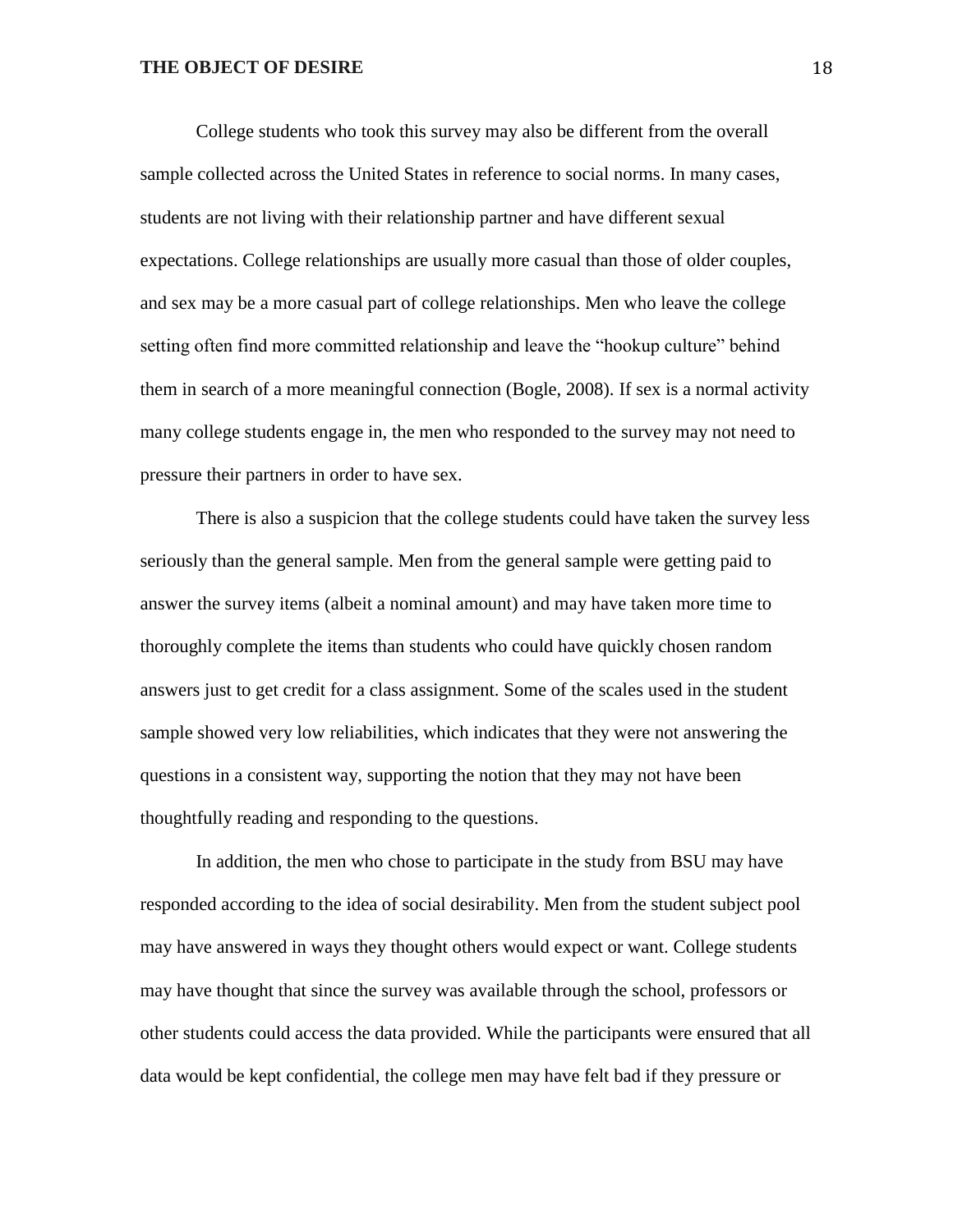coerce their relationship partners, causing them to provide a socially acceptable response. Men from the general population may not have cared as much about social desirability because they are not tied to the school and may have felt that their responses would not have been judged as harshly as students attending the school.

While there were differences in the significance of the relationships between partner-objectification with pressure and coercion for the two samples, it is important to note that data did support parts of the hypotheses. The relationships found between these variables warrant further investigation from the female perspective, which can be found in Study 2.

#### **Study 2**

Study 2 examined objectification and sexual pressure from the female perspective. In this study, women responded to items measuring the perceived objectification they feel from their partner, how much they objectify themselves, the amount of control they feel within their relationship, and how much pressure or coercion they feel from their partner.

#### **Self-Objectification**

When women internalize the idea of being viewed as an object, they are engaging in a process known as self-objectification (Fredrickson & Roberts, 1997). Women are encouraged to enjoy objectification and constantly evaluate themselves from an observer's perspective (Calogero, Tantelduff-Dunn & Thompson, 2011) to ensure that they will fit society's beauty ideals and be admired physically (McKinley & Hyde, 1996). Women are taught to adopt these cultural attitudes and beliefs about their body being seen as an object and incorporate the beliefs into their sense of self (Fredrickson &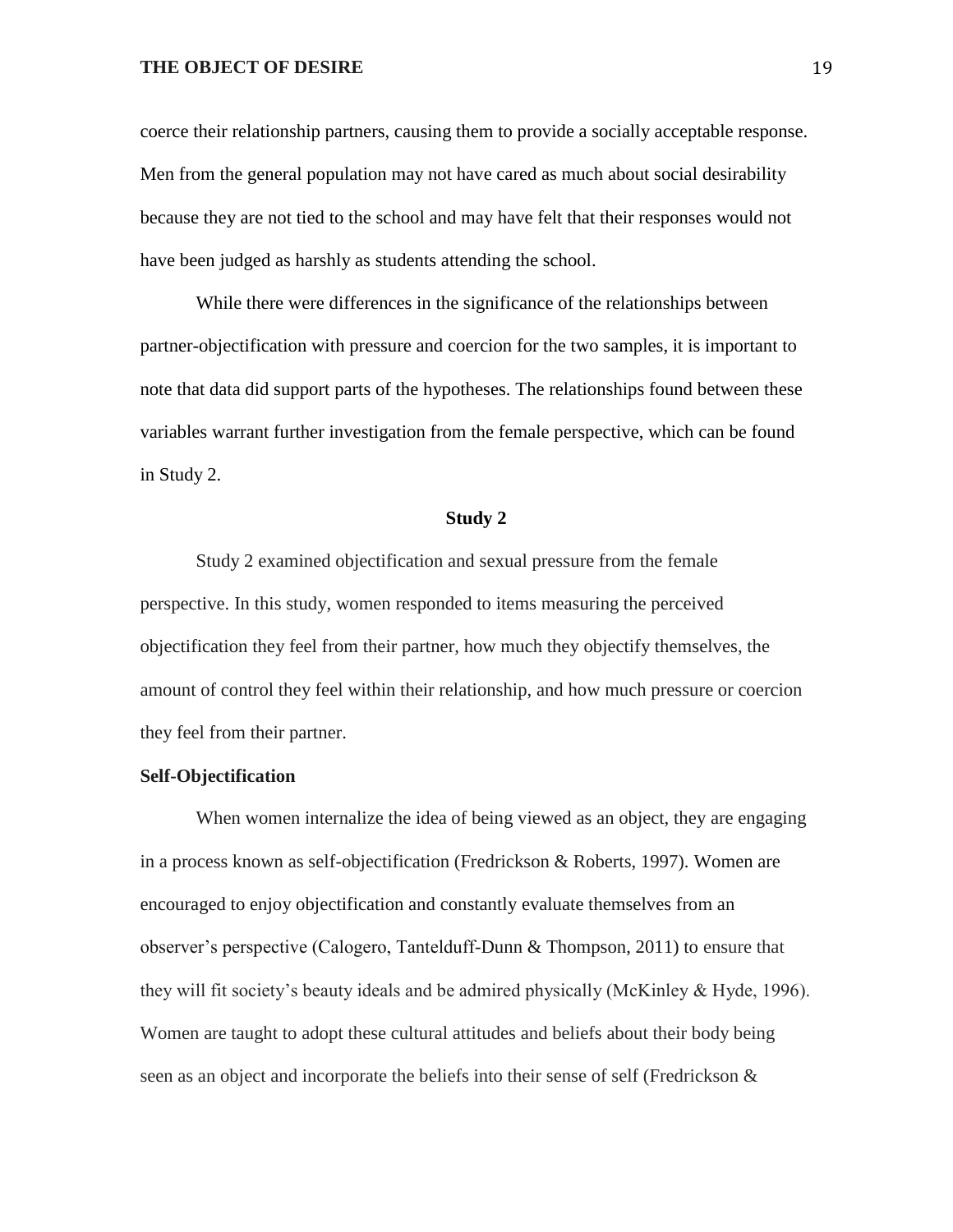Roberts, 1997). Women are overwhelmingly compared to society's standards of beauty, causing them to work towards achieving these standards as a personal goal, making it difficult to discern their personal interests from society's gendered expectations (McKinley & Hyde, 1996).

Men and women have different ways of viewing their bodies as a whole, with previous research showing that women are more focused on how attractive their body is and men are more focused on how their body can function effectively (Lerner, Orlos, & Knapp, 1976). This difference in bodily views further explains why women are more likely to self-objectify than men. Women who are evaluated and seen as more beautiful are more successful in their social and economic lives than women who are obese or unattractive—a factor that does not have as much of an effect on men (Fredrickson  $\&$ Roberts, 1997). At work, women are given more negative evaluations than men if they are not viewed as feminine and are often discriminated against much more than men when they are seen as less attractive (Rudman, Moss-Racusin, Phelan, & Nauts, 2011). Socially, women whose bodies are more attractive have much more popularity, success with dating, and more opportunities for marriage (Fredrickson & Roberts, 1997). According to Naomi Wolf's *Beauty Myth* (1990), a third of women are "strongly dissatisfied" with their bodies, causing anxiety, lower self-esteem, and sexual dysfunction.

Self-objectification has been empirically linked to a number of negative consequences, including constant body monitoring and self-surveillance, body shame, appearance anxiety, eating disorders, negative self-esteem, and poorer academic performance (Moradi & Huang, 2008). Particularly pertinent to romantic relationships,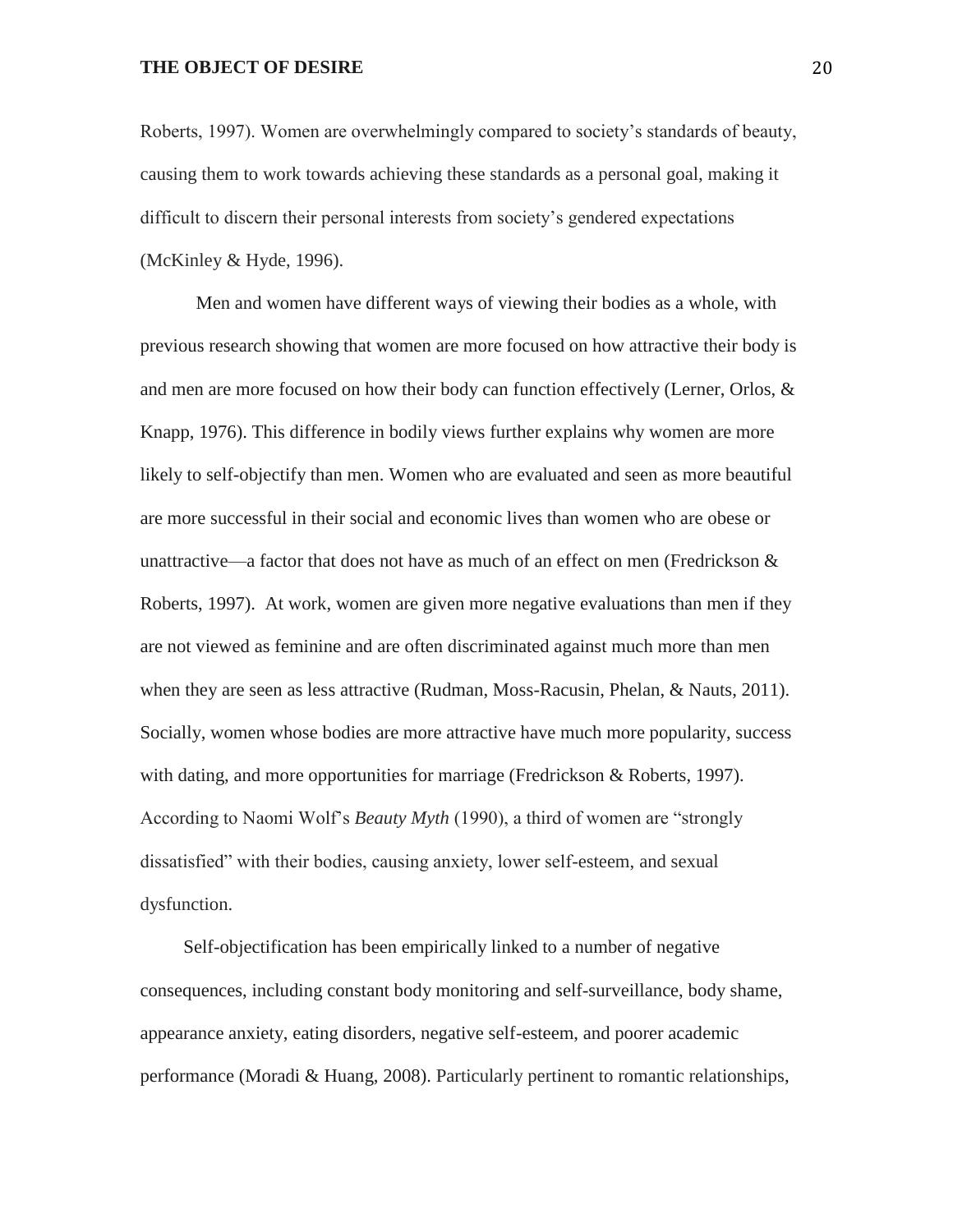self-objectification is correlated with lower relationship satisfaction (Sanchez & Broccoli, 2008) and sexual dysfunction (Steer & Tiggemann, 2008). The basic nature of sex involves partners focusing on each other's bodies, which can magnify the sense of body shame and appearance anxiety associated with self-objectification and result in poorer sexual functioning (Sanchez & Kiefer, 2007; Steer & Tiggemann, 2008).

Previous research has shown that women who claim to enjoy being sexualized selfobjectify more often, feel more shame about their bodies, and report more sexual objectification from others than women who do not report enjoying sexualization (Liss, Erchull, & Ramsey, 2011). In romantic relationships, women are encouraged to enjoy sexualized attention from their partner, even if it is in the form of partner-objectification. Within relationships, women may internalize that objectification, in an effort to appear desirable to him. Therefore, this study tests the hypothesis that partner-objectification is related to self-objectification for heterosexual women in romantic relationships.

#### **Agency**

If a woman self-objectifies, then she may concentrate on her body as a physical object that needs to be desired by men, and consequently focus much less on her own wants and needs. Previous research has linked objectification with the denial of agency, or the restriction of one's freedom and ability to make decisions (Gray, Knobe, Sheskin, Bloom, & Barrett, 2011). By definition, an object has no agency, and so viewing a relationship partner as an object could interfere with one's ability to see their partner as an independent person, instead of a collection of sexual instruments. Lowered sexual agency has been linked to a host of negative outcomes, including decreased sexual risk knowledge, difficulty in engaging in safe sex practices (such as requiring a partner to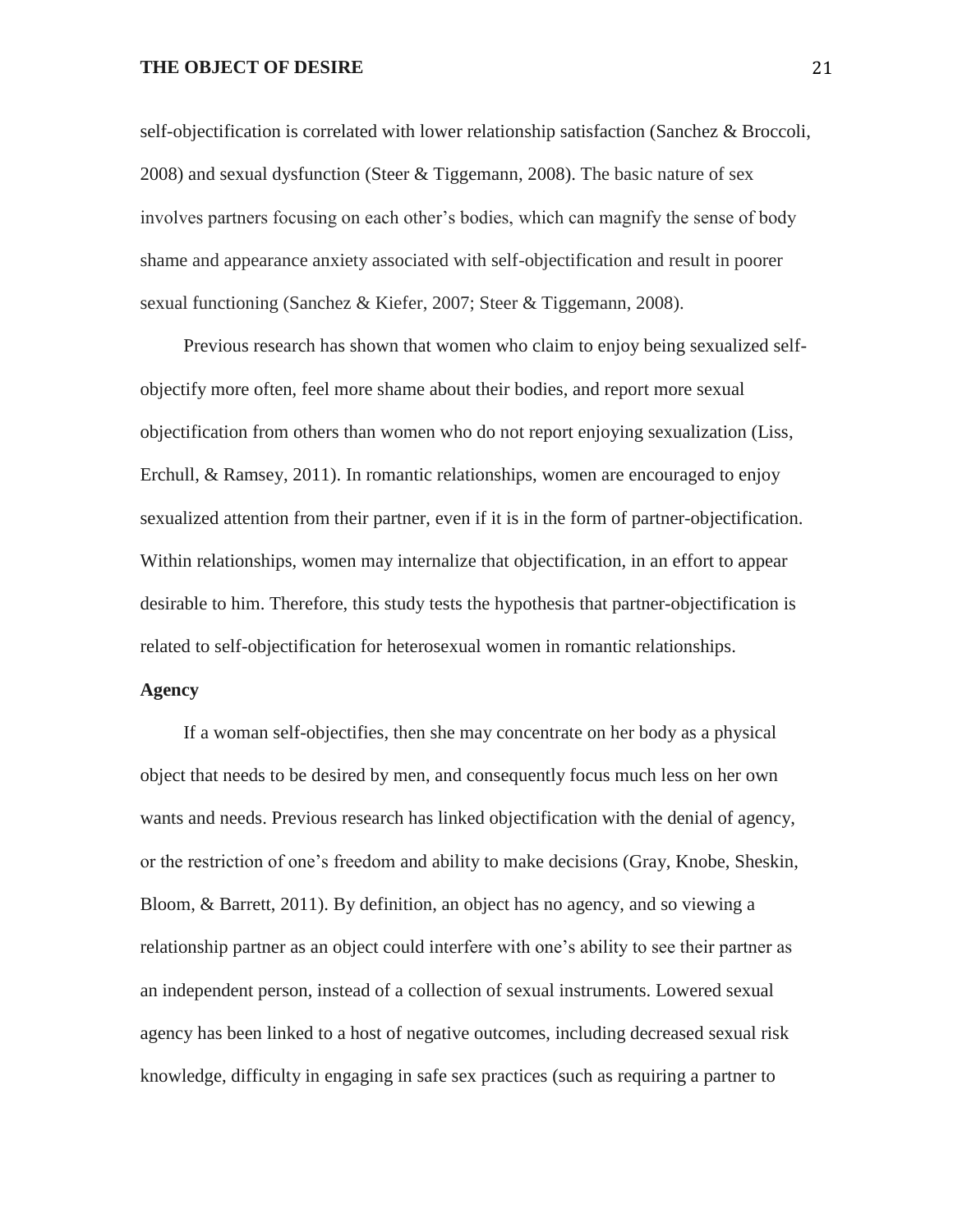wear a condom during intercourse), and the inability to refuse unwanted sex (Curtin et al., 2011; Rostosky, Dekhtyar, Cupp, & Anderman, 2008). Using assessments of condom use and sexual assertiveness, research has shown a relationship between selfobjectification and diminished sexual health among adolescent girls (Impett, Schooler, & Tolman, 2006). In the current study, it is hypothesized that self-objectification will be correlated with less agency in a relationship.

#### **Sexual Pressure and Coercion**

In part due to lowered sexual agency, an objectified partner might feel pressure to perform more sexual activities and might be less inclined to act on her own feelings and emotions. Therefore, the woman might consent to sexual behaviors that she otherwise would not, in an effort to please her partner. In fact, 34% of women in the United States report having unwanted sex with their partner (Basile, 2002). In terms of sexual behaviors, this implies that women who are objectified by their relationship partners are more likely to feel pressure from their partners to participate in particular sexual behaviors, with little regard for what the objectified partner may desire. In a study of condom use, the data supported the idea that women who feel sexual pressure also have a lack of agency in a relationship and feel less power to make sexual decisions (Gakumo, Moneyham, Enah, & Childs, 2011).

Sexual roles are full of cultural expectations that men should be more aggressive, while women are to take on the submissive role (Fredrickson & Roberts, 1997). Women's self-surveillance and constant body monitoring, along with body shame can cause women to feel self-conscious and prevent her from enjoying sexual activity with her partner (Fuller-Tysczkiewicz, Reynard, Skouteris, & McCabe, 2012). If partners are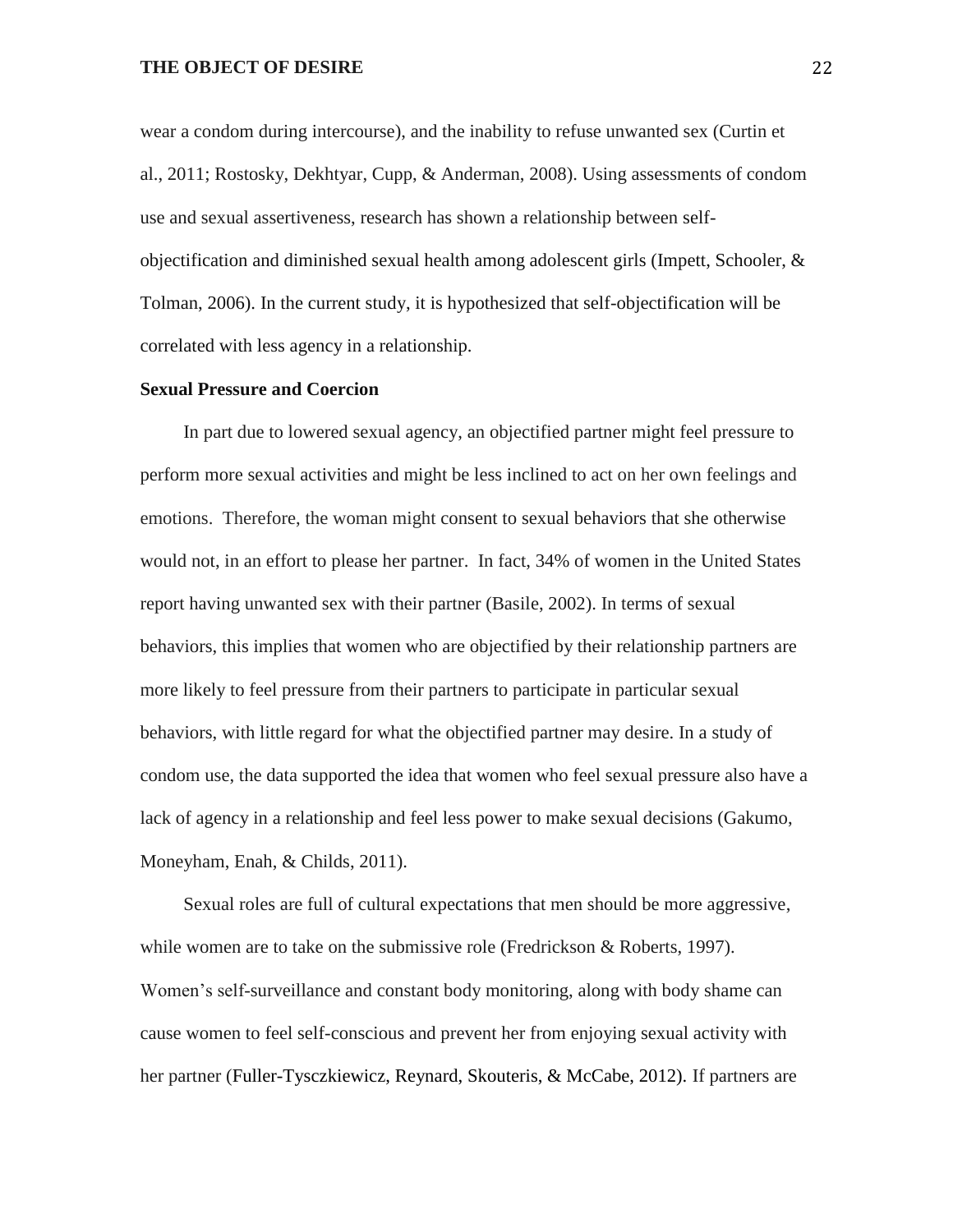following cultural expectations and women are experiencing these negative consequences as a result, it should come as no surprise that women report more sexual dissatisfaction and dysfunction than men in heterosexual relationships (Sanchez & Kiefer, 2007).

Additionally, sexual pressure is positively correlated with sexual victimization. Women who feel more sexual pressure are more likely to have unprotected sex (Koss et al., 2007). This study will test whether objectification and agency are related to experiencing sexual pressure and coercion.

#### **Hypotheses**

The following hypotheses will be tested for women in the present study: 1) feeling objectified by one's partner is correlated with increased self-objectification, lowered agency, and increased sexual pressure and coercion; 2) self-objectification is correlated with lowered agency in romantic relationships; 3) lower agency in romantic relationships is correlated with increased pressure and coercion to perform sexual behaviors.

#### **Method**

**Participants: Sample 1.** Two hundred sixty-five female participants were recruited using Amazon Mechanical Turk (AMT). Women who did not answer at least two of the attention questions correctly or did not complete the majority of the survey items were excluded from the analyses (*n*=46). Also, women who did not respond as being heterosexual were eliminated from the data (*n*=44). Those women who have never been in a romantic relationship or answered survey items about their best opposite sex friend were also eliminated from the data  $(n=13)$ . This resulted in a final total of 162 participants.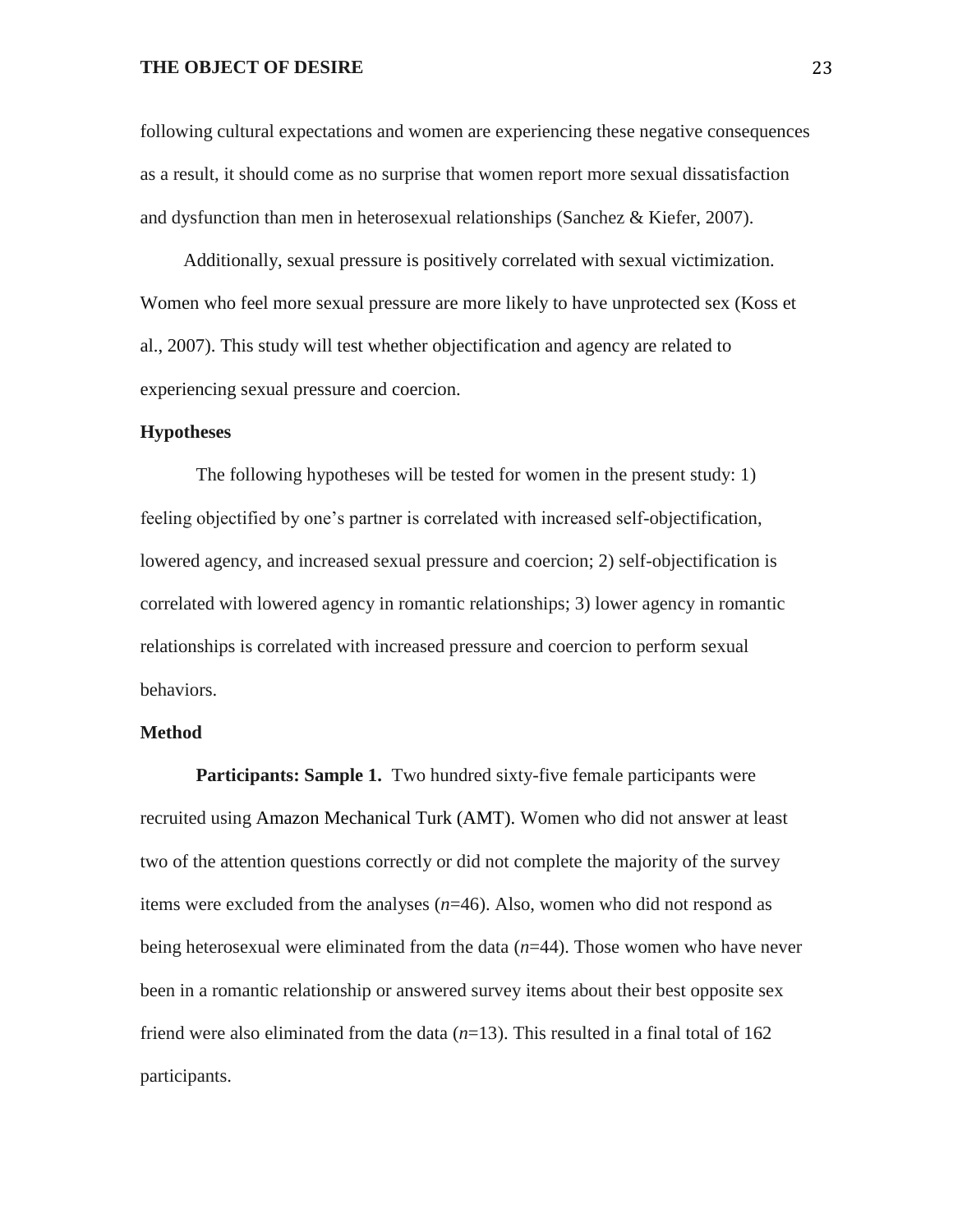The participants ranged in age from 18 to 69 years (*M*=29.53, *SD*=11.90). Most of the sample was working class (48.1%) or middle class (37.7%). A majority of the women who responded identified as White/Caucasian (78.4%). The women identified as being politically very liberal (10.5%), liberal (38.3%), moderate (36.4%), or conservative (14.2%). About 85% of the participants reported that they are currently in a relationship. Out of the 164 women, 14.8% responded that they are single, 9.9% dating, 24.1% have a steady partner, 7.4% are engaged, 14.2% are living with their partner, and 29.6% are married.

**Participants: Sample 2.** One hundred thirty-six women were recruited through the student subject pool in the psychology department at Bridgewater State University. Women who did not answer at least two of the attention questions correctly or did not complete the majority of the survey items were excluded from the analyses  $(n=7)$ . The women who did not respond as being heterosexual (*n*=4), have never been in a romantic relationship  $(n=4)$ , or answered the questions about their best opposite sex friend as opposed to their current or previous partner  $(n=2)$  were eliminated from the data. This resulted in a final total of 117 participants.

The participants ranged in age from 18 to 46 years (*M*=20.55, *SD*=4.19). The majority of the sample was working class (27.4%) or middle class (56.4%). Most of the women who responded identified as White/Caucasian (90.6%). The women identified as being politically very liberal (3.4%), liberal (21.4%), moderate (63.2%), conservative (7.7%), or very conservative (1.7%). About 87% of the participants reported that they are currently in a relationship. Out of the 117 women, 12.8% responded that they are single,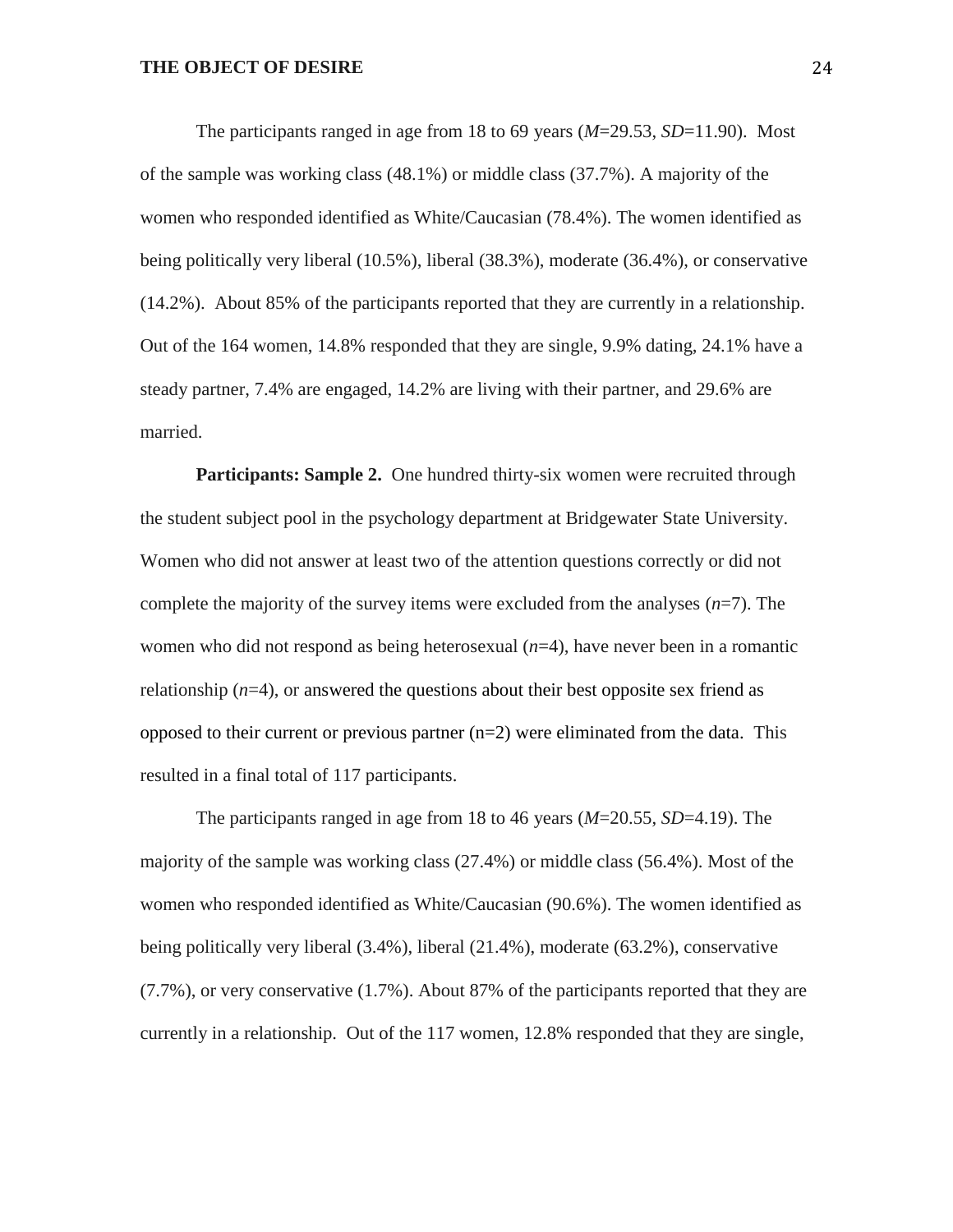32.5% dating, 47.9% have a steady partner, 1.7% are engaged, 3.4% are living with their partner, and 1.7% are married.

#### **Measures.**

*Partner-objectification.* A modified version of the partner-objectification scale used by Zurbriggen et al. (2011) assessed how much each participant feels objectified by her partner. The scale was originally designed to measure how much a person objectifies their partner. Zurbriggen et al. (2011) created the subscale by modifying items from the self-surveillance subscale of the Objectified Body Consciousness Scale (McKinley & Hyde, 1996). For this study, the partner-objectification measure was further modified to assess how much a person feels their partner objectifies them. For example, "I rarely think about how my partner looks" (reverse scored) in the original scale was modified as "My partner rarely thinks about how I look" (reverse scored) for the present study. Participants used a 7-point scale from *disagree strongly* to *agree strongly* to respond to the 8 items in the measure ( $\alpha$  = .76 for Sample 1,  $\alpha$  = .73 for Sample 2).

*Self-objectification.* Self-objectification was measured using three subscales of the Objectified Body Consciousness Scale (McKinley & Hyde, 1996). Participants responded to the items using a 6-point scale ranging from *disagree strongly* to *agree strongly*. The three subscales used were: self-surveillance (e.g., "I think more about how my body feels than how my body looks," reverse scored,  $\alpha = .88$  for Sample 1,  $\alpha = .81$  for Sample 2), body shame (e.g., "When I can't lose weight, I feel like something must be wrong with me,"  $\alpha$  = .86 for Sample 1,  $\alpha$  = .88 for Sample 2), and control beliefs (e.g., "I think a person can look pretty much how they want to if they are willing to work at it,"  $\alpha = .82$ for Sample 1,  $\alpha$  = .76 for Sample 2).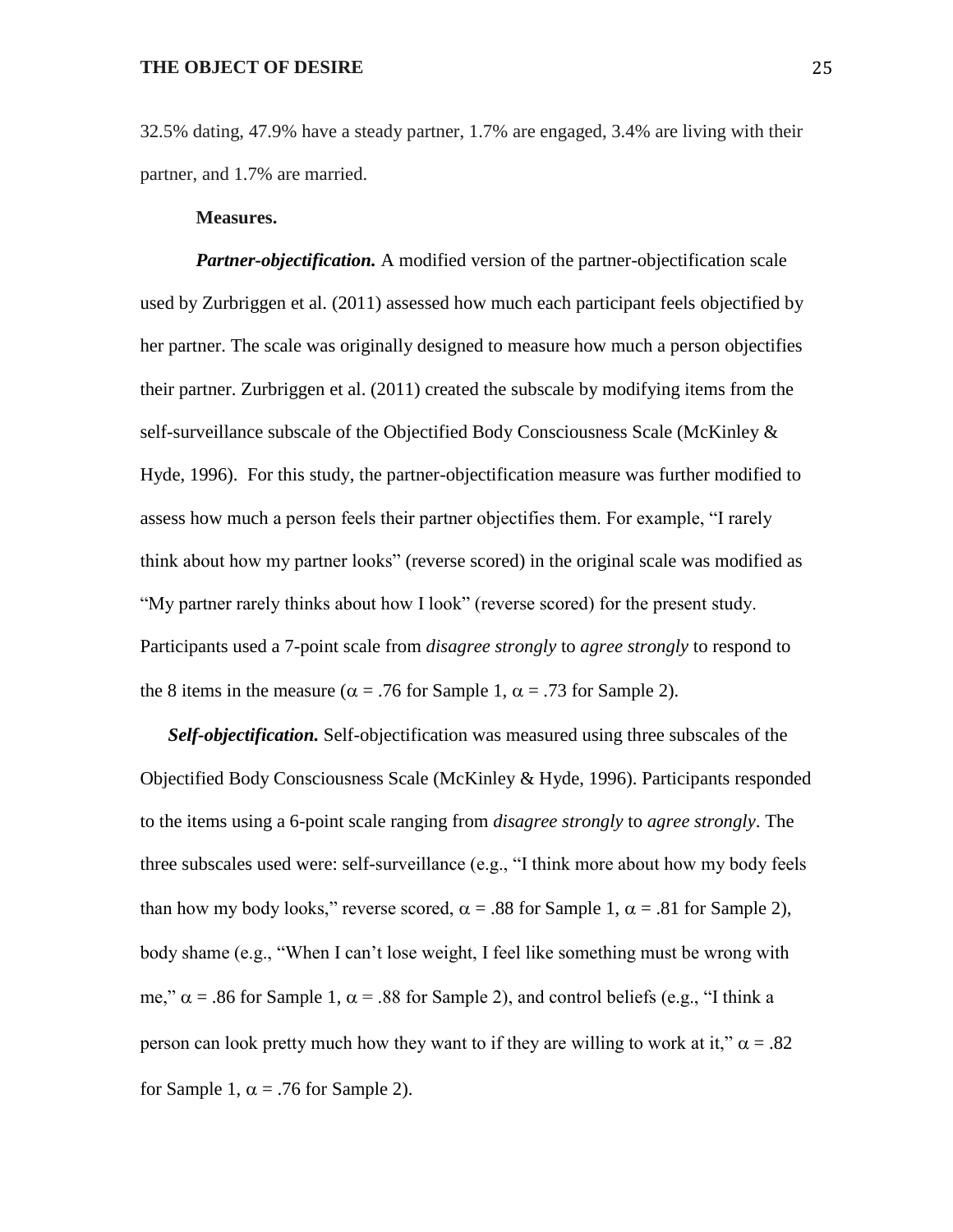*Sexual agency.* To measure sexual agency, participants completed four subscales of the Sexual Self-Efficacy Scale for Females (SSES-F; Bailes et al., 1989). Each subscale lists activities related to sexual agency and asks participants to respond with a 0 if they are unable to do any of the sexual activities. If they can do the sexual activities, they are asked to rate their confidence in their ability to do each of them from *1(quite uncertain)* to *10 (quite certain)*. The four subscales used were: body acceptance (2 items, e.g., "Feel comfortable being nude with the partner,"  $\alpha$  = .77 for Sample 1,  $\alpha$  = .81 for Sample 2), refusal (2 items, e.g., "Refuse an advance by a partner,"  $\alpha$  = .63 for Sample 1,  $\alpha$  = .77 for Sample 2), communication (5 items, e.g., "Ask the partner to provide the type and amount of sexual stimulation needed,"  $\alpha = .81$  for Sample 1,  $\alpha = .87$  for Sample 2), and interpersonal interest/desire (6 items, e.g., "Be interested in sex,"  $\alpha$  = .89 for Sample 1,  $\alpha$  $= .91$  for Sample 2).

*Sexual pressure.* The Sexual Pressure Scale for Women-Revised (Jones & Gulick, 2009) was modified to be about a partner, instead of a generic person, in order to measure how much a person feels victimized or forced into unwanted sexual acts by their partner. The four subscales used for this measure were: show trust (5 items, e.g., "I do not ask my partner to use a condom because he may think I do not trust him,"  $\alpha$  = .79 for Sample 1,  $\alpha$  = .83 for Sample 2), men expect sex (5 items, e.g., "There are times I feel my partner would leave me if I did not have sex with him/her,"  $\alpha$  = .82 for Sample 1,  $\alpha$  = .78 for Sample 2), women's sex role (5 items, e.g., "A woman needs to please her man sexually to hold on to him,"  $\alpha = .83$  for Sample 1,  $\alpha = .79$  for Sample 2), and sexual coercion (3) items, e.g., "My partner has threatened to hurt me after I told him/her I would not have sex with him/her,"  $\alpha$  = .74 for Sample 1,  $\alpha$  = .72 for Sample 2).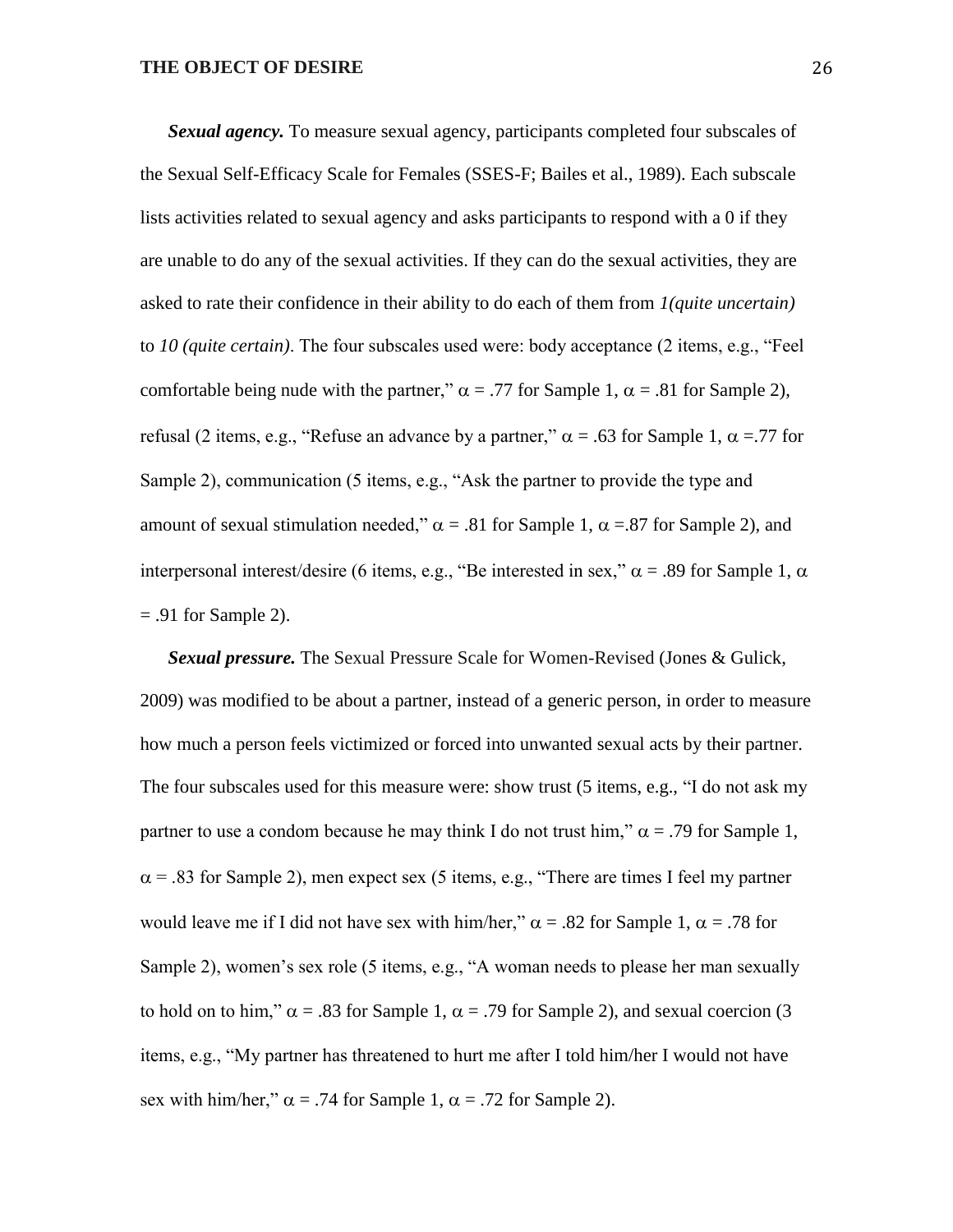*Coercion.* The Sexual Coercion in Intimate Relationships Scale (SCIRS) was used to measure the frequency and severity of sexual coercion in a romantic relationship (Shackelford  $& Goetz, 2004$ ). Items were answered on a 6-point scale, where respondents chose from a range of *act did not occur in the past month* to *act occurred 11 or more times in the past month*. The three subscales used were: resource manipulation/violence (15 items, e.g., "My partner threatened violence against me if I did not have sex with him,"  $\alpha$  = .93 for Sample 1,  $\alpha$  = .68 for Sample 2), commitment manipulation (10 items, e.g., "My partner hinted that if I loved him I would have sex with him,"  $\alpha$  = .94 for Sample 1,  $\alpha$  = .86 for Sample 2), and defection threat (10 items, e.g., "My partner told me that other women were interested in him, so that I would have sex with him,"  $\alpha = .92$ for Sample 2; this scale was not administered to Sample 1).

#### **Results**

The means and standard deviations of each variable measured with the scales described in the methods can be seen in Table 3. Bivariate correlations were run to test each of the hypotheses. Table 4 shows the correlations between each female variable.

#### **Sample 1.**

*Does partner-objectification relate to self-objectification?* A significant positive correlation was found between partner-objectification and the surveillance subscale for self-objectification,  $r(160) = .20$ ,  $p = .009$ , showing that women who feel like their partner objectifies them also tend to monitor their own bodies. The body shame subscale for selfobjectification had a marginally significant correlation with partner-objectification,  $r(160)=14$ ,  $p=.076$ , meaning that women who feel objectified by their partner tend to feel more shame about their bodies. Finally, the control beliefs subscale revealed a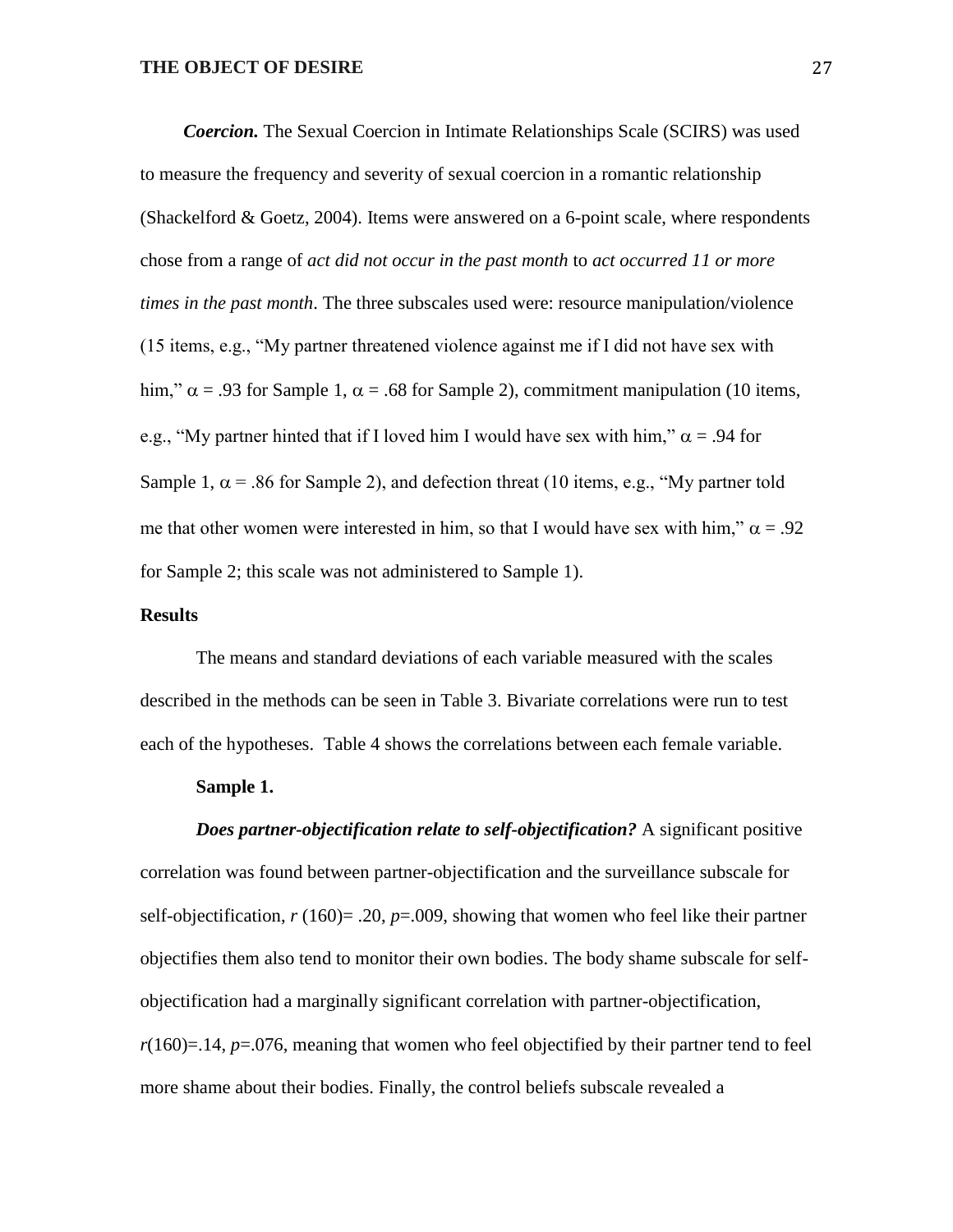nonsignificant correlation with partner-objectification, which means that women's ideas of control over their body shape did not relate to partner-objectification.

*Does self-objectification relate to agency?* The self-objectification surveillance subscale had a significantly negative correlation with the agency acceptance subscale, *r*(159)=-.28, *p*<.001, the agency refusal subscale, *r*(159)=-.32, *p*<.001, and the agency interest/desire subscale,  $r(159) = -0.28$ ,  $p < 0.001$ . The data also showed a significant negative correlation with the agency communication subscale  $r(159)$ = $-.18$ ,  $p=0.022$ . This means that a woman who self-objectifies by looking at her body from an observer's perspective is less likely to accept her body, refuse advances from her partner, have interest in and desire towards her partner, and communicate sexually with her partner.

The self-objectification body shame subscale also had a significant negative correlation with the agency subscales: acceptance subscale  $r(159) = .50$ ,  $p < .001$ , refusal subscale  $r(159) = -0.21$ ,  $p = 0.006$ , communication subscale  $r(159) = -0.20$ ,  $p < 0.001$  and interest/desire subscale  $r(159) = -27$ ,  $p < .001$ . Together these correlations shows that a woman who feels shame about her body from an inability to conform to societal standards is less likely to accept her body, refuse advances from her partner, communicate sexually with her partner, and have interest in and desire towards her partner.

The self-objectification control beliefs subscale does not have a significant correlation to the agency acceptance subscale, the agency refusal subscale or the communication subscale. The data indicate that control beliefs about one's body do not relate to the acceptance of a woman's body, the refusal of advances by one's partner, or her ability to communicate with her partner sexually in this study. The control beliefs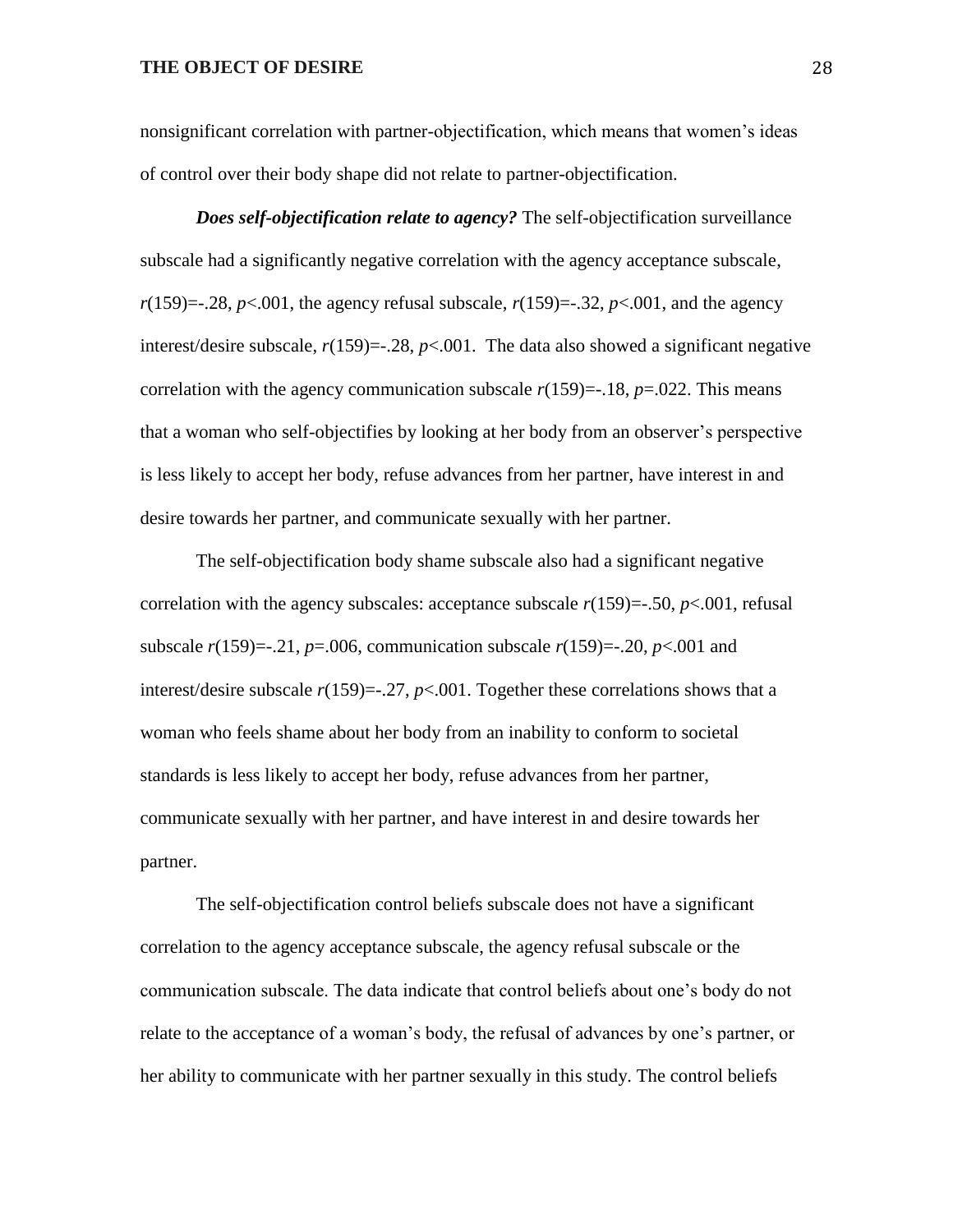subscale had a significant positive correlation with the agency interest/desire subscale *r*(159)=.18, *p*=.025. The data show that a woman who has freedom to feel interest and desire in a relationship tends to have self-objectifying control beliefs about her body.

*Does agency relate to coercion?* The agency acceptance subscale was not significantly correlated with the coercion manipulation/violence or commitment. A woman's ability to feel comfortable with her body is not related to feeling threatened by her partner with violence or their relationship.

The agency refusal subscale is also not significantly correlated with the coercion manipulation/violence subscale; however, it is marginally significantly correlated with the coercion commitment subscale. A woman who is unable to refuse sexual advances by her partner is not related to her feeling threatened or coerced by her partner because of his resources, but it is related to her feeling coerced because of her partner's commitment, or lack thereof, to the relationship.

The agency communication subscale had a significant negative correlation with the manipulation/violence coercion subscale,  $r(159)$ =-.19,  $p=$ .02. A woman who is unable to communicate with her partner about sexual needs or desires tends to be related to her feeling coerced because of resources that her partner uses to manipulate her. The communication subscale was significantly negatively correlated with the coercion commitment subscale,  $r(159) = .32$ ,  $p < .001$ . A woman who feels her partner coerces her by threatening his commitment to the relationship tends to be unable to communicate her sexual needs or desires to her partner.

The agency interest/desire subscale was marginally significantly correlated with the coercion manipulation/violence subscale  $r(159) = -17$ ,  $p = -031$  A woman's interest or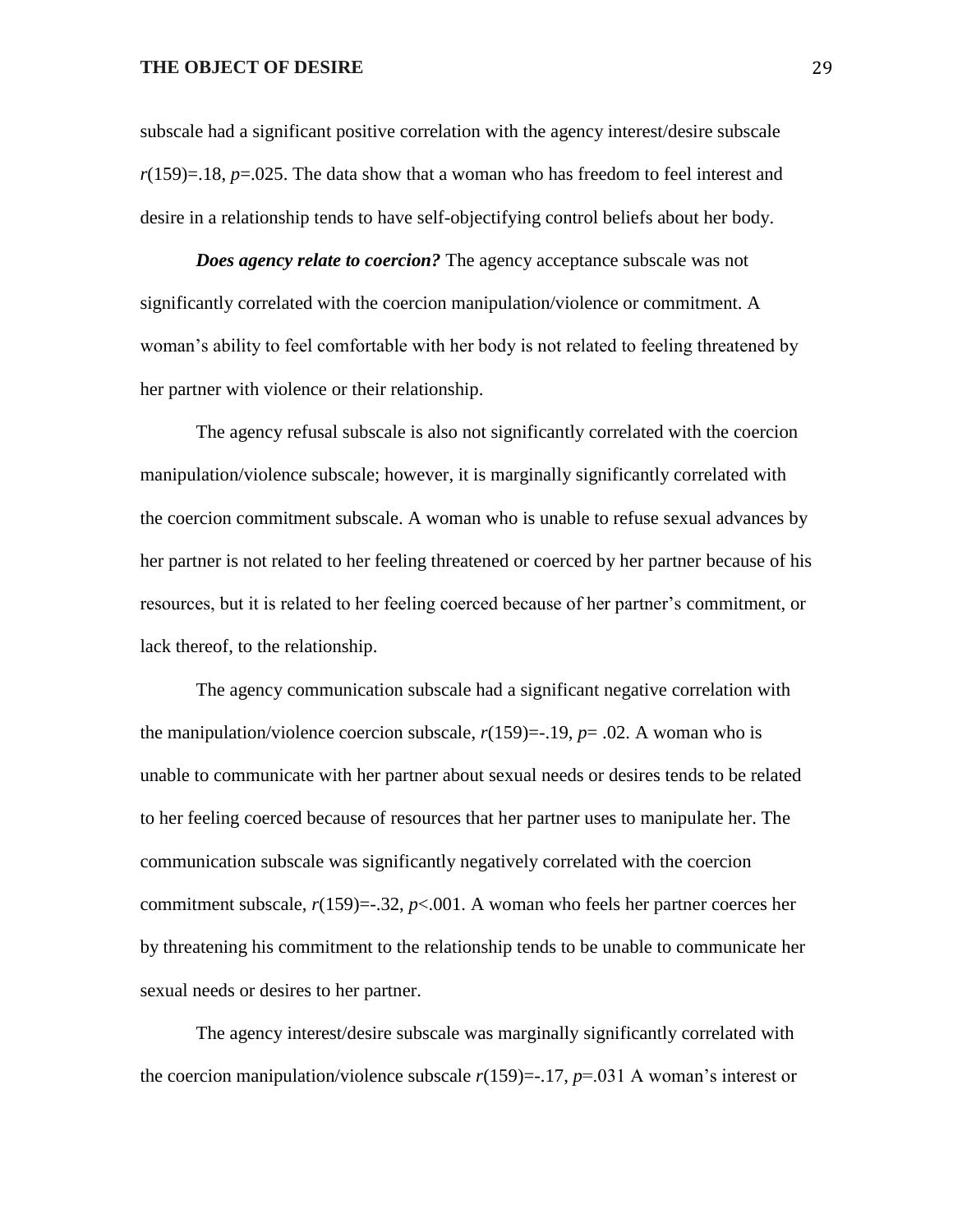desire in sex tends to be related to her feeling coerced by her partner's manipulation of the resources he provides. The agency interest/desire subscale was significantly negatively correlated with the coercion commitment subscale  $r(159) = -0.30$ ,  $p < 0.001$ . A woman will not feel as much interest or desire for her partner if she feels threatened or coerced by him.

*Does agency relate to pressure?* The agency acceptance subscale was significantly negatively correlated with the pressure men expect sex subscale  $r(159) = -20$ , *p*<.001. The more a woman accepts her body and feels comfortable with her partner, the less likely she feels pressure to act sexually with her partner because her male partner expects sex from her.

The agency refusal scale was negatively correlated with the pressure show trust  $r(160) = -162$ ,  $p = 040$  and the men expect sex subscales,  $r(159) = -17$ ,  $p = 0.035$ . A woman who feels less able to show her partner that she trusts him and refuse advances from her partner will tend to feel more victimized or forced to act sexually with her partner. The agency refusal subscale was significantly negatively correlated with the pressure women's sex role subscale,  $r(159) = -0.30$ ,  $p < 0.001$ . This means that a woman feeling unable to refuse sex is related to her feeling like her male partner expects sex from her.

The agency communication subscale had a significant negative correlation with the pressure men expect sex subscale,  $r(159) = -0.29$ ,  $p < 0.001$ . A woman who is unable to communicate with her partner about sexual activities will also feel more forced to act sexually and give in to the demands of her partner. The agency communication subscale also had a marginally negative correlation with the show trust pressure subscale  $r(160)=$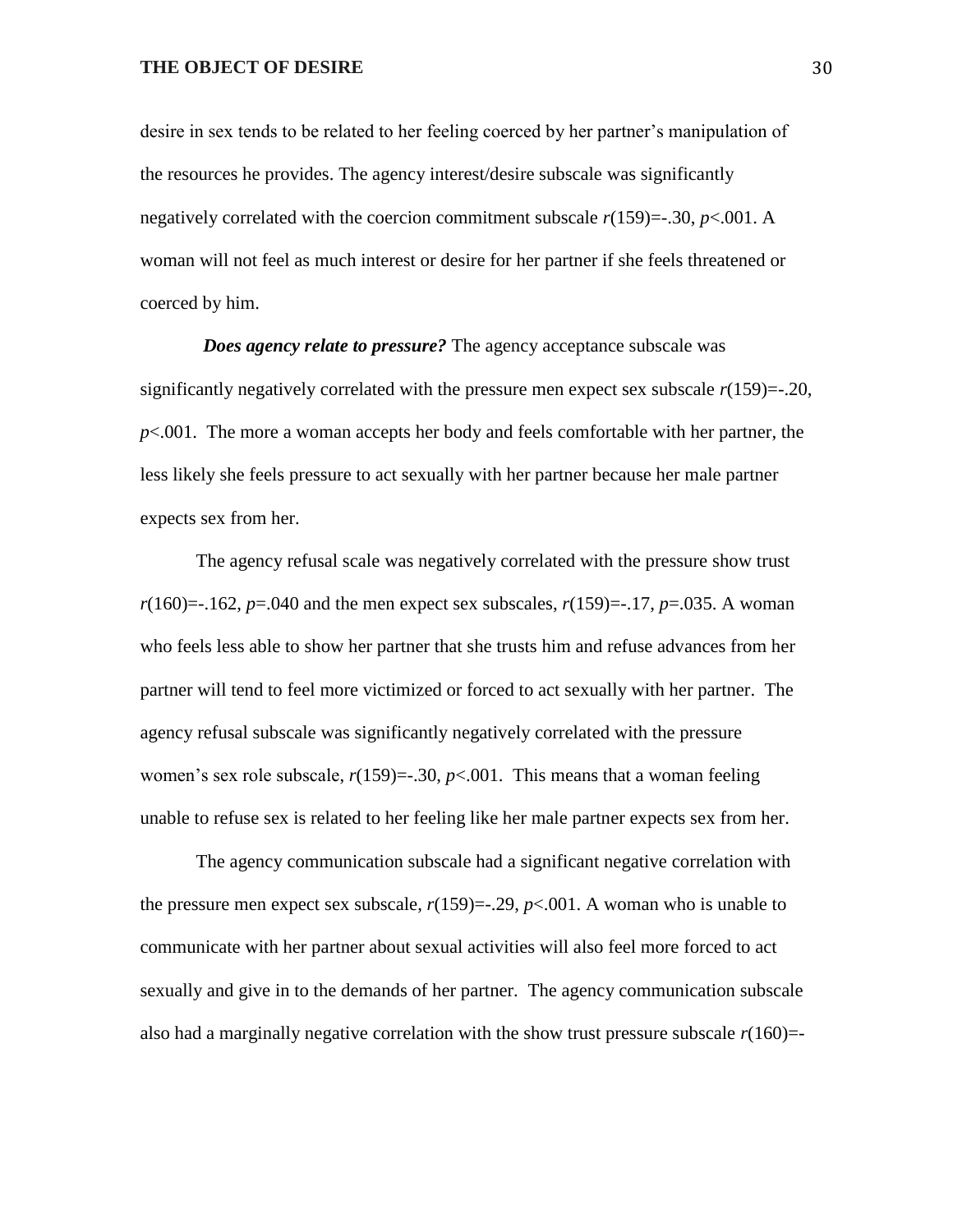.13, *p*=.104. This means that a woman who is unable to communicate with her partner is more likely to show a lack of trust in her partner.

The agency interest/desire subscale was significantly negatively correlated with the both pressure subscales, including the men expect sex subscale,  $r(159) = -0.37$ ,  $p < 0.001$ , and the pressure sexual coercion subscale,  $r(159)$ =-.18,  $p=0.026$ . A woman who feels more interest or desire for her partner will not feel like her male partner expects sex from her or like her partner coerces her sexually.

#### **Sample 2.**

*Does partner-objectification relate to self-objectification?* A significant positive correlation was found between partner-objectification and the surveillance subscale for self-objectification, showing that women who feel like their partner objectifies them also tend to monitor their own bodies,  $r(115)=.32$ ,  $p<.001$ . The body shame subscale for selfobjectification had a significant correlation with partner-objectification, meaning that women who feel objectified by their partner may feel shame in her body,  $r(115)=.27$ , p<.001. Finally, the control beliefs subscale revealed a nonsignificant correlation with partner-objectification, which means that women's ideas of control over their body shape did not relate to partner-objectification.

*Does self-objectification relate to agency?* The self-objectification surveillance subscale had a significantly negative correlation with the agency acceptance subscale  $r(114)=35$ ,  $p<.001$ , meaning that a woman who self-objectifies by looking at her body from an observer's perspective is less likely to accept her body. There was no significant correlation with the agency refusal, communication, or interest/desire subscales. A woman who self-objectifies by looking at her body does not relate to refusing advances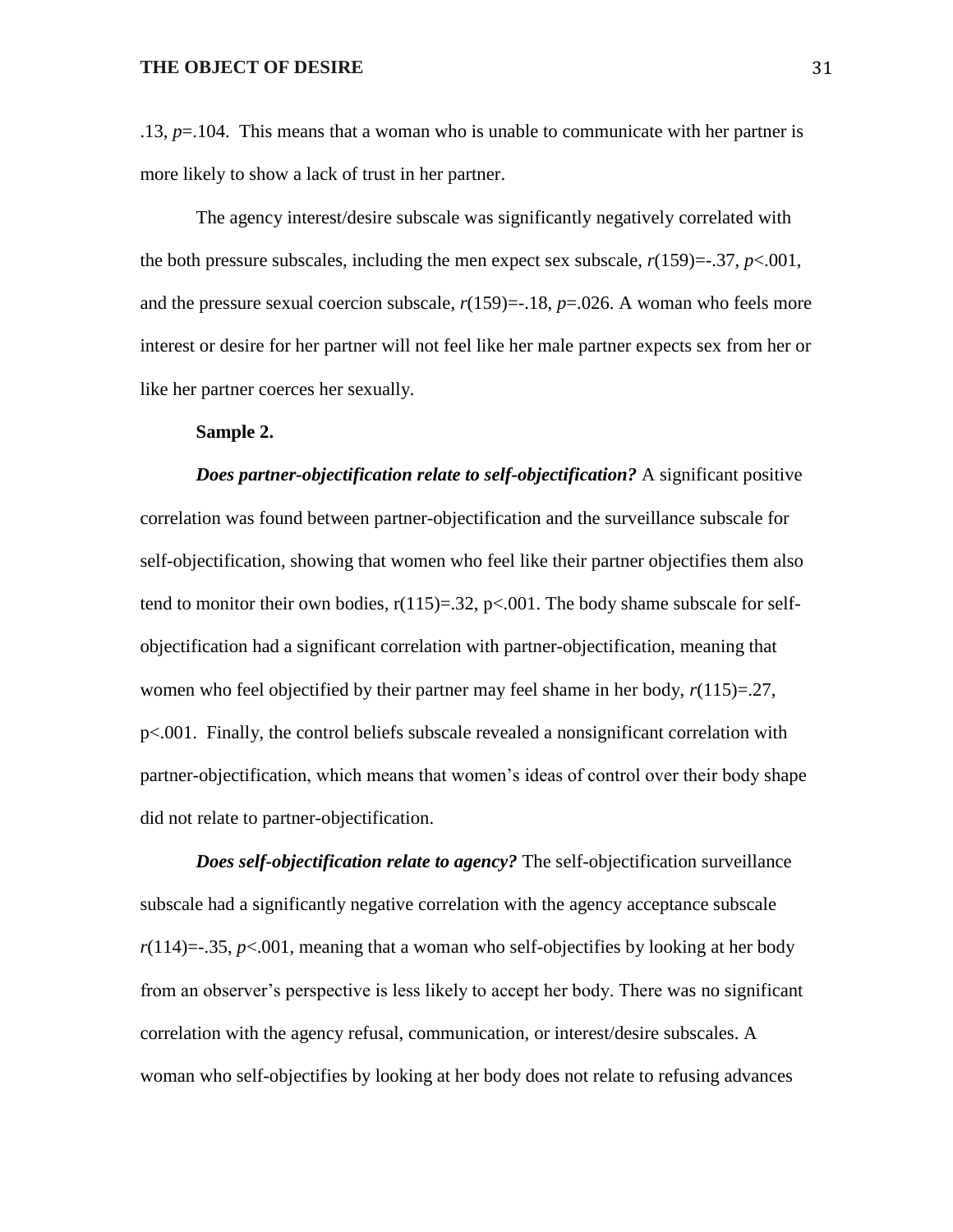from her partner, communicating sexually with her partner, or being interested in and desiring her partner.

The self-objectification body shame subscale also had a significant negative correlation with the agency acceptance subscale,  $r(114)=-.47$ ,  $p<.001$ . A woman who feels shame about her body is less likely to accept her body according to these data. The body shame subscale had a marginally significant negative correlation with the agency refusal subscale, *r*(114)=-.22, *p*=.012. A woman who feels shame about her body tends to be less able to refuse a sexual advance from her partner. The self-objectification body shame subscale did not have a significant correlation with the communication or interest/desire subscales. The data show that a woman feeling shame about her body from an inability to conform to societal standards is not related to her ability to communicate sexually with her partner or have interest in and desire towards her partner.

The self-objectification control beliefs subscale showed statistically significant positive correlations to all of the agency subscales, including acceptance, *r*(114)=.34, *p*<.001, refusal, *r*(113)=.33, *p*<.001, communication, *r*(114)=.24, *p*=.008, and interest/desire,  $r(114)=21$ ,  $p=.024$ . The data indicate that the more control a woman feels she has over how her body looks, the more likely she is to accept her body, refuse advances from a partner, communicate her sexual preferences, and have interest and desire in having sex with her partner.

*Does agency relate to coercion?* The agency acceptance subscale was significantly negatively correlated with the coercion manipulation/violence subscale, *r*(114)=-.22, *p*=.018, and the commitment subscale, *r*(114)=-.23, *p*=.015, and it was marginally correlated well as the defection threat subscale  $r(114)=16$ ,  $p=.087$ . A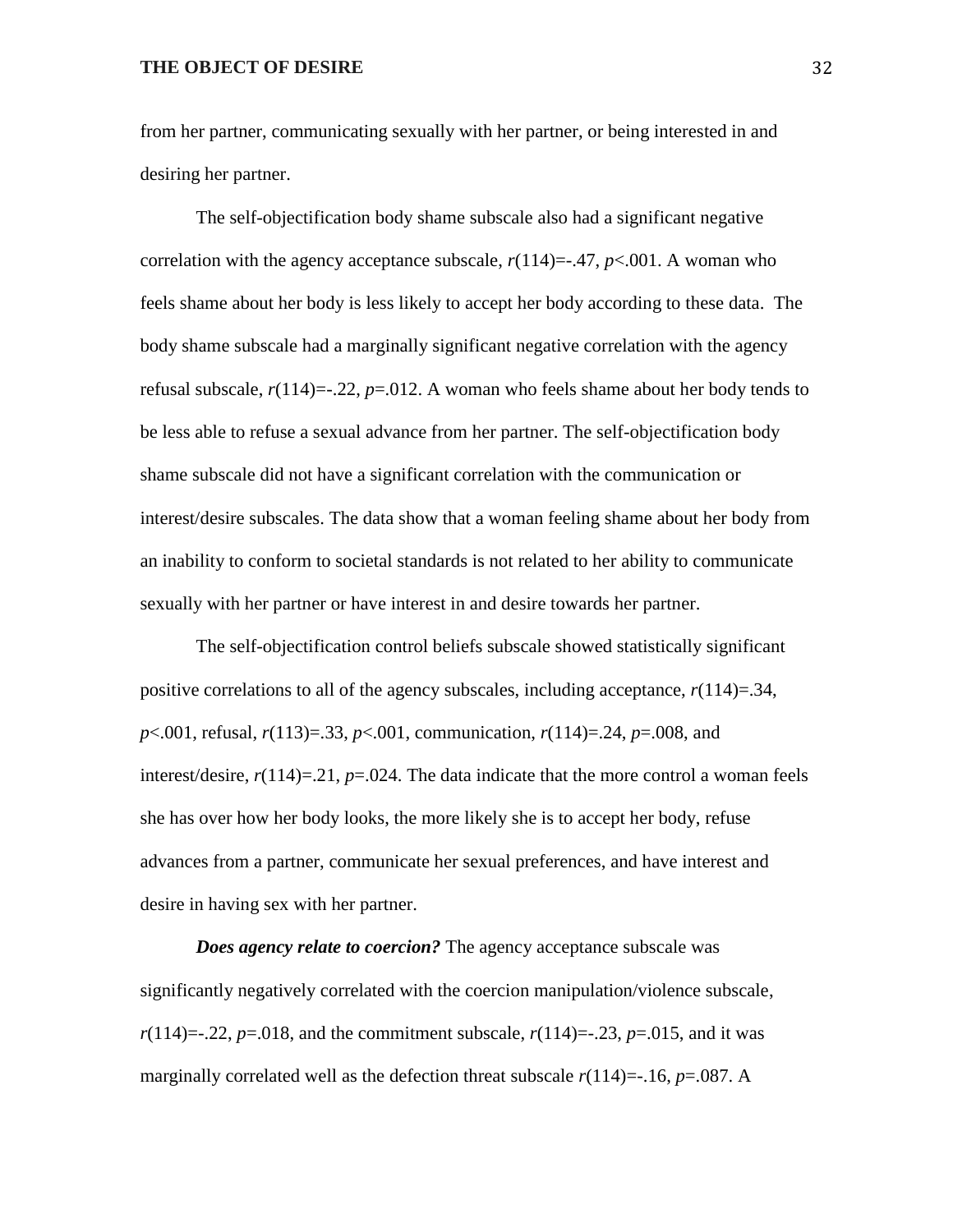woman's ability to feel comfortable with her body tends to be related to feeling threatened by her partner with violence, her partner's commitment to the relationship, and the threat of her partner having a casual relationship with another woman.

The agency refusal subscale was not significantly correlated with any of the coercion subscales. The ability of a woman to refuse sexual advances by her partner was not related to her feeling threatened or coerced by her partner.

The agency communication subscale had a marginally negative correlation with the coercion manipulation violence subscale,  $r(114) = -15$ ,  $p = .098$ . A woman's ability to communicate her sexual preferences with her partner tends to be related to her feeling coerced because of resources that her partner uses to manipulate her. The agency communication subscale does not have a significant negative correlation with the coercion commitment subscale or the defection threat subscale. A woman who is unable to communicate with her partner about sexual needs or desires is not related to her feeling coerced or threatened by her partner's commitment to her, or feeling threatened by her partner stating that he could pursue causal relationships with other women.

The agency interest/desire subscale was significantly correlated with the coercion manipulation/violence subscale,  $r(114) = -0.25$ ,  $p = 0.007$ , and the coercion commitment subscale,  $r(114) = -0.25$ ,  $p = 0.006$ . A woman's lowered interest or desire in sex is related to her feeling more coerced by her partner's manipulation of the resources he provides and his commitment to her. The coercion defection threat subscale was marginally negatively correlated with the agency interest/desire subscale  $r(114)$ =-.15,  $p$ =.099. A woman's lowered interest or desire in sex tends to be related to feeling threatened by her partner threatening to pursue a relationship with another woman.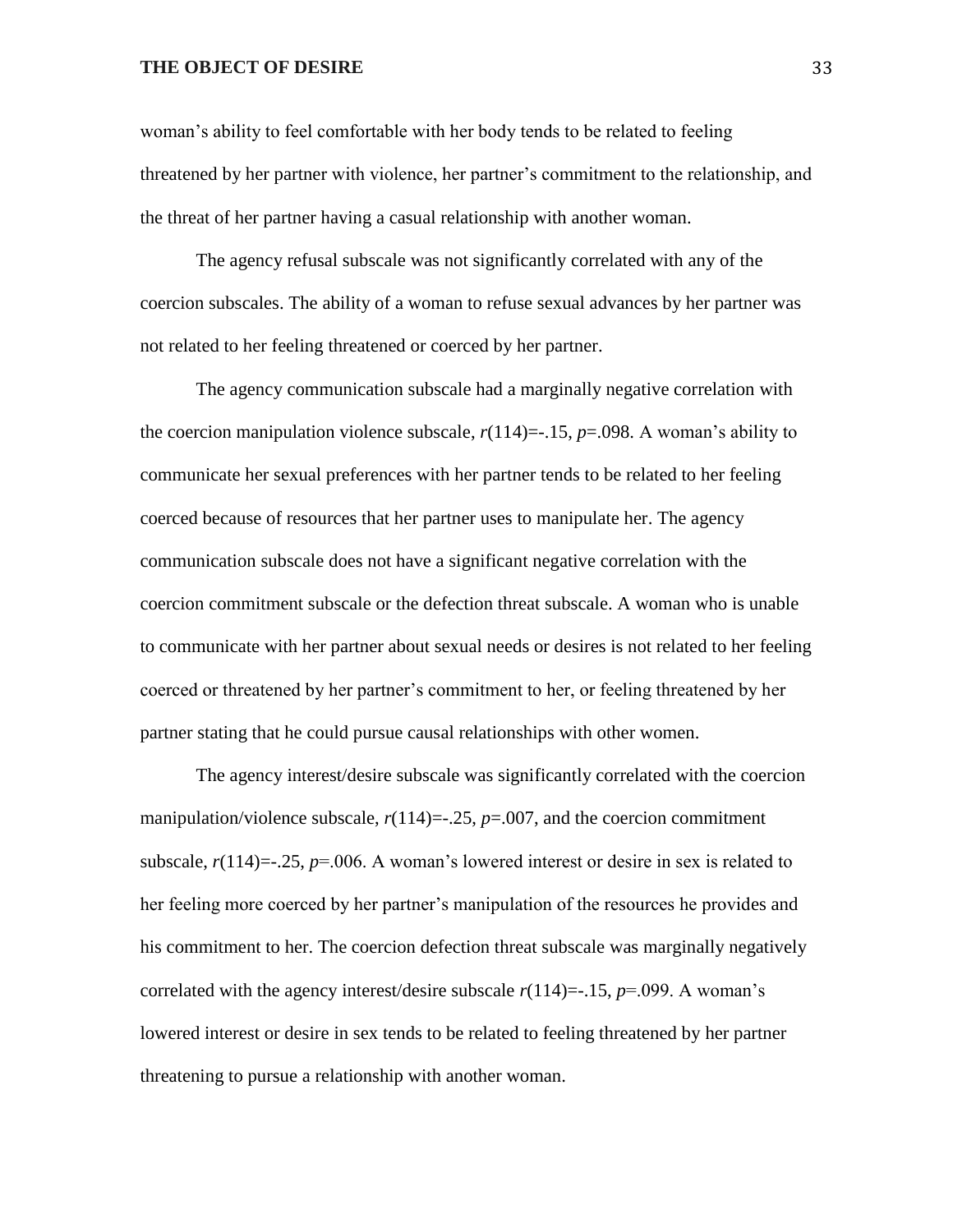*Does agency relate to pressure?* The agency acceptance subscale was significantly negatively correlated with the pressure men expect sex subscale  $r(114)=32$ , *p*<.001. A woman's ability to accept her body and feel comfortable with her partner is negatively correlated with feeling forced to act sexually with her male partner who expects sex from her.

The agency refusal scale was negatively correlated with the pressure show trust  $r(114) = -19$ ,  $p = 0.041$ , men expect sex,  $r(113) = -20$ ,  $p = 0.030$  and women's sex role subscales  $r(113) = -18$ ,  $p = .051$ . A woman who is unable to show trust in her partner, feels less able to refuse advances from her partner may feel more victimized or forced to act sexually with her partner based on his expectation of sex and his belief that it is her role in the relationship to provide sex for him.

The agency communication subscale was marginally negatively correlated with the pressure show trust subscale  $r(114) = -0.23$ ,  $p = 0.014$ . A woman's inability to communicate with her partner about sexual activities is related to a woman feeling a lack of trust in her partner.

The agency interest/desire subscale was negatively correlated with the pressure show trust  $r(114)=-.22$ ,  $p=.017$  and men expect sex subscales,  $r(114)=-.20$ ,  $p=.031$ . A woman feeling less interest or desire for her partner tends to be related to her feeling victimized by her partner or forced to act sexually with him based on her lack of trust in him and his expectation of sex.

#### **Discussion**

The data in both samples for this study support the hypotheses proposed for women in heterosexual relationships. Generally, the results showed that: 1) women who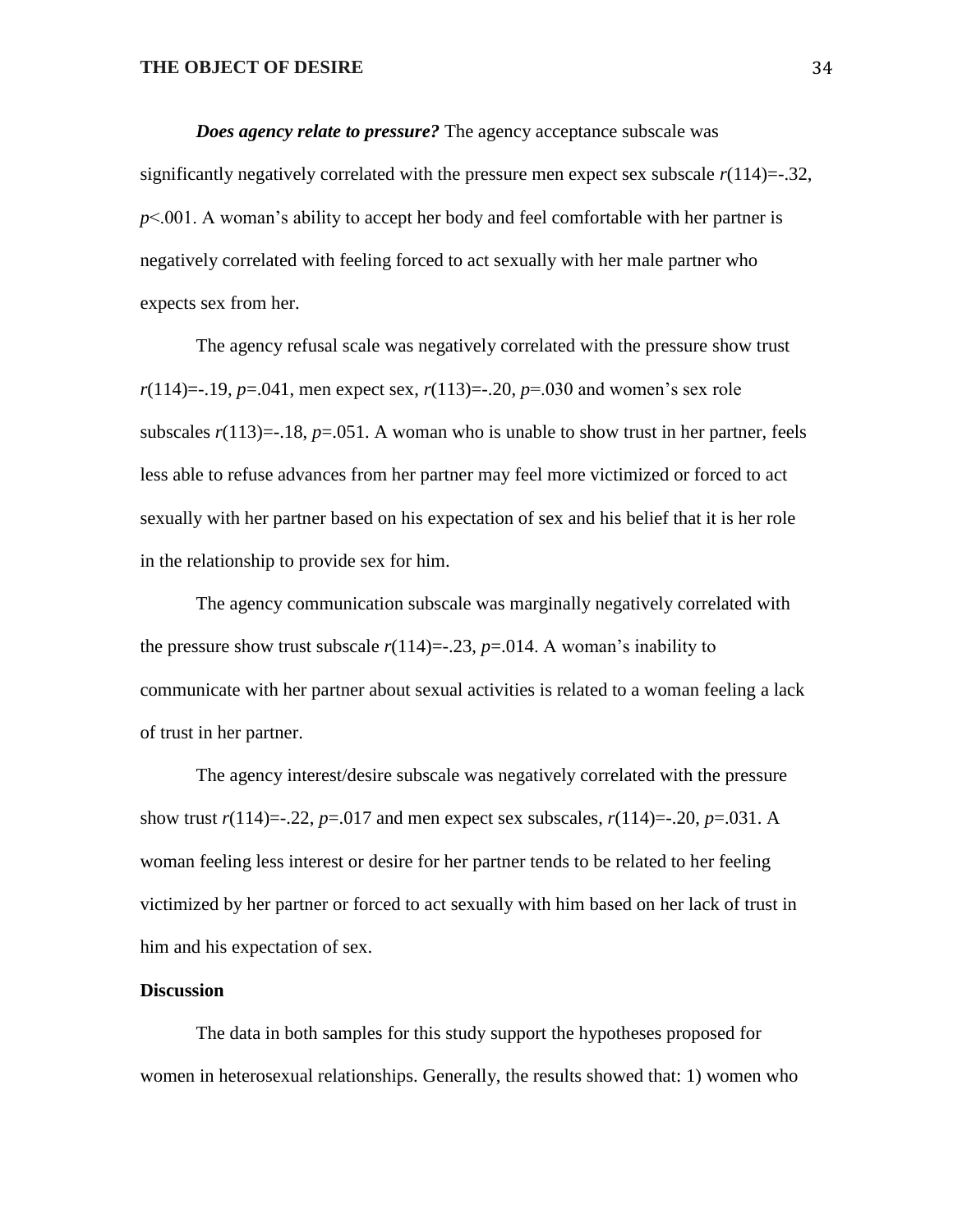feel objectified by a romantic partner are more likely to objectify themselves, feel lowered agency, and perceive more sexual pressure and coercion; 2) women who objectify themselves are more likely to feel lowered agency in their romantic relationship; and 3) women who feel lowered agency in their romantic relationship are more likely to feel sexual pressure and coercion from their romantic partner. This study is important for understanding relationships and has the potential to allow men and women to improve how they treat one another sexually.

#### **Partner-Objectification and Self-Objectification.**

Women who feel that their partner objectifies them tend to objectify themselves. It could be that a woman who feels that her partner looks at her like a sex object then internalizes these feelings and views herself as an object for her partner's desires. It could also be the reverse, where a woman who self-objectifies gives her partner more reason to objectify her. Because this was a correlational study, there is a possibility that partnerand self-objectification both influence each other or that there is another factor influencing the two forms of objectification. Regardless of the direction of the causal relationship between these variables, it is important to find ways to possibly lower the objectification that occurs within relationships.

Overall, data from the study showed that partner-objectification correlated with the surveillance and body shame subscales for self-objectification. Women who are objectified by their partner feel like they also monitor their own bodies and feel shame about their bodies. This finding is not surprising, as McKinley and Hyde (1996) found that women are taught to accept the male gaze and internalize the thoughts of making themselves physically attractive for a male partner. In addition, the modified partner-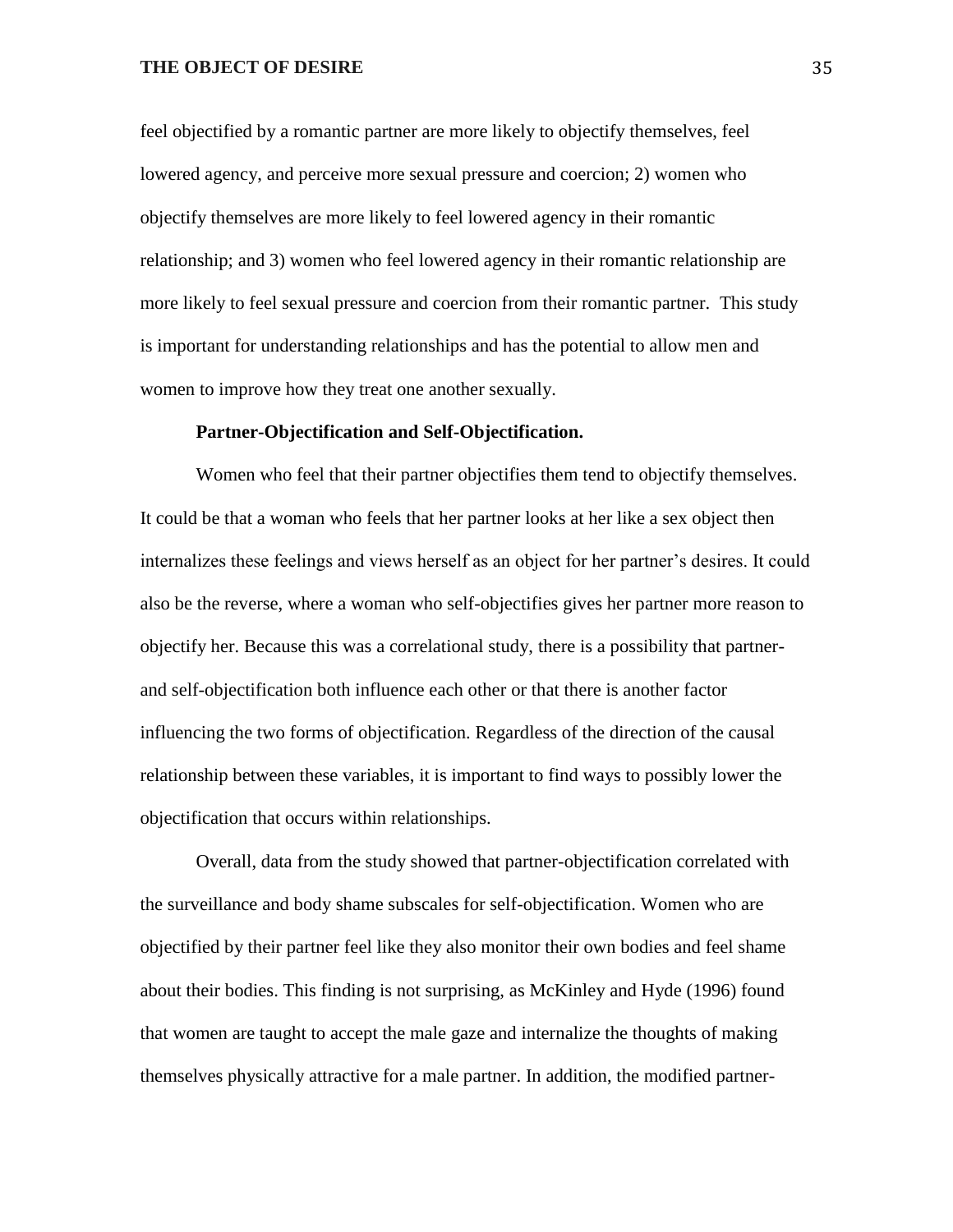objectification scale used to measure the amount of objectification women feel from their partner (Zurbriggen et al., 2011) used items based on the self-surveillance subscale of the self-objectification measure, and so the correlation between the measures could be partly due to the similarity in the wording of the items.

A woman feeling a lack of control over how her body looks is not related to being objectified by her partner. The control beliefs subscale is different from the other selfobjectification subscales, because it is assessing how much control a person believes they have over their body. This may relate to agency differently than the self-surveillance and body shame subscales because the control beliefs subscale conceptually similar to agency, in that both measures are looking at how much control a woman feels. Therefore, the differences in the correlations for this subscale compared to the others are not surprising.

Self-objectification has been shown to have negative effects on women. As discussed earlier, negative self-esteem, eating disorders, poorer academic performance, and sexual dysfunction have been correlated with self-objectification (Moradi & Huang, 2008). Research has also shown that women are unable to enjoy sex when they engage in constant self-surveillance and body monitoring (Fuller-Tysczkiewicz et al., 2012). If both partners in the relationship are to enjoy their sexual activities and have a satisfying relationship, it is important that the male does not engage in surveillance, shaming, or negative beliefs about how much control the female has over her body's shape. Because the data in this study supported the idea that self-surveillance and body shame are related to partner-objectification, it is clear that more research should be done to investigate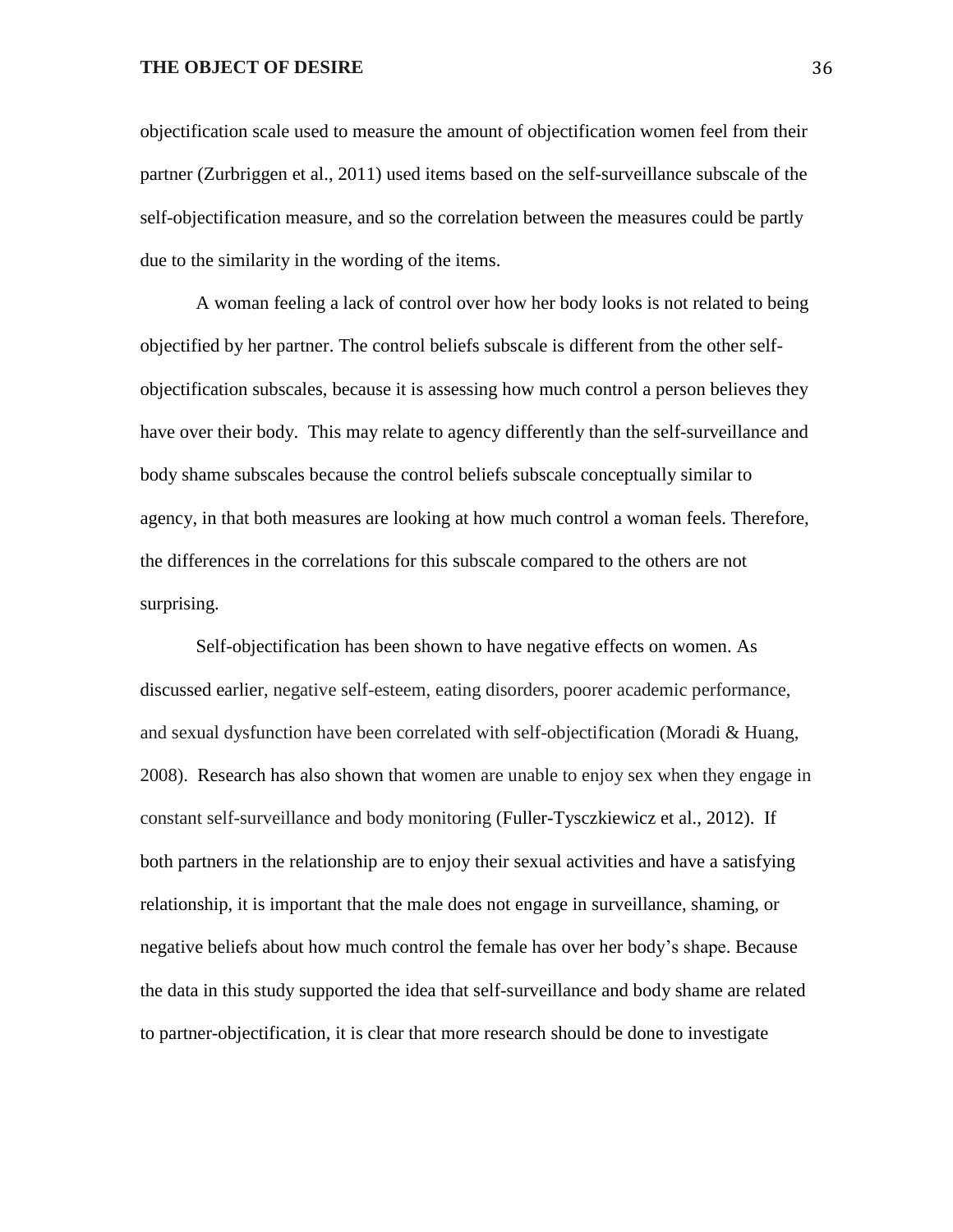partner-objectification, as the way a man views the woman in a relationship could affect her in each of these areas.

Simply being aware of one's thoughts and how one is perceived by one's partner could even be enough to lower objectification in relationships. If the members of a relationship consciously think about their partners and acknowledge objectifying thoughts and behaviors, they can make an effort to give each partner equal control and fair treatment. Being mindful of how and when one thinks of their partner as an object, sexually or otherwise, can help relationship partners become more purposeful in respecting one another and increasing their satisfaction with their relationship. A potential study to test this idea would involve teaching people about objectification to see if their thoughts and behaviors change toward their partners.

#### **Self-Objectification and Agency.**

The self-objectification surveillance subscale was negatively correlated with each of the agency subscales, except the agency communication subscale, showing that a woman who self-objectifies and monitors her own body will also feel less agency in the relationship, especially in regards to accepting her body, refusing advances from a partner, and having interest in her partner. As previous research has found, women who feel less agency often have a difficult time using safe sex practices; a woman who feels like she cannot refuse sex may also have trouble asking her partner to use a condom during sex (Curtin et al., 2011; Rostosky et al., 2008).

The data indicated that the self-objectification body shame subscale was negatively correlated with each of the agency subscales. This means that a woman who feels shame about her body also feels less agency in the relationship. This finding implies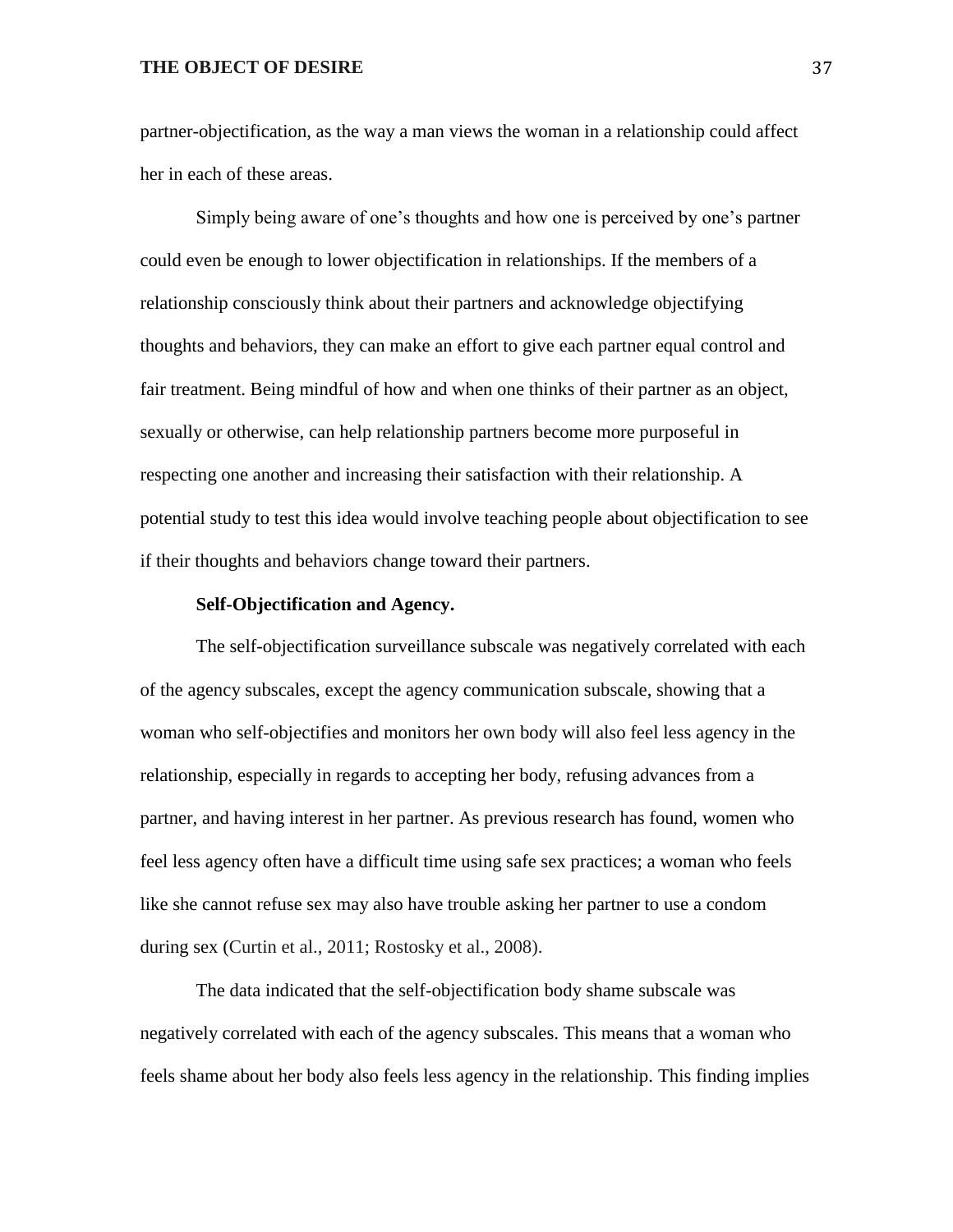that encouraging women to accept and even appreciate their physical shape could improve their romantic relationships.

For the control beliefs subscale for self-objectification, the data revealed that women who feel they have control over their body shape feel more interest and desire for her partner in the relationship. Feeling control over her body does not significantly correlate with a woman's accepting her body, refusing advances from her partner, or sexually communicating with her partner.

**Agency and sexual coercion and pressure.** Although every correlation between the agency, coercion, and pressure subscales was not statistically significant, in general, women who had increased agency tended to be less likely to feel sexually coerced or pressured by their partner. This finding is important because women who feel more control within a relationship are less likely to be coerced into having unwanted sex with her partner. Given the number of women in the United States who are sexually coerced by men they know, it is crucial that women are empowered to feel control to accept and refuse sex, communicate their desires to their partner, and be interested in having sex in the first place. Data from this study showed that women who feel pressured by their partner to act sexually are less likely to accept their body or be able to refuse advances from their partner. A woman who does not feel pressure from her partner is more likely to have interest or desire to be with him sexually and be able to communicate her sexual needs and desires to her partner.

Thinking about self- and partner-objectification in terms of agency and sexual pressure could improve relationship satisfaction. Women who feel like they have no control and experience sexual pressure from their partner will not be as satisfied as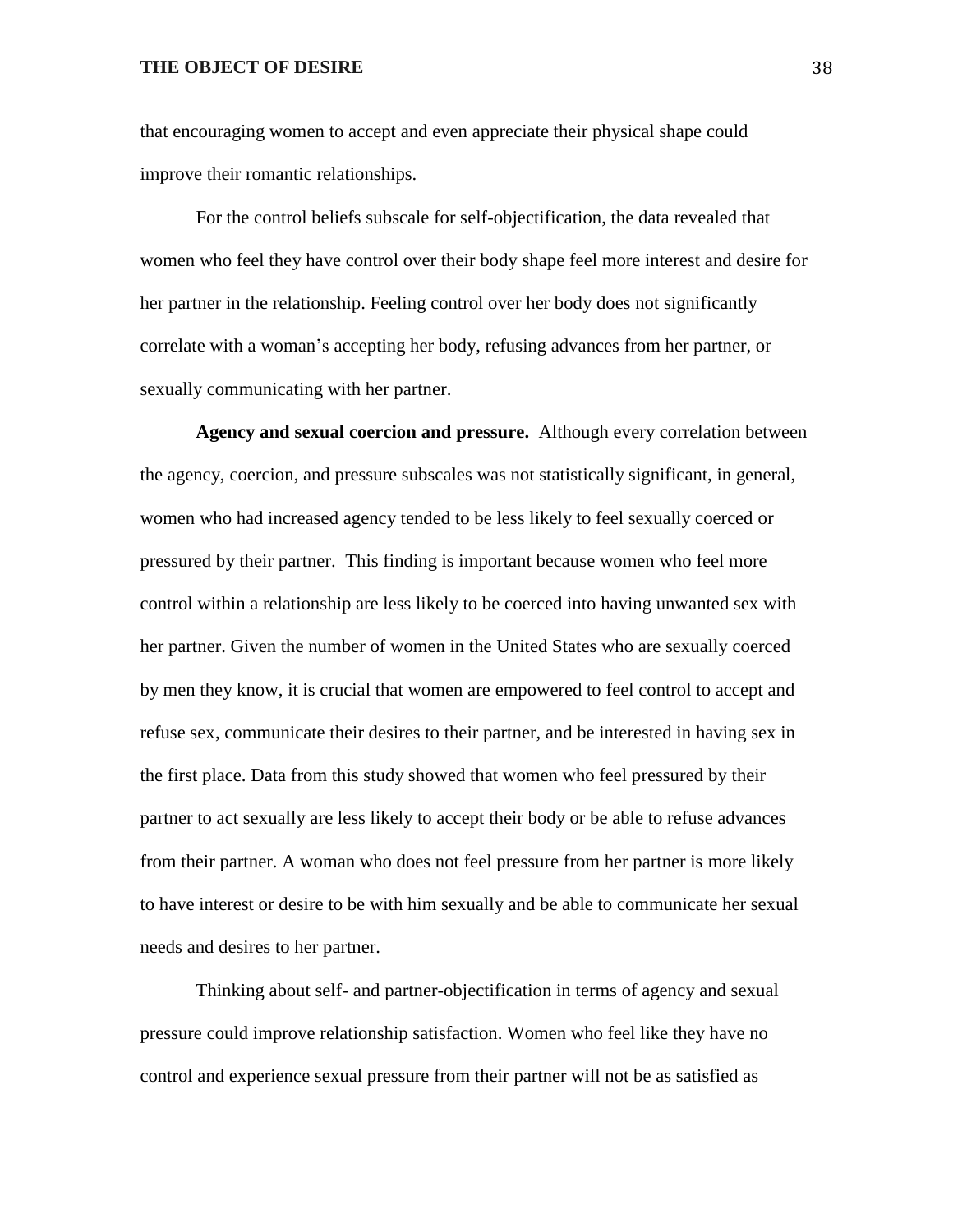women who feel like they have control over their body and the decisions in the relationship, both sexual and otherwise. With women as the primary targets of objectification (McKinley & Hyde, 1996) and its effects on all aspects of their lives like work, school, and relationships (Nussbaum, 1999), this research can greatly improve the lives of women in more than just their relationships with men.

#### **General Discussion**

These studies are important for relationships and have the potential to allow men and women to improve how they treat one another sexually. Being more aware of how and when one thinks of their partner as an object, sexually or otherwise, can help relationship partners become more determined in respecting one another and increasing satisfaction with their relationship. In addition, acknowledging objectification can help women realize when they lack agency and allow them to resist and avoid sexual pressure.

#### **Limitations and Future Research**

Because these are correlational studies, no causal relationships can be determined, so caution is needed in interpreting these findings. For example, the correlation between partner-objectification and self-objectification shows that women who feel that their partner objectifies them are more likely to also objectify themselves. However, these data do not reveal if partner-objectification causes women to objectify themselves, if women's self-objectification causes her partner to further objectify her, or if a third variable causes both self- and partner-objectification, producing a spurious correlation. The same logic follows for the other correlations reported. It is important that future research test these relationships experimentally to confirm whether self-objectification, partnerobjectification, sexual agency, sexual pressure, and coercion are causally related, though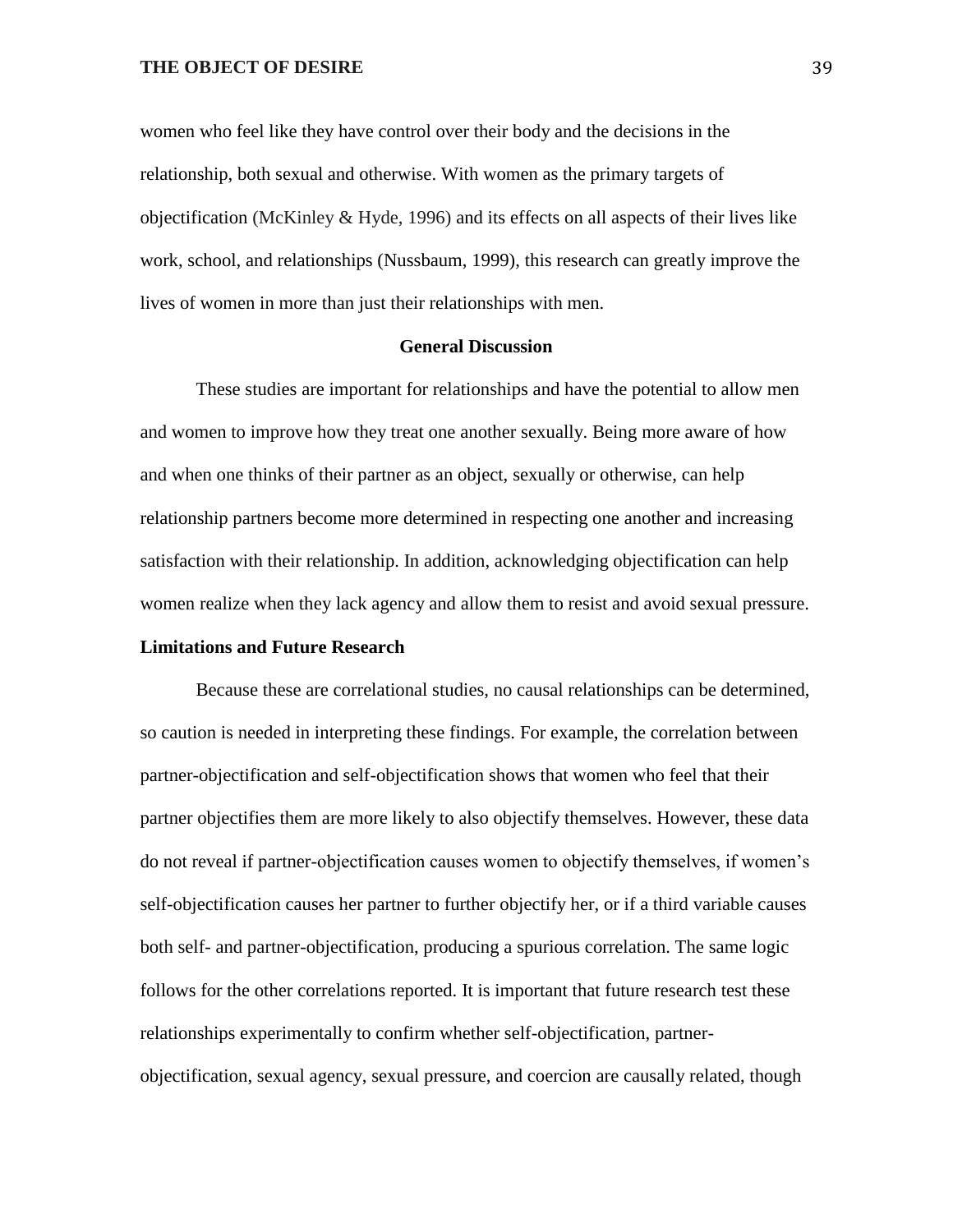this could be difficult given the ethical and logistical barriers to manipulating these variables. In particular, it would be beneficial to test for a causal relationship between partner-objectification and sexual pressure and coercion, as that would suggest that interventions aimed at reducing sexual violence in intimate relationships should include efforts to reduce objectification.

An additional limitation to this study includes the reality that it was not possible to include both partners of a couple in a present relationship. While the data from Amazon Mechanical Turk is diverse and reliable, it does not give the option to find people who are in a romantic relationship together. The subjects from the subject pool were also individuals who were not partners in the same relationship. Therefore, the data from the present study is all based on one individual's perception of the relationship. This affects how some variables are interpreted; for example, it is not possible to determine whether women who *perceive* that their partner objectifies them have a partner who *actually does* objectify them. To some extent, this may be a moot point because a person's construal of their partner's behavior can have stronger consequences for the relationship than their actual behavior (e.g., Murray, 1999). However, it would be interesting for future research to recruit both members of couples to further test and explore how objectification is related to agency and sexual pressure and coercion in romantic relationships.

Finally, there are a few possibilities for future research. One idea would be to include items asking men and women about previous relationships. The current studies focused on current relationships, or the participants' most recent relationship if they were currently single. Men and women may have engaged in objectification or pressure in past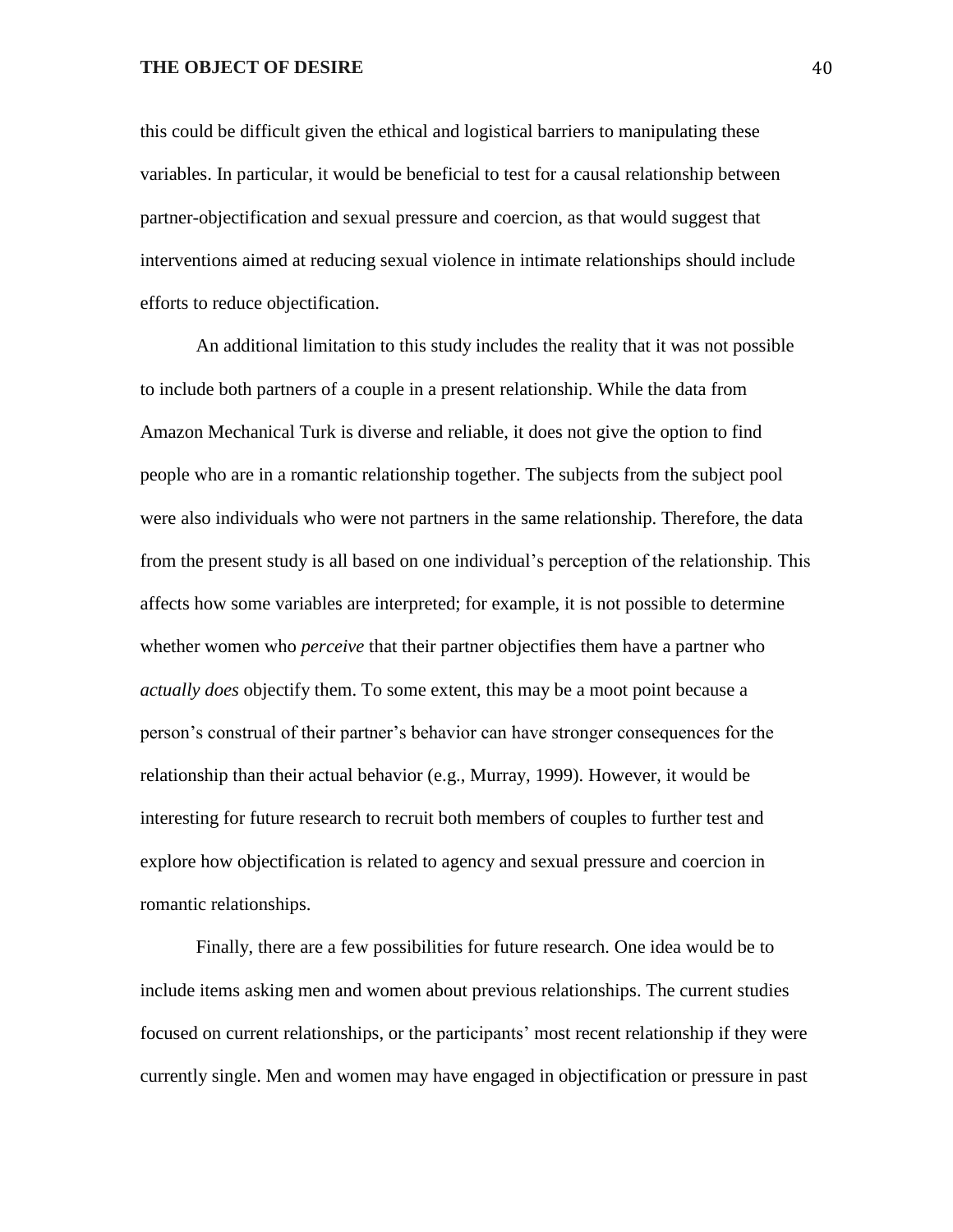relationships, so it may be worthwhile to see if objectification and pressure were part of earlier relationships. Additionally, it would be helpful to collect data from homosexual and bisexual individuals, who likely experience different gender dynamics in their romantic relationships. Future research could further investigate the consequences for the men who are objectifying their partner. For example, it is possible that a man who objectifies his partner may not feel emotionally connected to her and may not be as satisfied with the relationship overall. It is also important to continue looking into the negative consequences of partner-objectification, as not much research has been done to study these consequences.

#### **Conclusions**

This study is important for understanding and improving dynamics within heterosexual relationships. The findings in this study add to the literature on selfobjectification and partner-objectification by showing a relationship between objectification and sexual pressure.

Attention to these issues can improve women's overall welfare. Particularly, women should be more aware of self-objectification and work to change the negative attitudes they have about their bodies. The media and models of the perfect woman are extremely unrealistic and do not accurately reflect the average woman or women of all ages, races, and ethnicities (McKinley & Hyde, 1996). Both men and women can help to change the way the media portrays the relationship between men and women. This is especially important because in the American culture, beauty can be viewed as a form of "currency" that can determine power and be exchanged for success in life (Fredrickson & Roberts, 1997).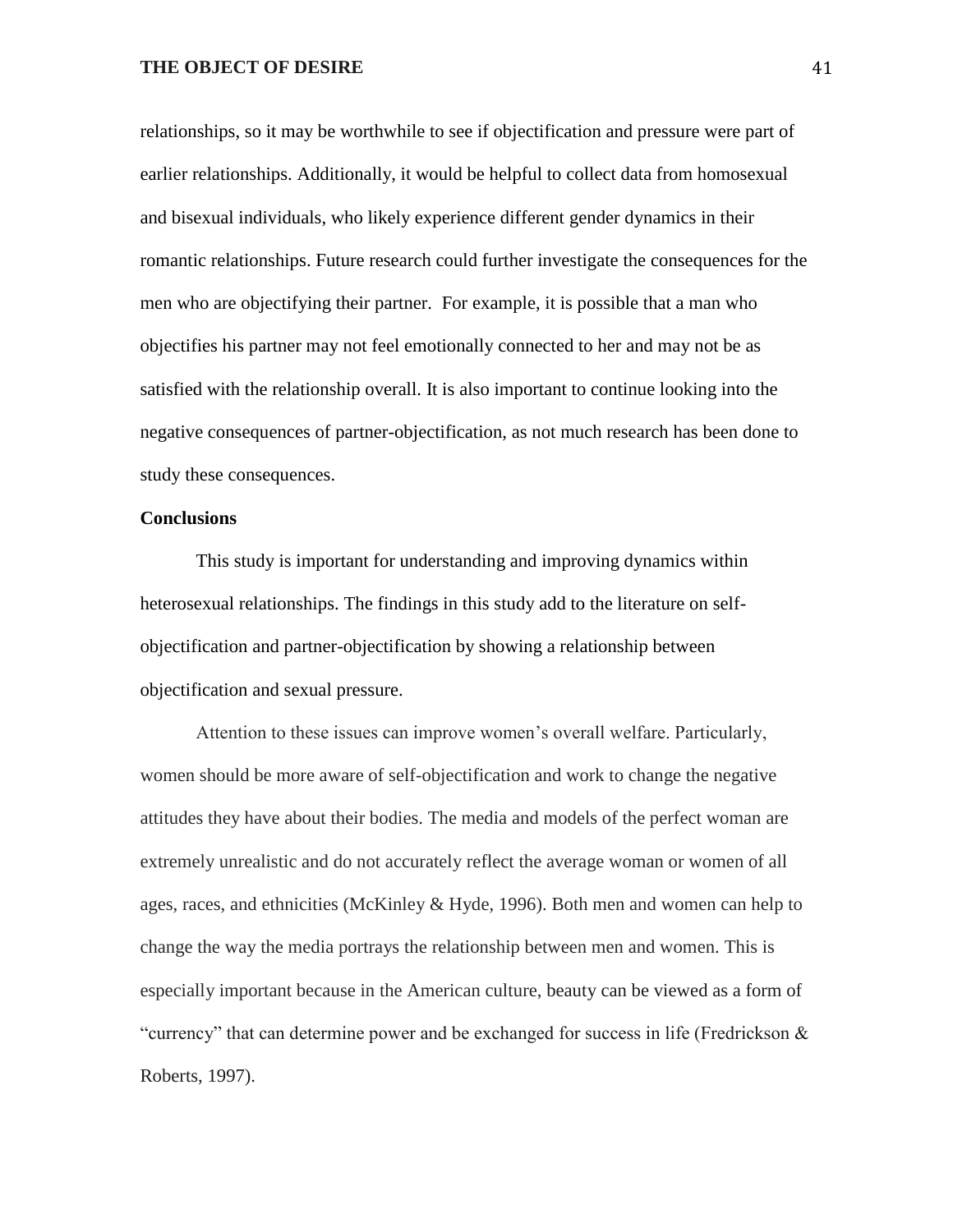The acknowledgement of these associations can help both men and women become more aware of how they are thinking about and treating their partner, as well as possibly lessen sexual pressure and coercion in romantic relationships. People learn how to behave in relationships by watching their family and peers, so it is important for couples to learn healthy ways of treating each other and pass a positive influence on to future couples. Future research should continue to investigate objectification in romantic relationships.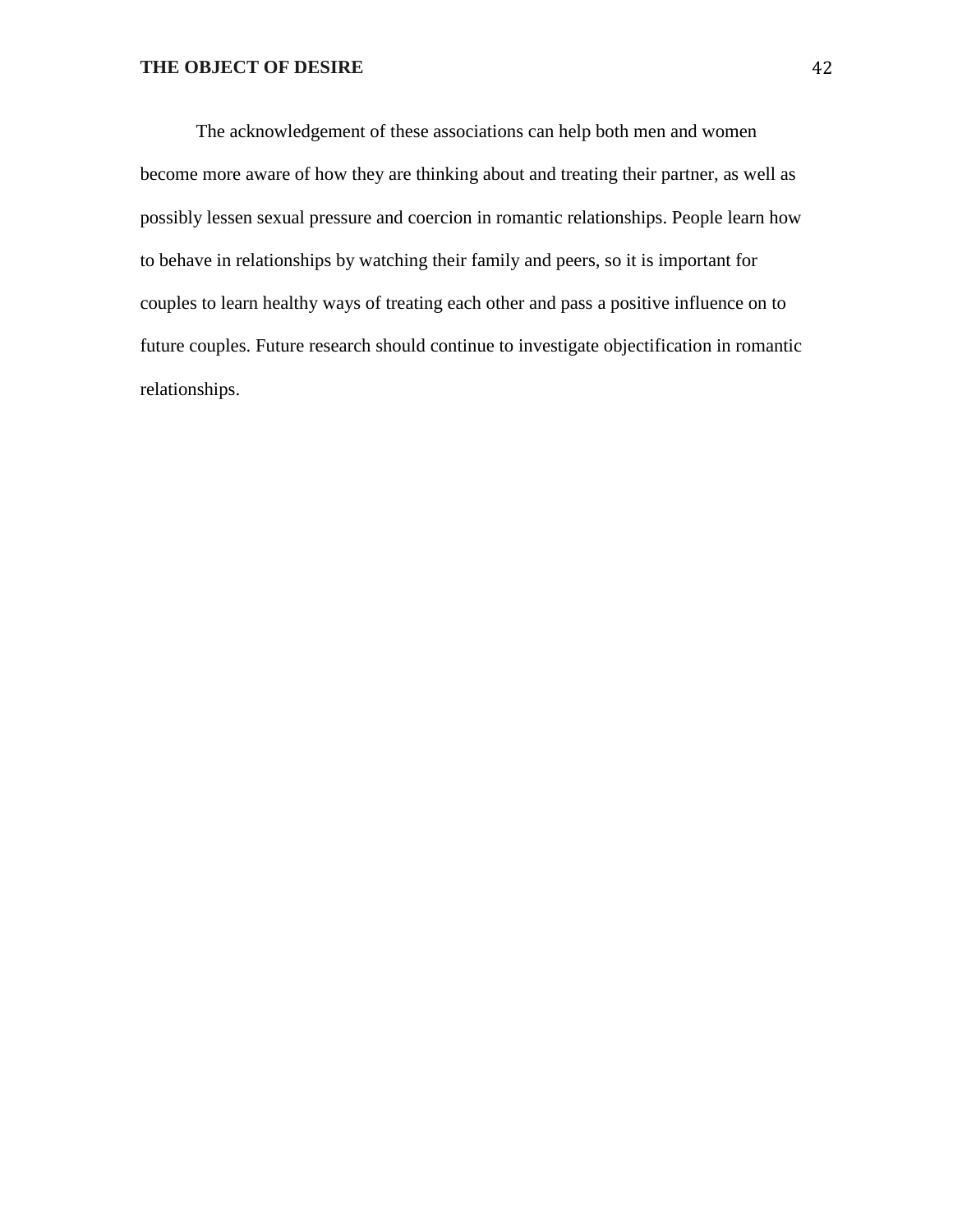#### **References**

- American Psychological Association (2007). Report of the APA Task Force on the sexualization of girls. Washington, DC: *American Psychological Association*. Retrieved from<http://www.apa.org/> pi/women/programs/girls/report.aspx
- Bailes, S., Creti, L., Fichten, C. S., Libman, E., Brender, W., & Amsel, R. (1989). Sexual Self-Efficacy Scale for Female Functioning. *Handbook of Sexuality-Related Measures.* pp. 531-33.
- Bartky, S. L. (2003). Foucault, femininity, and the modernization of patriarchal power. In R.Weitz (Ed.), *The politics of women's bodies* (pp. 25–45). New York: Oxford University Press.
- Basile, K. C. (2002). Prevalence of wife rape and other intimate partner sexual coercion in a nationally representative sample of women. Violence and Victims, 17, 511- 522.
- Bogle, K. (2008). Hooking up: Sex, Dating, and Relationships. New York: NYU Press.
- Bretthauer, B., Zimmerman, T. S., & Banning, J. H. (2006). Feminist analysis of popular music: Power over, objectification of, and violence against women. *Journal of Feminist Therapy*, 18.
- Buhrmester, M. D., Kwang, T. & Gosling, S. D. (2011). Amazon's Mechanical Turk: A new source of inexpensive, yet high-quality data. *Perspectives on Psychological Science*.
- Buss, D. M. (1989). Sex differences in human mate selection: Evolutionary hypotheses tested in 37 cultures. *Behavioral and Brain Sciences*, 12, 1–49.

Calhoun, K. S., Bernat, J. A., Clum, G. A., & Frame, C. L. (1997). Sexual coercion and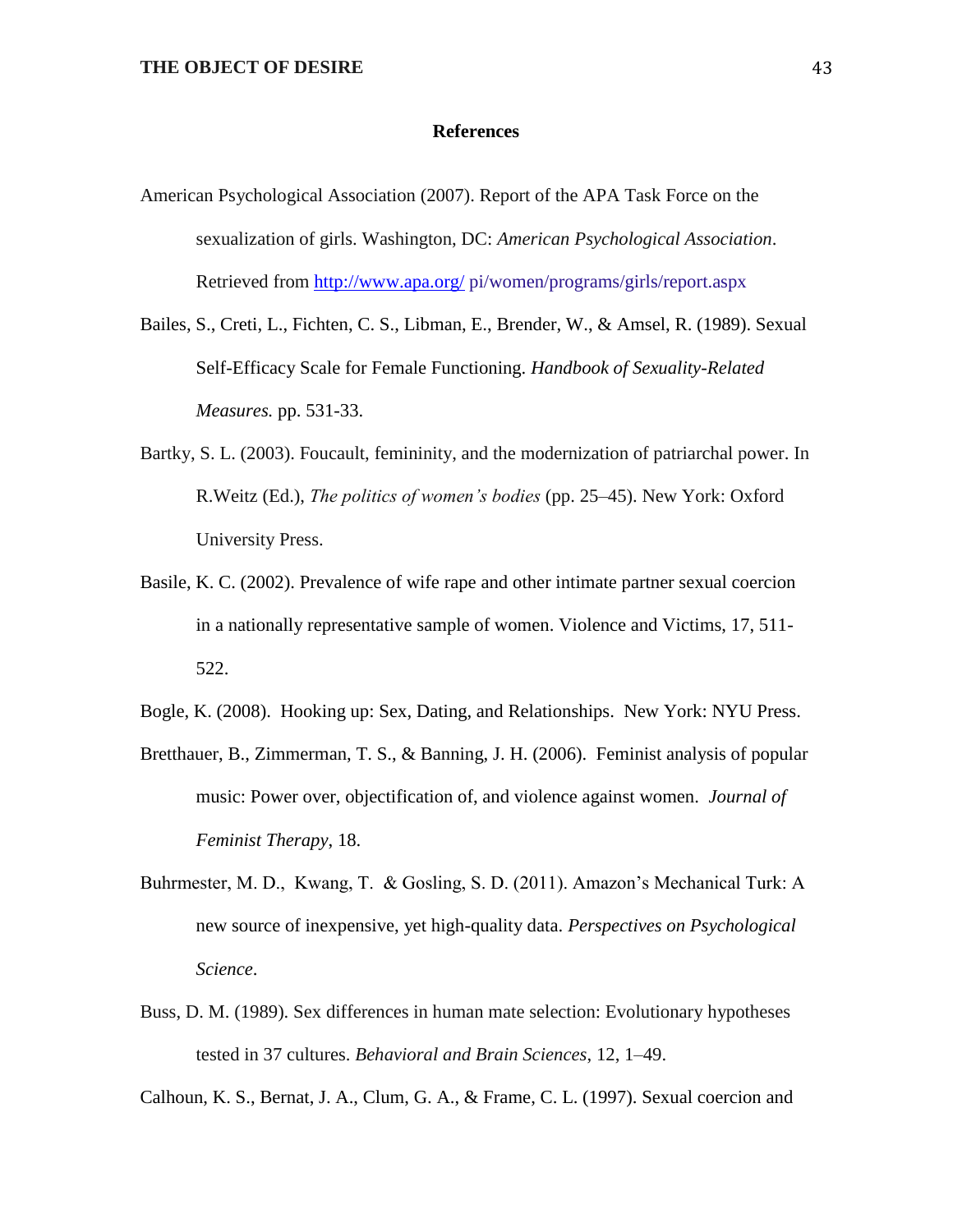attraction to sexual aggression in a community sample of young men. Journal of Interpersonal Violence, 12, 392-406.

- Calogero, R. M., Herbozo, S., & Thompson, J. (2009). Complimentary weightism: The potential costs of appearance-related commentary for women's selfobjectification. Psychology Of Women Quarterly, 33(1), 120-132.
- Curtin, N., Ward, L., Merriwether, A., & Caruthers, A. (2011). Femininity Ideology and Sexual Health in Young Women: A focus on sexual knowledge, embodiment, and agency. *International Journal of Sexual Health*, *23,* 48-62.
- DeGue, S., & DiLillo, D. (2004). Understanding perpetrators of sexual coercion: Characteristics of those who cross the line. Violence and Victims, 19, 673-688.
- DeGue, S., DiLillo, D., & Scalora, M. (2010). Are all perpetrators alike? Comparing risk factors for sexual coercion and aggression. *Sexual Abuse: A Journal of Research and Treatment*, 22, 402-426.
- Festinger, L. (1954). A theory of social comparison processes. Human Relations, 7, 117**–** 140. doi:10.1177/001872675400700202.
- Fredrickson, B. L., & Roberts, T. A. (1997). Objectification theory: Toward understanding women's lived experiences and mental health risks. *Psychology of Women Quarterly*, *21*, 173–206.

Fuller-Tyszkiewicz, M., Reynard, K., Skouteris, H., & McCabe, M. (2012). An Examination of the Contextual Determinants of Self-Objectification. *Psychology of Women Quarterly*, 36, 76-87.

Gakumo, C. A., Moneyham, L. D., Enah, C. C., & Childs, G. D. (2011). The Moderating Effect of Sexual Pressure on Young Urban Women's Condom Use. *Research in*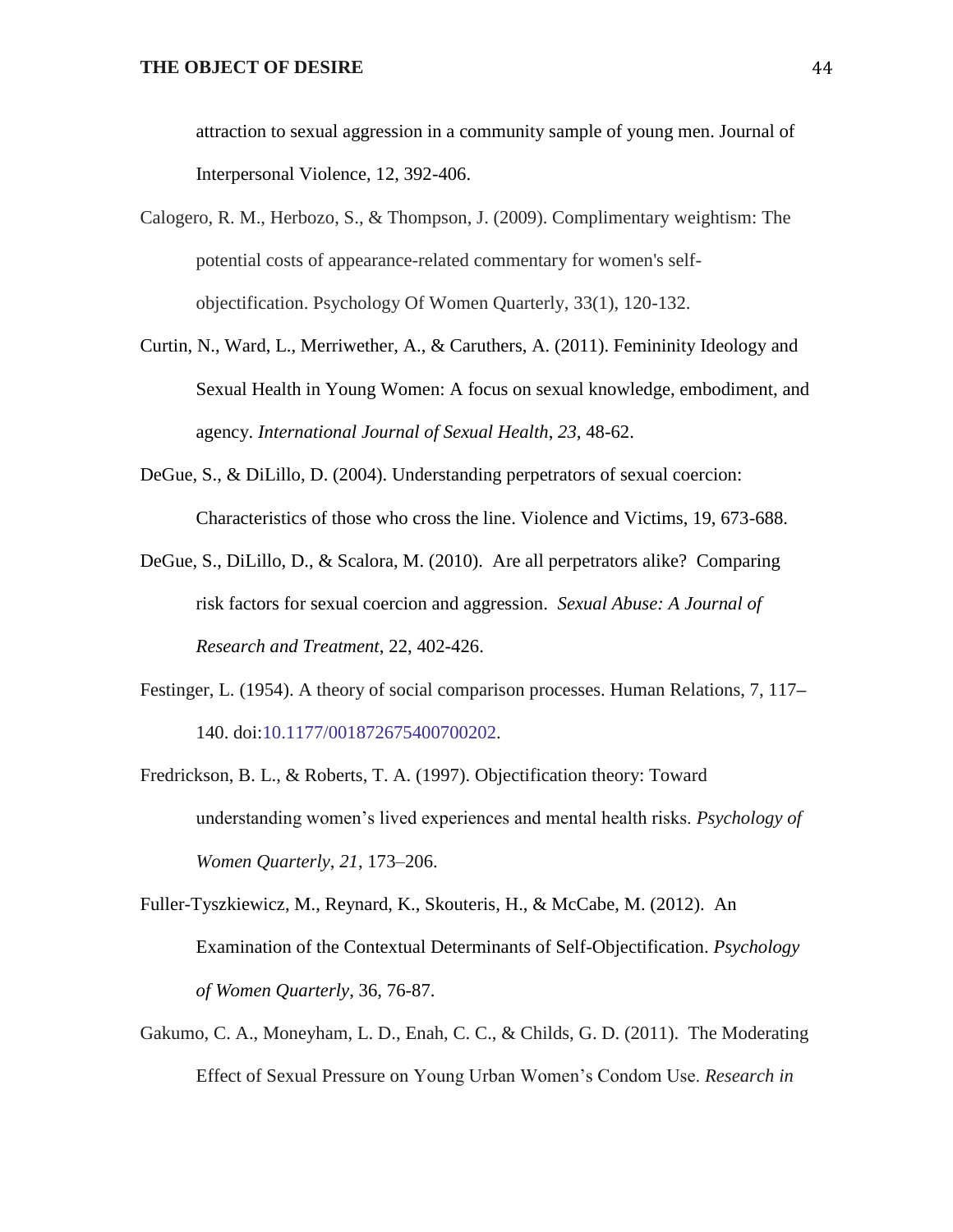*Nursing & Health*, *35*, 4-14.

- Gervais, S. J., Vescio, T. K., & Allen, J. (2011). When What You See Is What You Get: The Consequences of the Objectifying Gaze for Women and Men. *Psychology of Women Quarterly*, 35, 5-17.
- Gray, K., Knobe, J., Sheskin, M., Bloom, P., & Barrett, L. F. (2011) More Than A Body: Mind and perception and the nature of objectification. *Journal of Personality and Social Psychology, 101*, 6, 1207-1220.
- Impett, E. A., Schooler, D., & Tolman, D. L., (2006). To be seen and not hear: Femininity ideology and adolescent girls' sexual health. *Archives of Sexual Behavior, 35*, 129-142.
- Jones, R. & Gulick, E., (2009). Reliability and Validity of the Sexual Pressure Scale for Women-Revised. *Research in Nursing and Health*, *32*, 71-85.
- Koss, M.P., Abbey, A., Campbell, R., Cook, S., Norris, J., Testa, M., Ullman, S., West, C., White, J. (2007*).* Revising the SES: A collaborative process to improve assessment of sexual aggression and victimization. *Psychology of Women Quarterly, 31*, 357-370.
- Lerner, Orlos, & Knapp,. (1976) Physical attractiveness, physical effectiveness, and selfconcept in late adolescents. *Adolescence*, 2, 313-326.
- Linder, D., Tantleff-Dunn, S., & Jentsch, F. (2012). Social comparison and the 'circle of objectification.' *Sex Roles*, 67, 222-235.
- Liss, M., Erchull, M. J., & Ramsey, L. R. (2011). Empowering or oppressing? Development and exploration of the Enjoyment of Sexualization Scale*. Personality and Social Psychology Bulletin, 37*, 55-68.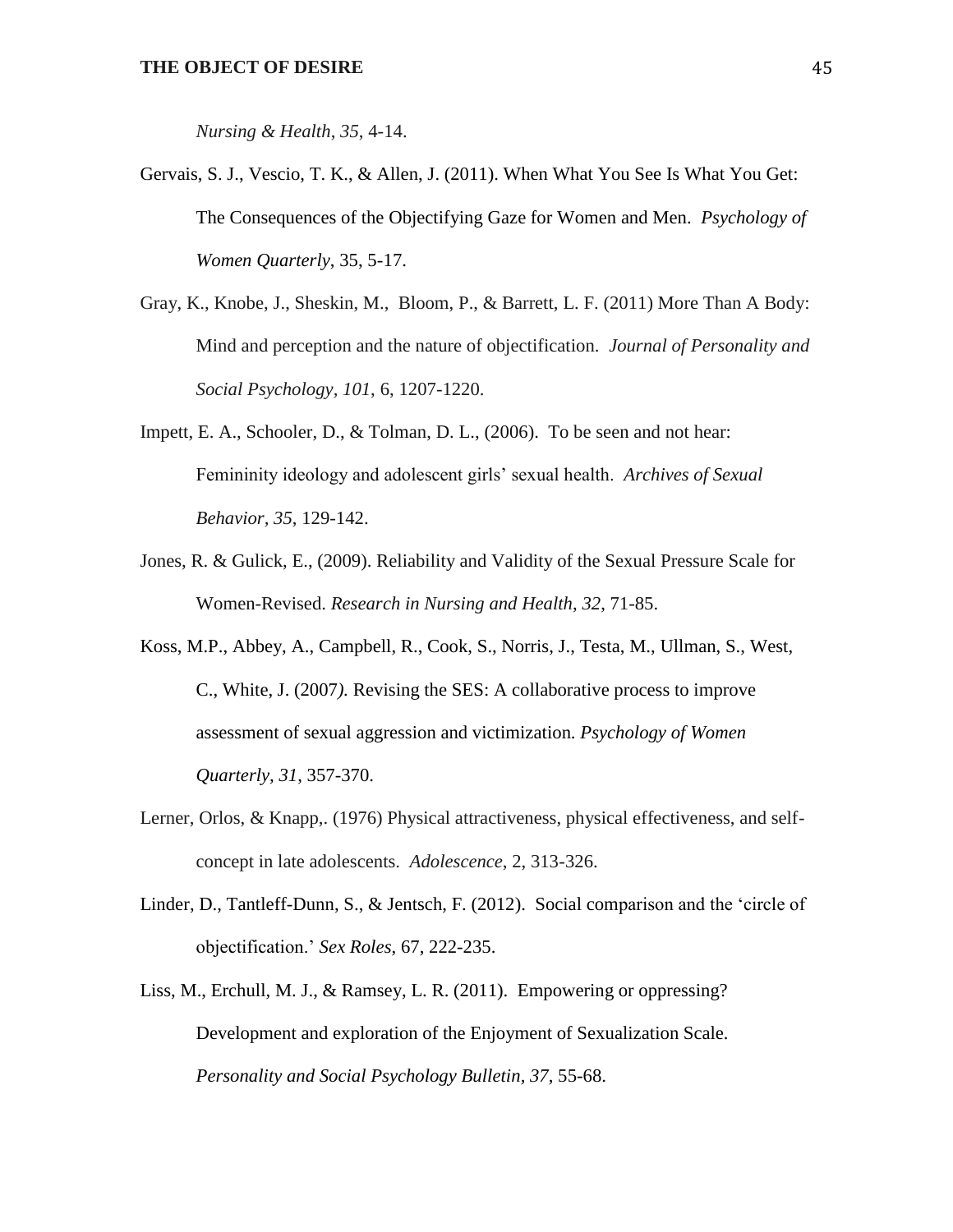- Lyndon, A. E., White, J. W., & Kadlec, K. M. (2007). Manipulation and force as sexual coercion tactics: Conceptual and empirical differences. Aggressive Behavior, 33, 291-303.
- *Media Report to Women* (2003). Womens role in popular video games: Stripped down and killed off. *Media Report to Women*, 31, 1-4.
- McKinley, N. M., & Hyde, J. S. (1996). The objectified body consciousness scale. *Psychology* of *Women Quarterly, 20,* 181-215.
- Moradi, B. & Huang, Y. (2008). Objectification theory and psychology of women: A decade of advances and future directions*. Psychology of Women Quarterly*, 32, 377-398.
- Murray, S. L. (1999). The quest for conviction: Motivated cognition in romantic relationships. *Psychological Inquiry, 10,* 23-34.
- Nussbaum, M. C., (1999). Feminism, virtue, and objectification. Sex and ethics: Essays On sexuality, virture, and the good life. P. 39-62.
- Rostosky, S., Dekhtyar, O., Cupp, P. K., & Anderman, E. M. (2008). 'Sexual selfconcept and sexual self-efficacy in adolescence: A possible clue to promoting sexual health?':Erratum. *Journal of Sex Research*, *45*, 277-286.
- Rudman, L. A., Moss-Racusin, C. A., Phelan, J. E., Nauts, S. (2011). Status incongruity and backlash effects: Defending the gender hierarchy motivates prejudice against female leaders. *Journal of Experimental Social Psychology*, 48, 165-179.
- Sanchez, D. T., & Broccoli, T. L. (2008). The romance of self-objectification: Does Priming romantic relationships induce states of self-objectification among women? *Sex Roles*, *59*, 545–554.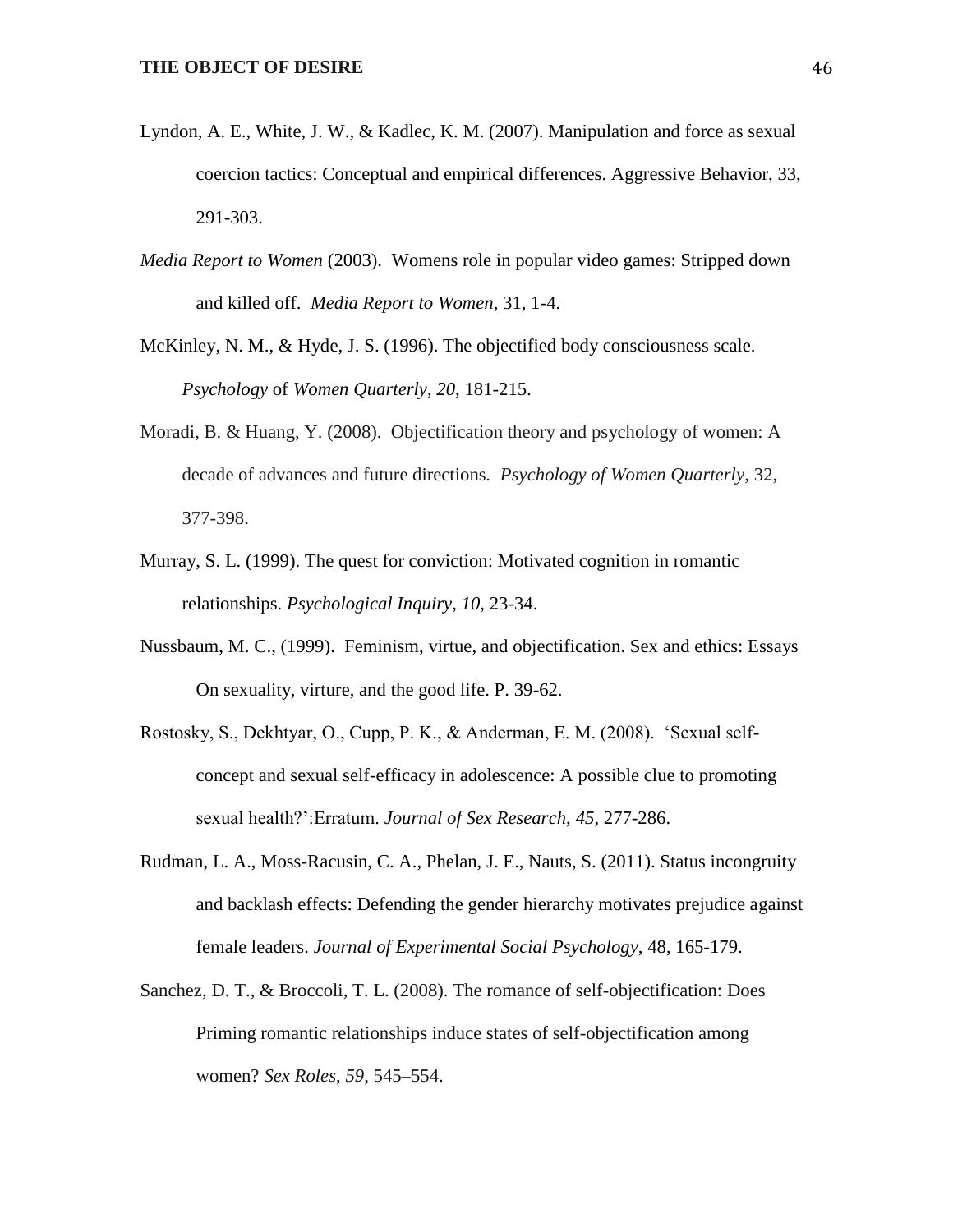- Sanchez, D. T., & Kiefer, A. K. (2007). Body concerns in and out of the bedroom: Implications for sexual pleasure and problems. *Archives of Sexual Behavior, 36,* 808–820.
- Senn, C., Desmarais, S., Verberg, N., & Wood, E. (2000). Predicting coercive sexual behavior across the lifespan in a random sample of Canadian men. Journal of Social and Personal Relationships, 17, 95-113.
- Shakelford, T. K. & Goetz, A. T. (2004). Men's Sexual Coercion in Intimate Relationships: Development and Initial Validation of the Sexual Coercion in Intimate Relationships Scale, *Violence and Victims*, *19*, 541-556.
- Strelan, P., & Hargreaves, D. (2005). Women who objectify other women: The vicious circle of objectification? Sex Roles, 52, 707**–**712. doi:10.1007/s11199-005-3737- 3.
- Steer, A., & Tiggemann, M. (2008). The role of self-objectification in women's sexual functioning. *Journal of Social and Clinical Psychology*, *27*, 205–225.
- Struckman-Johnson, C., Struckman-Johnson, D., & Anderson, P. B. (2003). Tactics of sexual coercion: When men and women won't take no for an answer. Journal of Sex Research, 40, 76-86.
- Testa, M., & Livingston, J. A. (1999). Qualitative analysis of women's experiences of sexual aggression. Psychology of Women Quarterly, 23, 573-589.

Wolf, N. (1990). *The Beauty Myth*. Toronto, Canada: Random House of Canada.

Zurbriggen, E., Ramsey, L. R., & Jaworski, B. K. (2011). Self- and partnerobjectification in romantic relationships: Associations with media consumption and relationship satisfaction. *Sex Roles*, *64*, 449-46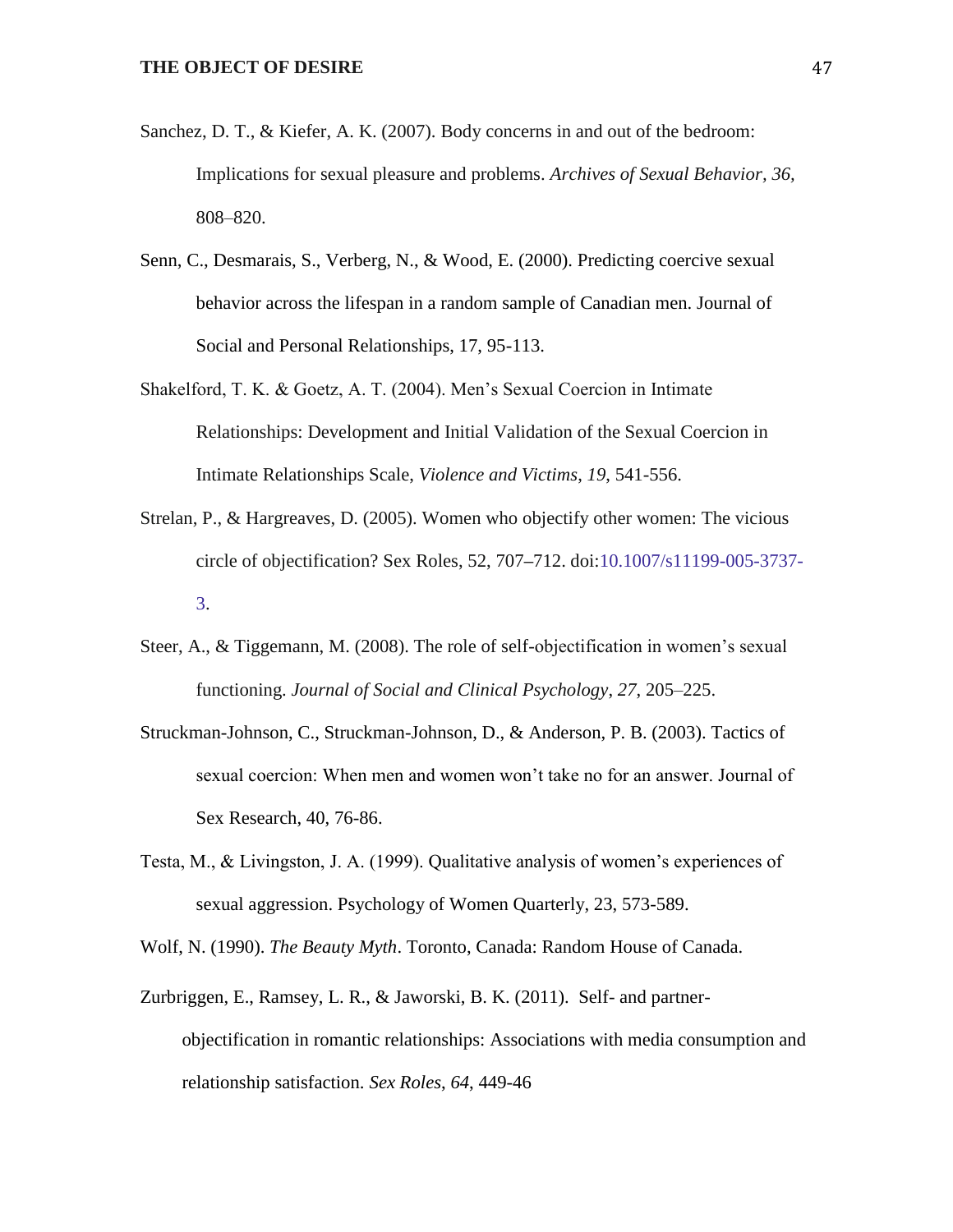Table 1

## *Means and Standard Deviations for Study 1, Samples 1 and 2*

|                                                    |      | Sample 1  | Sample 2 |           |  |
|----------------------------------------------------|------|-----------|----------|-----------|--|
| <b>Survey Scale</b>                                | M    | <b>SD</b> | M        | <b>SD</b> |  |
| Partner-Objectification Self-Surveillance Subscale | 3.31 | 0.78      | 3.03     | 0.68      |  |
| Partner-Objectification Body Shame Subscale        | 2.47 | 0.96      | 2.01     | 0.55      |  |
| Partner-Objectification Control Beliefs Subscale   | 4.12 | 0.79      | 4.33     | 0.61      |  |
| Pressure Men Expect Sex Subscale                   | 2.85 | 0.84      | 1.89     | 0.64      |  |
| Pressure Women's Sex Role Subscale                 | 2.24 | 1.01      | 1.02     | 0.10      |  |
| <b>Pressure Sexual Coercion Subscale</b>           | 1.22 | 0.62      | 1.04     | 0.11      |  |
| <b>Coercion Resource Manipulation Subscale</b>     | 1.31 | 0.81      | 1.15     | 0.28      |  |
| <b>Coercion Commitment Subscale</b>                | 1.40 | 0.92      | 1.01     | 0.04      |  |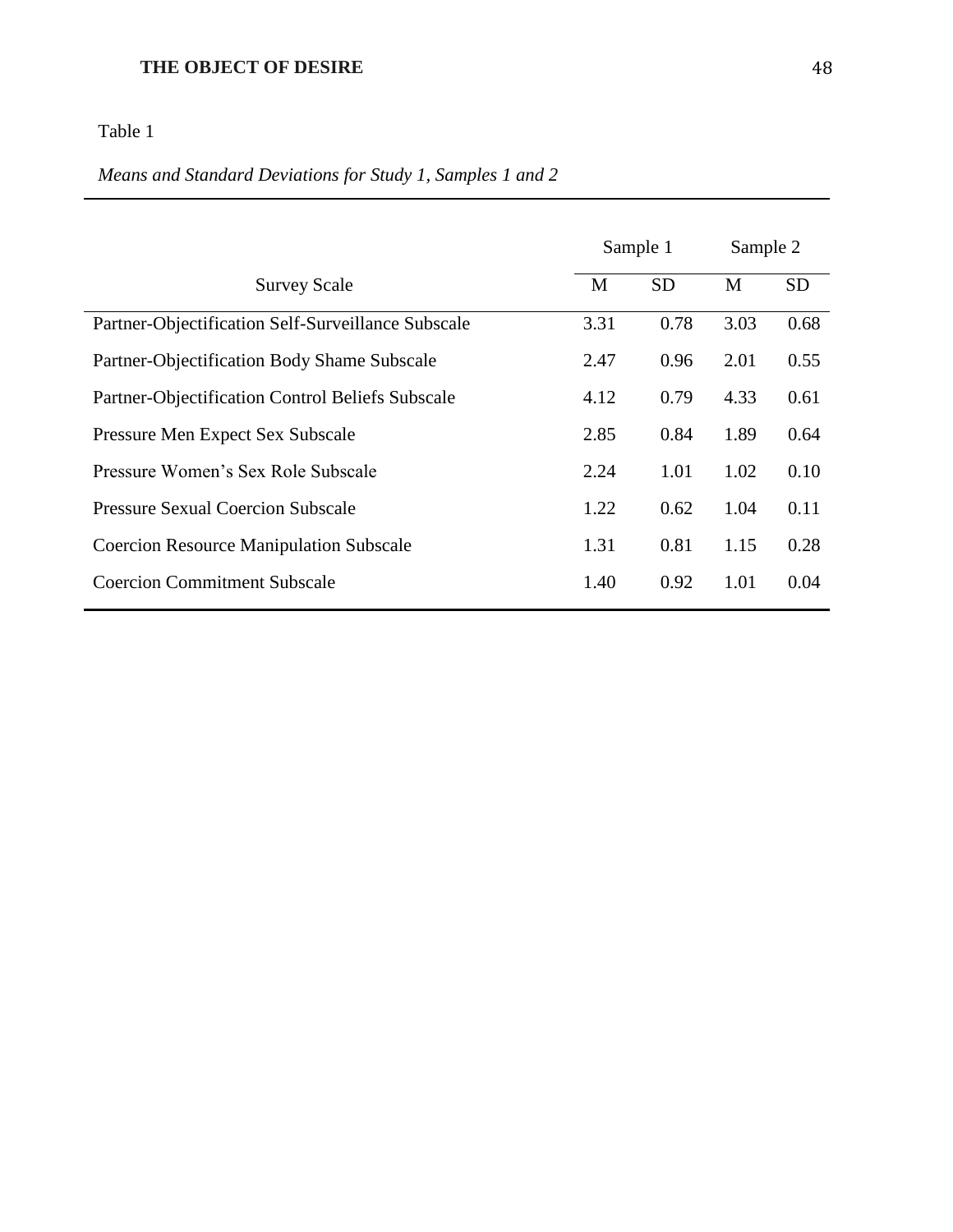#### Table 2

## *Bivariate Correlations for Study 1*

|                                                        |                  | 2                        | 3                 | $\overline{4}$ | 5         | 6                        | $\tau$                   | 8         |
|--------------------------------------------------------|------------------|--------------------------|-------------------|----------------|-----------|--------------------------|--------------------------|-----------|
| 1. Partner-Objectification Surveillance<br>Subscale    |                  | $.263*$                  | .012              | N/A            | $.328*$   | N/A                      | $-.169$                  | .127      |
| 2. Partner-Objectification Body Shame<br>Subscale      | $.460***$        | $\overline{\phantom{a}}$ | .175              | N/A            | $-.085$   | N/A                      | $-.044$                  | $-.014$   |
| 3. Partner-Objectification Control Beliefs<br>Subscale | .012             | $-.255**$                | $\blacksquare$    | N/A            | $-.248†$  | N/A                      | $-.010$                  | $-.067$   |
| 4. Pressure Men Expect Sex Subscale                    | $.319***$        | $.641***$                | $-.258**$         | $\blacksquare$ | N/A       | N/A                      | N/A                      | N/A       |
| 5. Pressure Women's Sex Role Subscale                  | $.452***$        | $.717***$                | $-.202*$          | $.637***$      |           | N/A                      | $.298*$                  | $.403**$  |
| 6. Pressure Sexual Coercion Subscale                   | .085             | $.448***$                | $-.335***$        | $.585***$      | $.410***$ | $\overline{\phantom{a}}$ | N/A                      | N/A       |
| 7. Coercion Resource Manipulation Subscale             | $.174^{\dagger}$ | $.450***$                | $-.260**$         | $.533***$      | $.471***$ | $.747***$                | $\overline{\phantom{a}}$ | $.423***$ |
| 8. Coercion Commitment Subscale                        | $.187*$          | $.516***$                | $-.167^{\dagger}$ | $.541***$      | .545***   | $.650***$                | $.841***$                |           |
|                                                        |                  |                          |                   |                |           |                          |                          |           |

*Note.* Correlations from Sample 1 appear under the diagonal, while correlations from Sample 2 appear above the diagonal. †*p* < .10, \**p*<.05, \*\**p*<.01, \*\*\**p*<.001. The Men Expect Sex and Sexual Coercion subscales of the pressure measure were not assessed for students in the subject pool due to low reliability.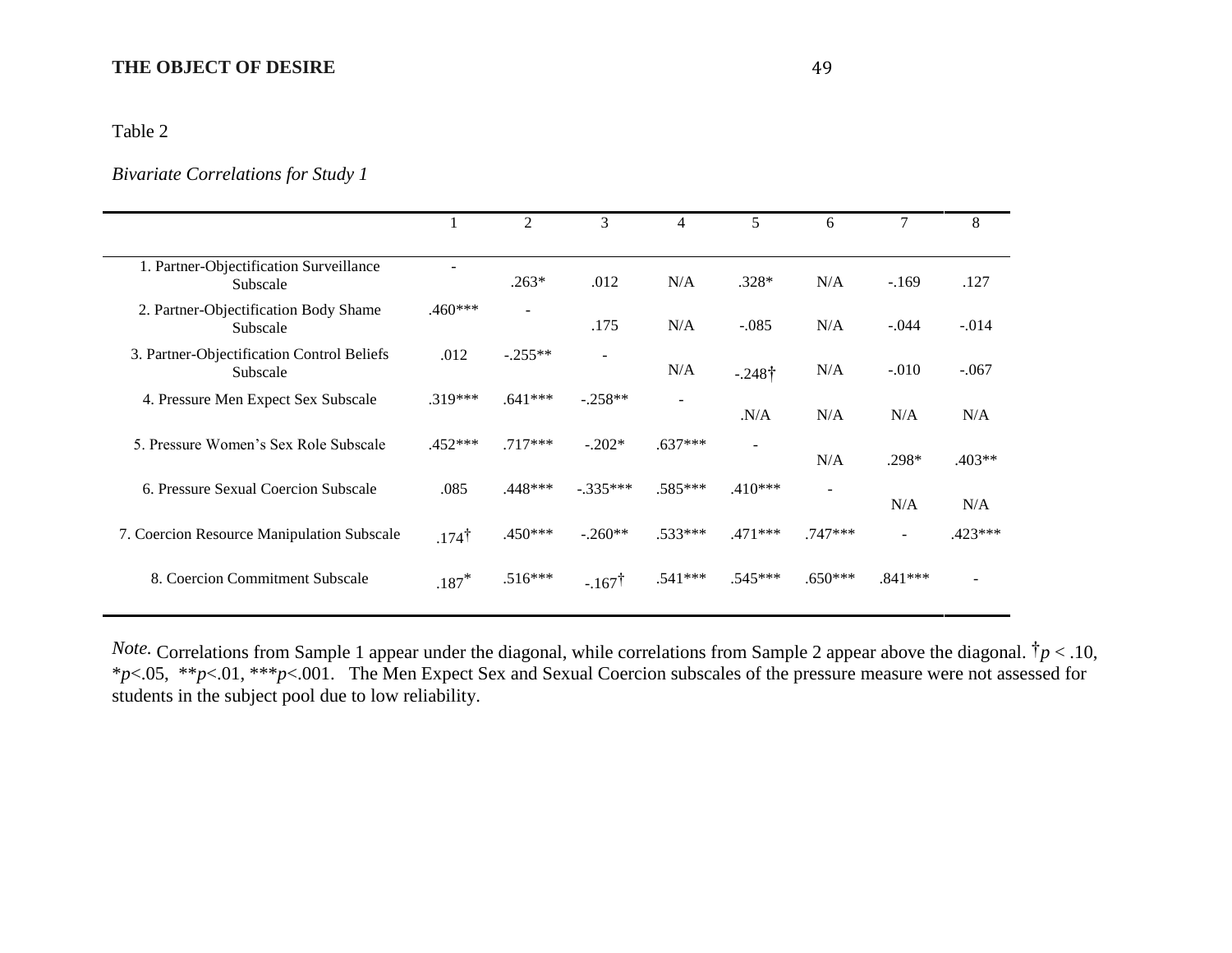## Table 3

## *Means and Standard Deviations for Study 2, Samples 1 and 2*

|                                                         | Sample 1 |           | Sample 2 |           |  |
|---------------------------------------------------------|----------|-----------|----------|-----------|--|
| <b>Survey Scale</b>                                     | M        | <b>SD</b> | M        | <b>SD</b> |  |
| Partner-Objectification                                 | 3.42     | 1.02      | 3.12     | 0.97      |  |
| Self-Objectification Self-Surveillance Subscale         | 3.94     | 0.97      | 3.88     | 0.84      |  |
| Self-Objectification Body Shame Subscale                | 3.17     | 1.07      | 2.85     | 1.02      |  |
| Self-Objectification Control Beliefs Subscale           | 4.32     | 0.80      | 4.34     | 0.68      |  |
| <b>Agency Body Acceptance Subscale</b>                  | 7.96     | 2.65      | 7.79     | 2.88      |  |
| <b>Agency Refusal Subscale</b>                          | 8.06     | 2.47      | 8.32     | 2.78      |  |
| <b>Agency Communication Subscale</b>                    | 9.07     | 1.88      | 8.90     | 2.22      |  |
| Agency Interpersonal Interest/Desire Subscale           | 9.03     | 2.03      | 9.17     | 2.24      |  |
| <b>Coercion Resource Manipulation/Violence Subscale</b> | 1.11     | 0.38      | 1.02     | 0.09      |  |
| <b>Coercion Commitment Subscale</b>                     | 1.33     | 0.74      | 1.15     | 0.36      |  |
| <b>Pressure Show Trust</b>                              | 2.20     | 0.49      | 2.15     | 0.46      |  |
| Pressure Men Expect Sex Subscale                        | 1.70     | 0.85      | 1.04     | 0.23      |  |
| Pressure Women's Sex Role Subscale                      | 2.26     | 0.94      | 1.52     | 0.67      |  |
| <b>Pressure Sexual Coercion Subscale</b>                | 1.12     | 0.41      | 1.96     | 0.79      |  |